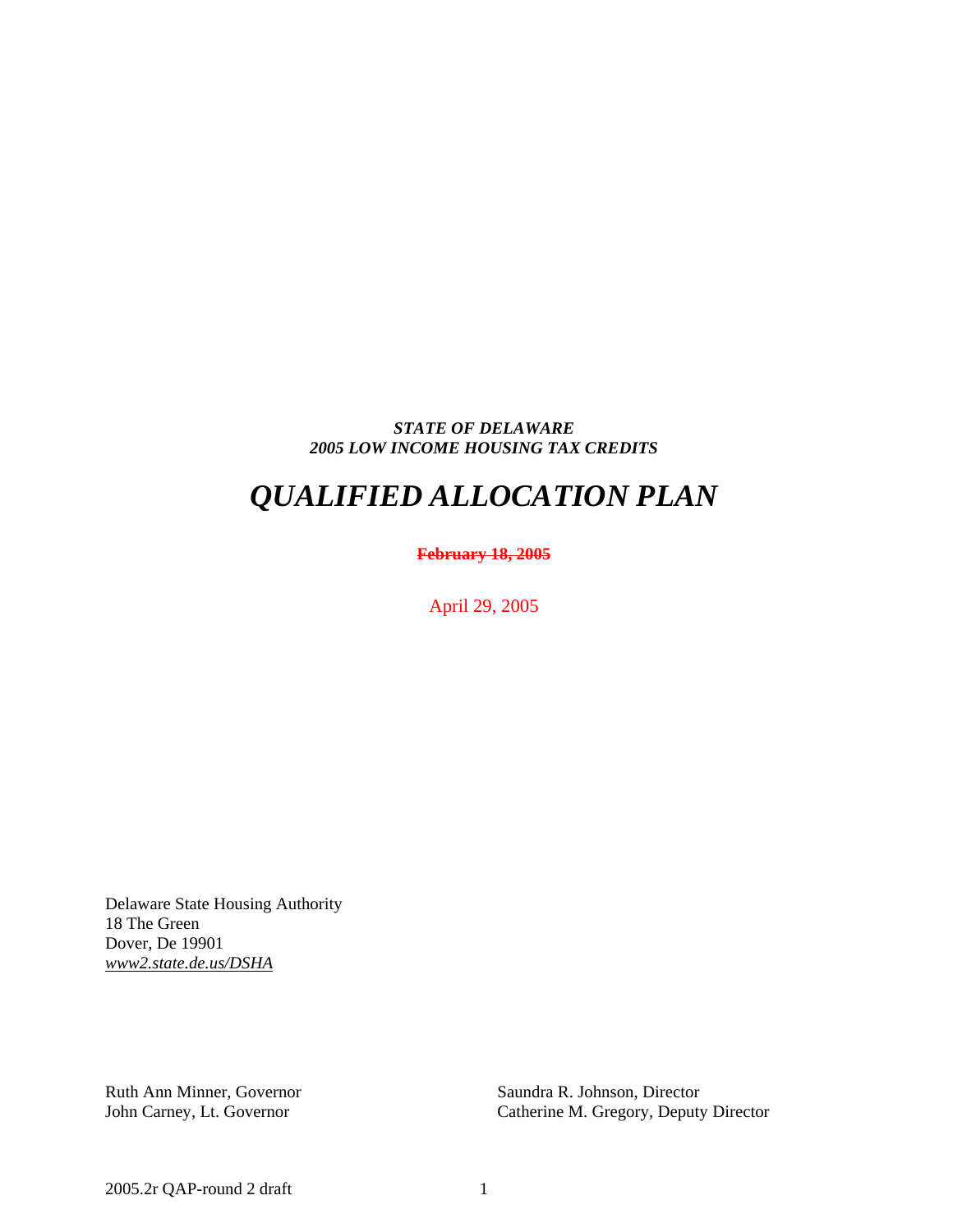## **CONTENTS**

| <b>INTRODUCTION</b>                                                                                                                                                                                                                                                                                                                                             |          |  |  |  |  |  |  |  |
|-----------------------------------------------------------------------------------------------------------------------------------------------------------------------------------------------------------------------------------------------------------------------------------------------------------------------------------------------------------------|----------|--|--|--|--|--|--|--|
| DESCRIPTION OF HOUSING NEEDS AND PRIORITIES                                                                                                                                                                                                                                                                                                                     |          |  |  |  |  |  |  |  |
| TAX CREDIT RESERVATIONS AND POOLS<br><b>Geographic Reservations</b><br>Non-Profit Pool<br><b>New Castle County Pool</b><br>Kent & Sussex County Pool<br><b>Rural Development Set-Aside</b><br><b>Preservation Expiration Pool</b>                                                                                                                               | 16       |  |  |  |  |  |  |  |
| <b>DEFINITIONS</b>                                                                                                                                                                                                                                                                                                                                              | 19       |  |  |  |  |  |  |  |
| THRESHOLD REQUIREMENTS                                                                                                                                                                                                                                                                                                                                          | 26       |  |  |  |  |  |  |  |
| IRS THRESHOLD REQUIREMENTS<br>Minimum Set-Aside<br><b>Rent Restrictions</b><br><b>Occupancy Assumptions</b><br><b>Square Footage</b><br>Building and/or Housing Codes                                                                                                                                                                                           | 26       |  |  |  |  |  |  |  |
| DSHA THRESHOLD REQUIREMENTS<br>Livable Delaware<br>Fair Housing and Civil Rights<br>Minimum Family Size Requirements<br>Minimum Square Footage Requirements<br>Market Study<br>Local and Community Notice<br>Development Team<br><b>Site Control</b><br><b>Local Zoning/Planning Approvals</b><br><b>Financial Feasibility</b><br>Displacement<br>IRS Form 8821 | 27       |  |  |  |  |  |  |  |
| <b>RANKINGS AND POINTS</b>                                                                                                                                                                                                                                                                                                                                      | 32       |  |  |  |  |  |  |  |
| <b>TIEBREAKERS</b>                                                                                                                                                                                                                                                                                                                                              |          |  |  |  |  |  |  |  |
| <b>APPLICATION PROCESS</b><br>Freedom of Information Act                                                                                                                                                                                                                                                                                                        | 44<br>45 |  |  |  |  |  |  |  |
| <b>REVIEW and SELECTION PROCESS</b>                                                                                                                                                                                                                                                                                                                             | 46       |  |  |  |  |  |  |  |
| <b>FORWARD RESERVATIONS</b>                                                                                                                                                                                                                                                                                                                                     | 48       |  |  |  |  |  |  |  |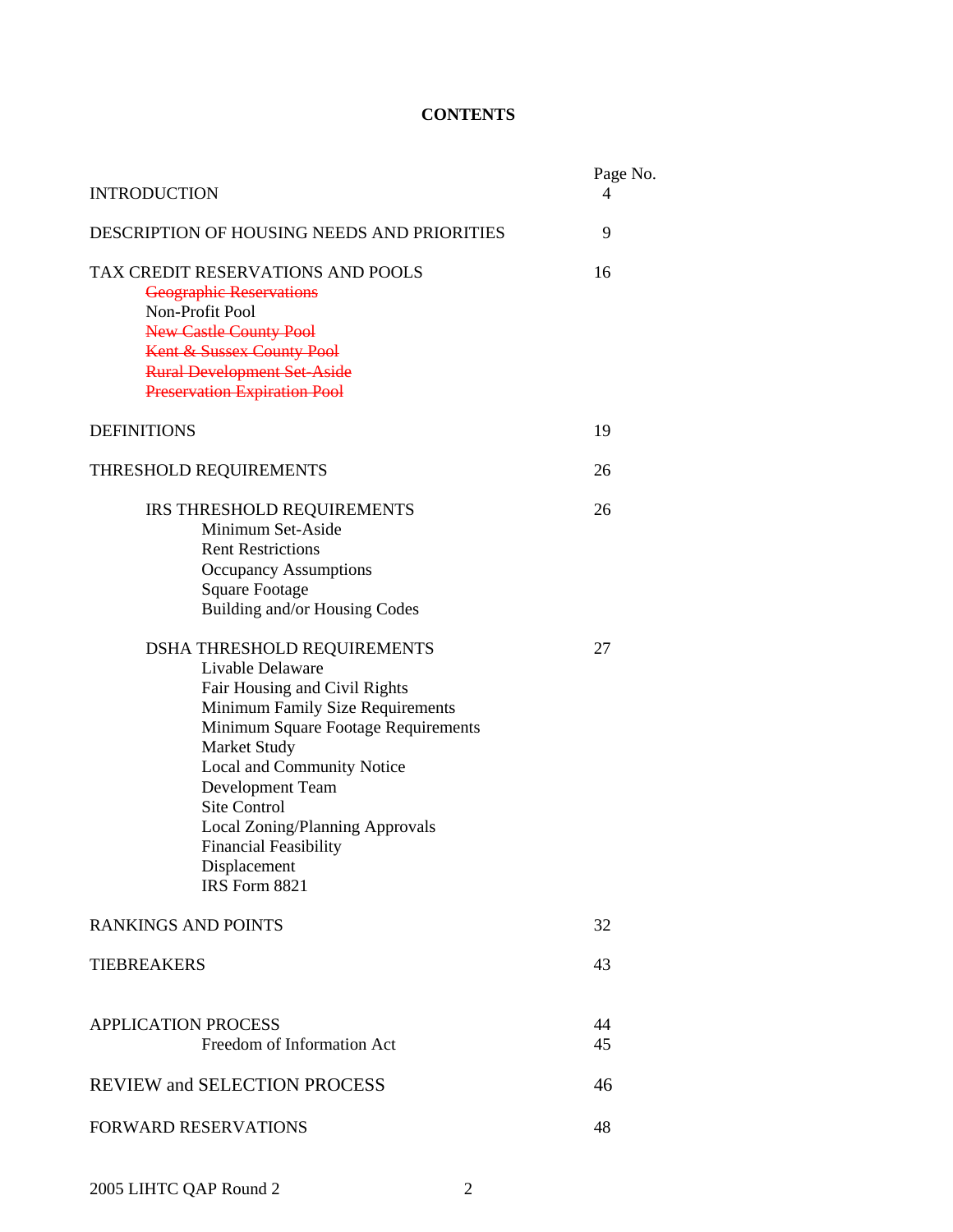| <b>PLACED-IN-SERVICE</b>               | 49  |
|----------------------------------------|-----|
| <b>COMPLIANCE MONITORING</b>           | 52  |
| PROGRAM APPROVAL                       | 59  |
| DSHA POLICY ON CIVIL RIGHTS COMPLIANCE | 60  |
| <b>VOLUME CAP CREDITS</b>              | 61  |
| FEES AND PROCESSING                    | 62. |

Appendix:

## QUALIFIED ALLOCATION PLAN ATTACHMENTS

- 1. DSHA Underwriting Criteria
- 2. Difficult Development Areas
- 3. Qualified Census Tracts
- 4. Eligible Basis Limits
- 5. Livable Delaware Maps and Strategy Areas
- 6. Application Checklist
- 7. Market Study Requirements Checklist
- 8. Contacts for Civic Associations
- 9. Sample Notice (Community Notification Form)
- 10. Minimum Construction/Rehabilitation Standards
- 11. Community Revitalization Certification Form
- 12. DSHA Relocation Policy

## LIHTC APPLICATION

Part I B Tax Credit Allocation Part II B Application on Development Description Part III B Qualifications of Applicant Income Limits and Rents Management Agent Qualifications Affirmative Fair Housing Marketing Plan Real Estate Owned/Developed Schedule Developer's Previous Performance Form within Delaware Developer's Previous Performance Form outside Delaware IRS Form 8821 Blank Points Worksheet Application Package Supplement B Housing Development Fund State of Delaware – Realty Transfer Tax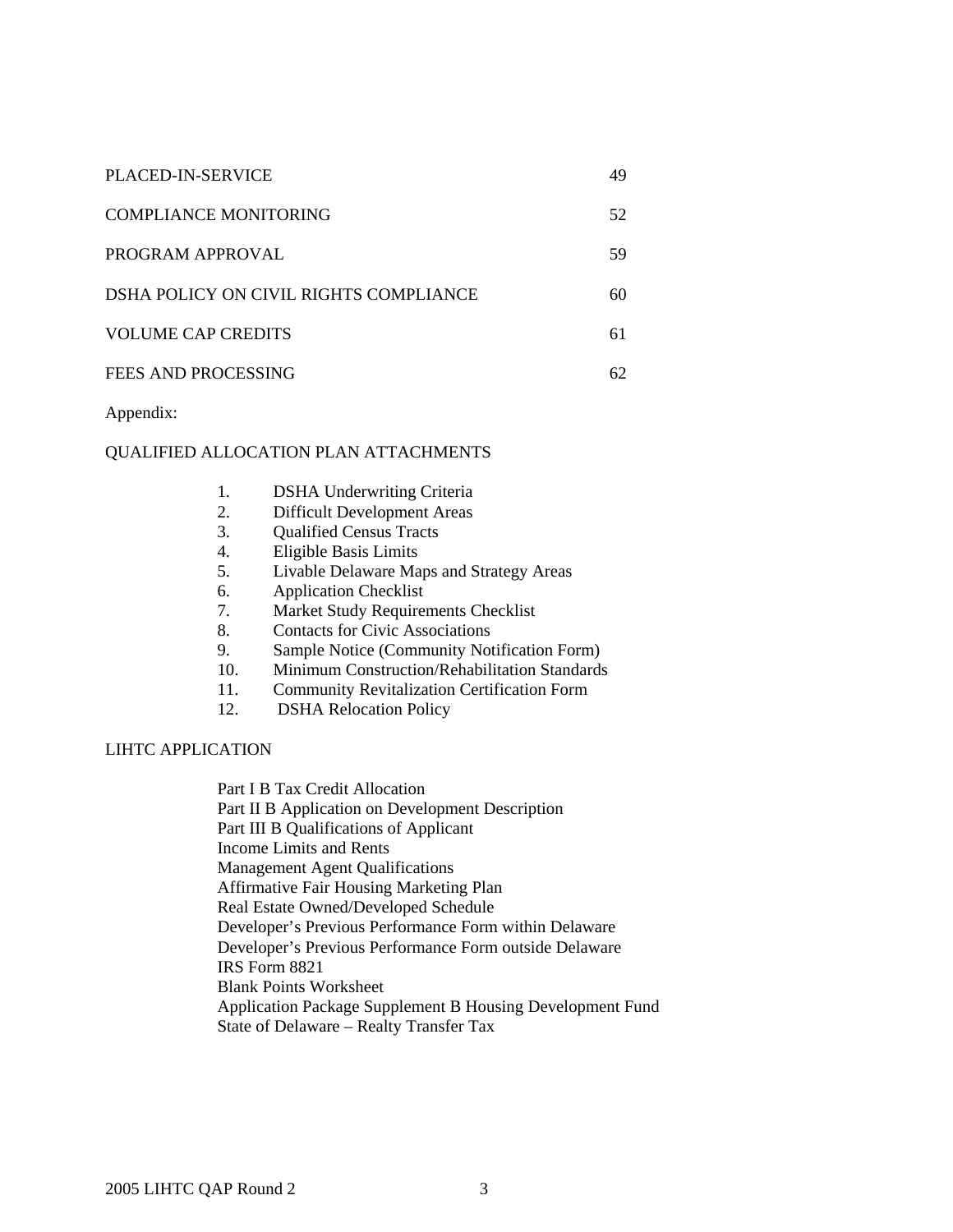## *LOW INCOME HOUSING TAX CREDIT PROGRAM QUALIFIED ALLOCATION PLAN*

## **Introduction**

The Federal Low Income Housing Tax Credit program was established by Section 252 of the Tax Reform Act of 1986 and was codified as Section 42 of the Internal Revenue Code of 1986 as amended (IRC). The Revenue Reconciliation Act of 1989 amended IRC Section 42 by adding Section 42(m) that requires allocating agencies to allocate low-income housing tax credits pursuant to a Qualified Allocation Plan (QAP). The Delaware State Housing Authority (DSHA) is the allocating agency for the State of Delaware. The following Qualified Allocation Plan represents the standards and procedures used by DSHA to perform its allocation and monitoring responsibilities.

## Section 42(m) of the IRC states:

For purposes of this paragraph, the term "Qualified Allocation Plan" means any plan:

- i) Which sets forth selection criteria to be used to determine housing priorities of the housing credit agency that is appropriate to local conditions,
- ii) Which also gives preference in allocating housing credit dollar amounts among selected projects to:
	- a) Projects serving the lowest income tenants
	- b) Projects obligated to serve qualified tenants for the longest periods, and
	- c) Projects, which are, located in qualified census tracts…and the development of which contributes to a concerted community revitalization plan.

iii) Which provides a procedure that the Agency (or an agent or other private contractor of such agency) will follow in monitoring for non-compliance with the provisions of this section and in notifying the Internal Revenue Service of noncompliance with the provisions of this section which such agency becomes aware of and in monitoring for noncompliance with habitability standards through regular site visits.

Certain Selection Criteria must be used: The selection criteria set forth in a qualified allocation plan must include:

- i. Project location
- ii. Housing needs characteristics
- iii. Project characteristics, including whether the project includes the use of existing housing as part of a community revitalization plan
- iv. Sponsor characteristics
- v. Tenant populations with special needs housing

## 2005 LIHTC QAP Round 2 4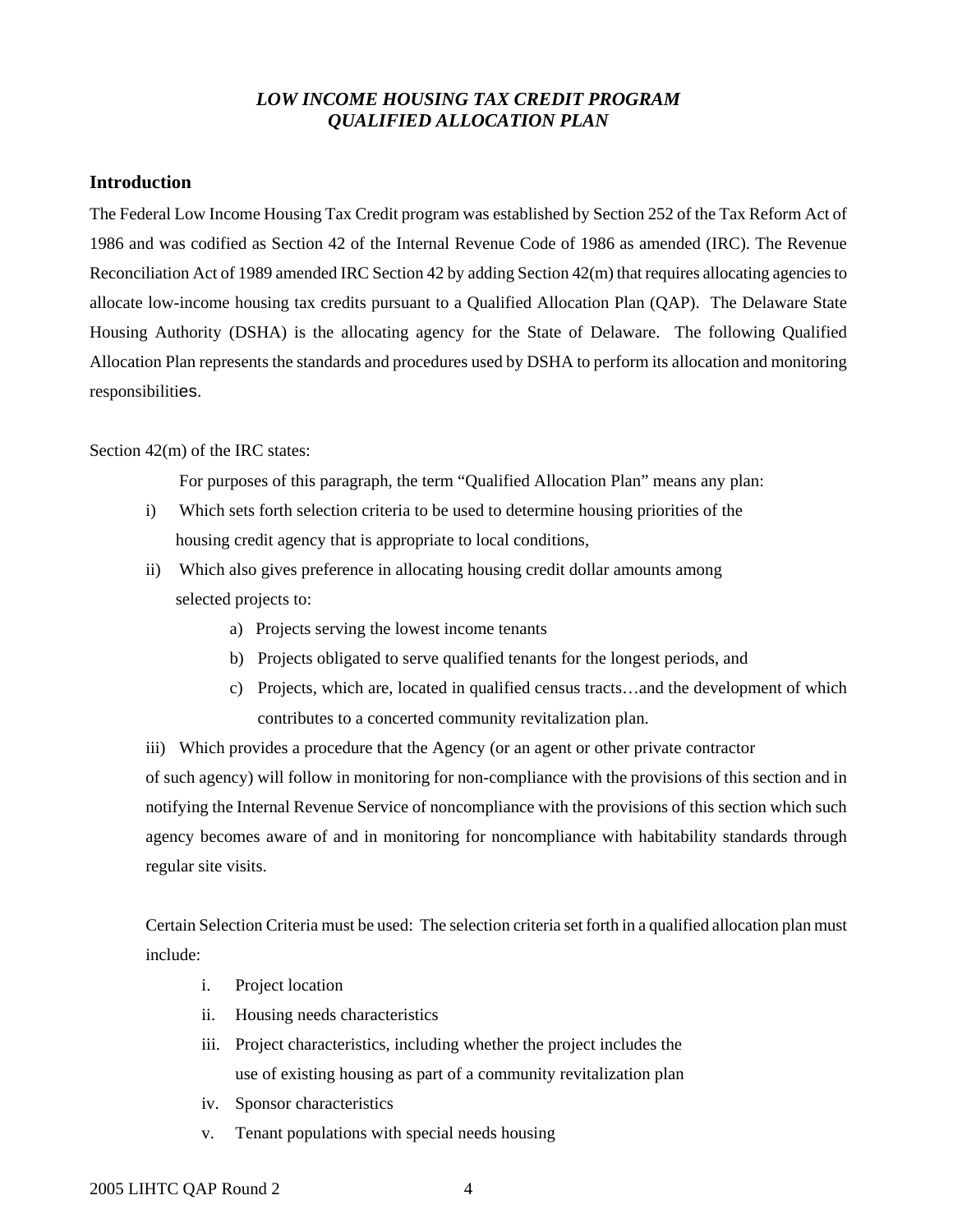- vi. Public housing waiting lists
- vii. Tenant populations of individuals with children
- viii. Projects intended for eventual tenant ownership

The Low Income Housing Tax Credit (LIHTC) may be claimed annually for ten (10) years by owners of, or investors in, qualified low-income rental housing. The maximum amount of annual Credit is based on the cost of development, the number of qualified low-income units, the Credit percentage rate, and the amount needed to make the development viable. The annual Credit amount is determined at the time of final allocation and remains constant for the entire ten-year period. Cost of development is defined generally as the depreciable basis of the property. This includes "soft" costs such as engineering studies, architectural specifications, fees connected with construction financing, relocation expenses, construction period interest, performance bonds and general contractor fees as determined by the cost certification and certified by applicant's certified public accountant in accordance with Section 42. Land is not a depreciable item under Section 42 and therefore the cost of land acquisition or imputed value of the land is excluded from the cost of development. Other non-depreciable items include escrows, reserves, marketing expenses, and permanent loan fees.

Eligible developments include new construction, substantial rehabilitation and acquisition if substantial rehabilitation is being done. Maximum credit percentages for qualifying costs in an eligible development are calculated monthly based on the applicable rate issued by the Treasury Department. The intent of the federal government is that the present value of the Credit shall be 70% of qualified new construction and substantial rehabilitation costs that are not federally subsidized, while the present value of the Credit for Acquisition costs or costs that are financed from federal funds at a below market interest rate shall be 30%.

DSHA will underwrite and allocate credits based on the applicable rate issued by the Treasury Department one (1) month prior to application submission and will utilize an equity factor dictated by market conditions. The equity factor will be listed in the application.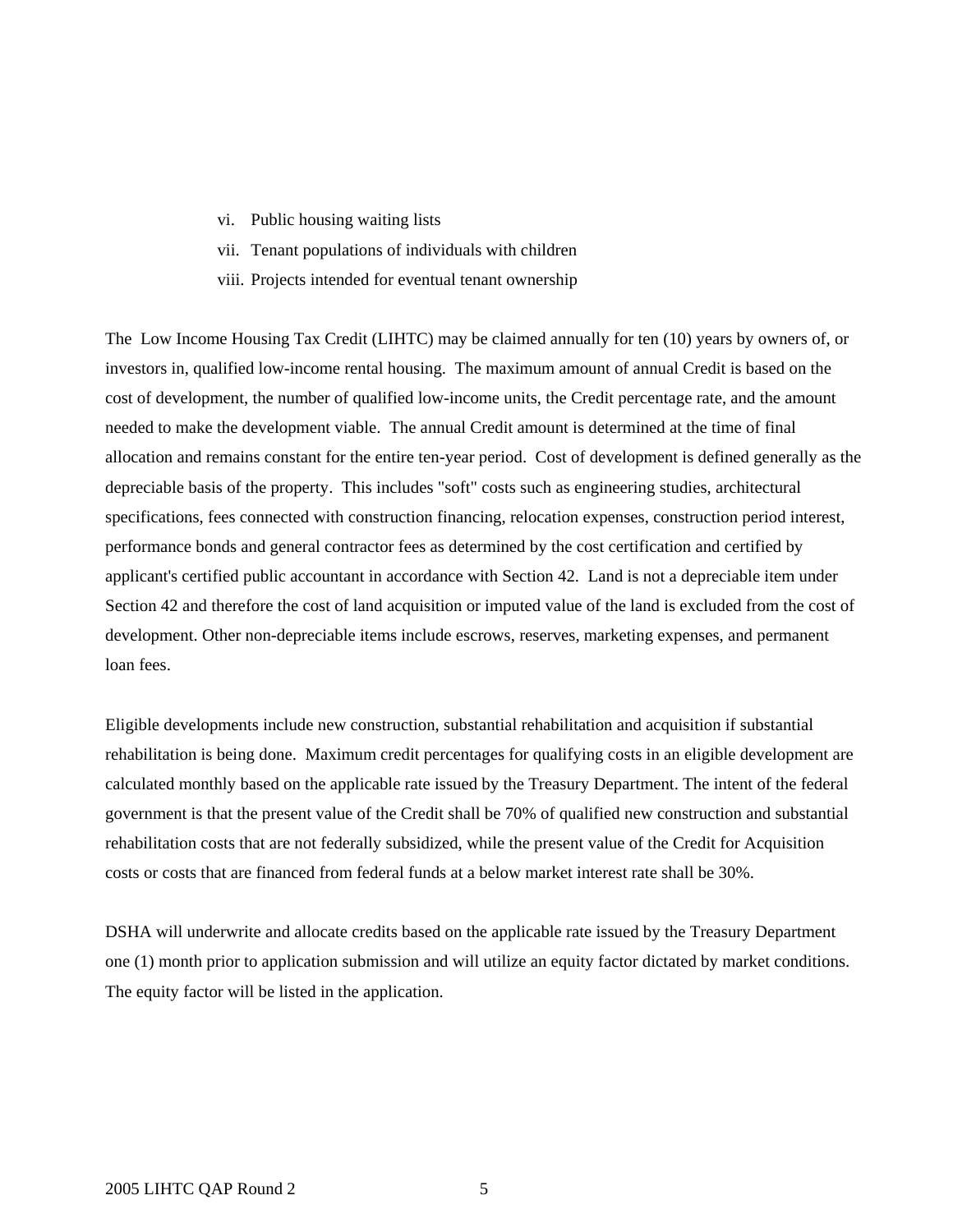The following summarizes eligible development categories and indicates maximum annual credit percentage rates:

## Maximum Annual Credit

Percentage Rate

70% present value

New construction or substantial rehabilitation of existing housing-Credit is based on qualified development costs excluding land, acquisition costs and other non-depreciable costs as defined under Section 42 of the IRC. Qualified expenditures for substantial rehabilitation must be the greater of \$3,000 of qualified basis per lowincome unit or 10% of unadjusted basis. DSHA has further defined substantial rehabilitation in the definition section of the QAP, and DSHA reserves the right to further adjust the minimum substantial rehabilitation requirement.

New construction or substantial rehabilitation of existing housing receiving a federal subsidy - A federal subsidy includes a tax-exempt obligation or loan funded in whole or part with federal funds where the interest rate on the loan is less than prevailing Treasury interest rates. Example: RHS Section 515 developments or Rental Rehabilitation developments. For purposes of the Credit program, a Community Development Block Grant (CDBG) loan is not considered to be a federal subsidy and is eligible for the 70% present value Credit percentage rate. Also, developments receiving a loan under the HOME program are eligible for the 70% present value Credit as long as at least 40% of the units in each building serve families at or below 50% of median gross income.

Pursuant to IRC Section  $42(d)(5)(c)$ , in the case of any building located in a qualified census tract or difficult development area, the eligible basis of such building shall be 130% of such basis. Buildings receiving assistance under the HOME Investment Partnership Act are not eligible for such 130% basis if HOME Program funds are loaned in whole or in part if an interest rate payable on such loan is less than the Applicable Federal Rate (AFR) in effect as of the date on which the loan was made.

## 30% present value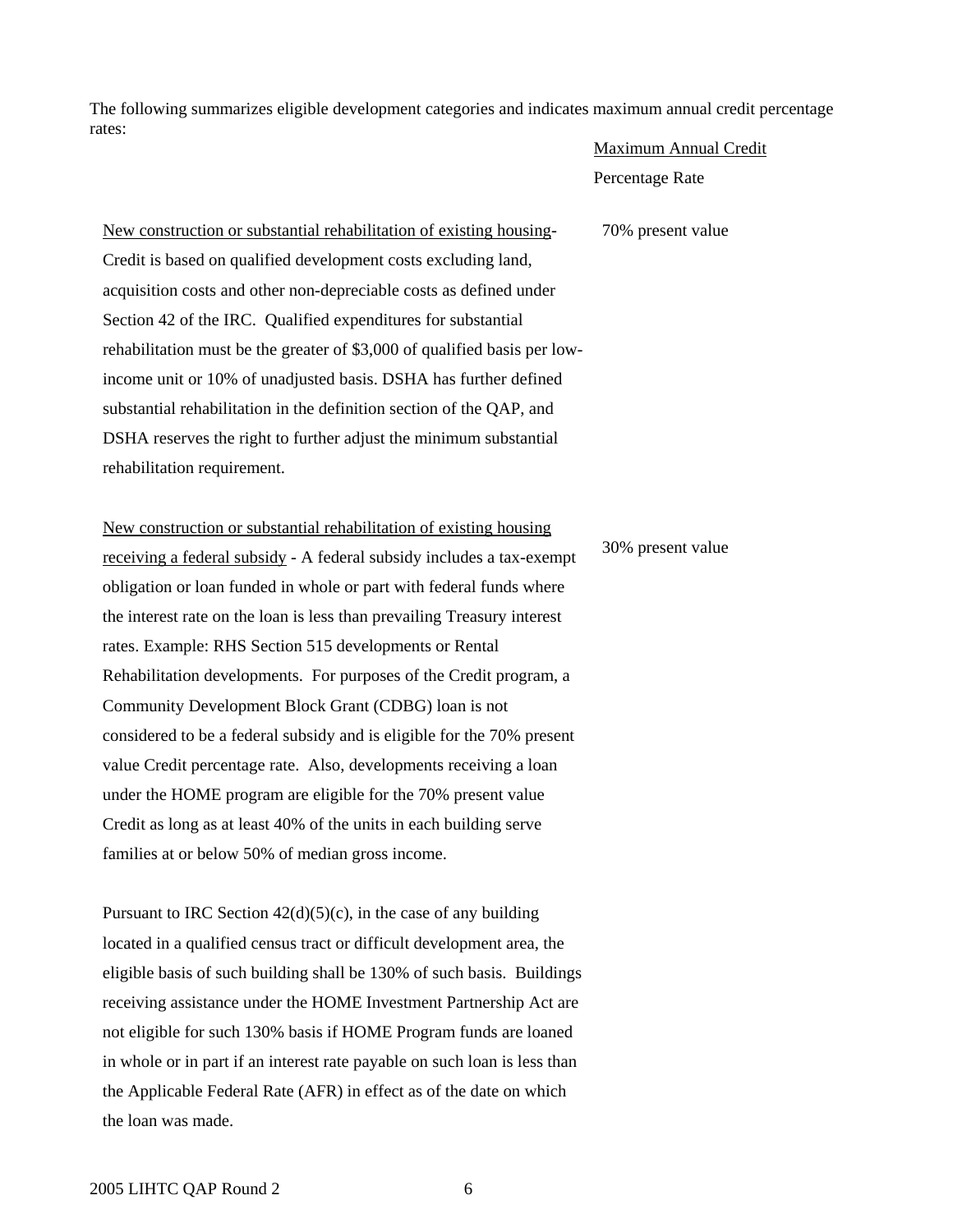Acquisition cost of existing housing - Basis of Credit is on the cost of acquisition minus land value. The 30% present value Credit for acquisition of an existing building can only be claimed if at least minimum required substantial rehabilitation (greater of \$3,000 per low-income unit or 10% of unadjusted basis) is being done at the same time. DSHA has further defined substantial rehabilitation in the definition section of this QAP, and DSHA reserves the right to further adjust the minimum substantial rehabilitation requirement. Developments are eligible for 30% present value Credit only if the date of acquisition is 10 years or more after the later of the date the building was last placed in service or the date of the most recent nonqualified substantial improvements were made (may be waived for troubled federally-assisted developments). 30% present value

An owner or investor may begin to claim the Credit in either the year the development is placed in service or the following year. A building is considered to be Placed In Service (PIS) when the first unit in the building is ready for occupancy. The Credit is a dollar for dollar tax reduction of an individual investor/owner's active income, up to the \$25,000 maximum deduction of real estate activity losses. Credits can be used without limit to reduce taxes on passive income from rental property, which includes cash flow income and capital gains on a sale. Corporate investors, except for Sub-Chapter S corporations and those that provide personal services, are not subject to the passive loss limitations or the limits on utilization of the Credit.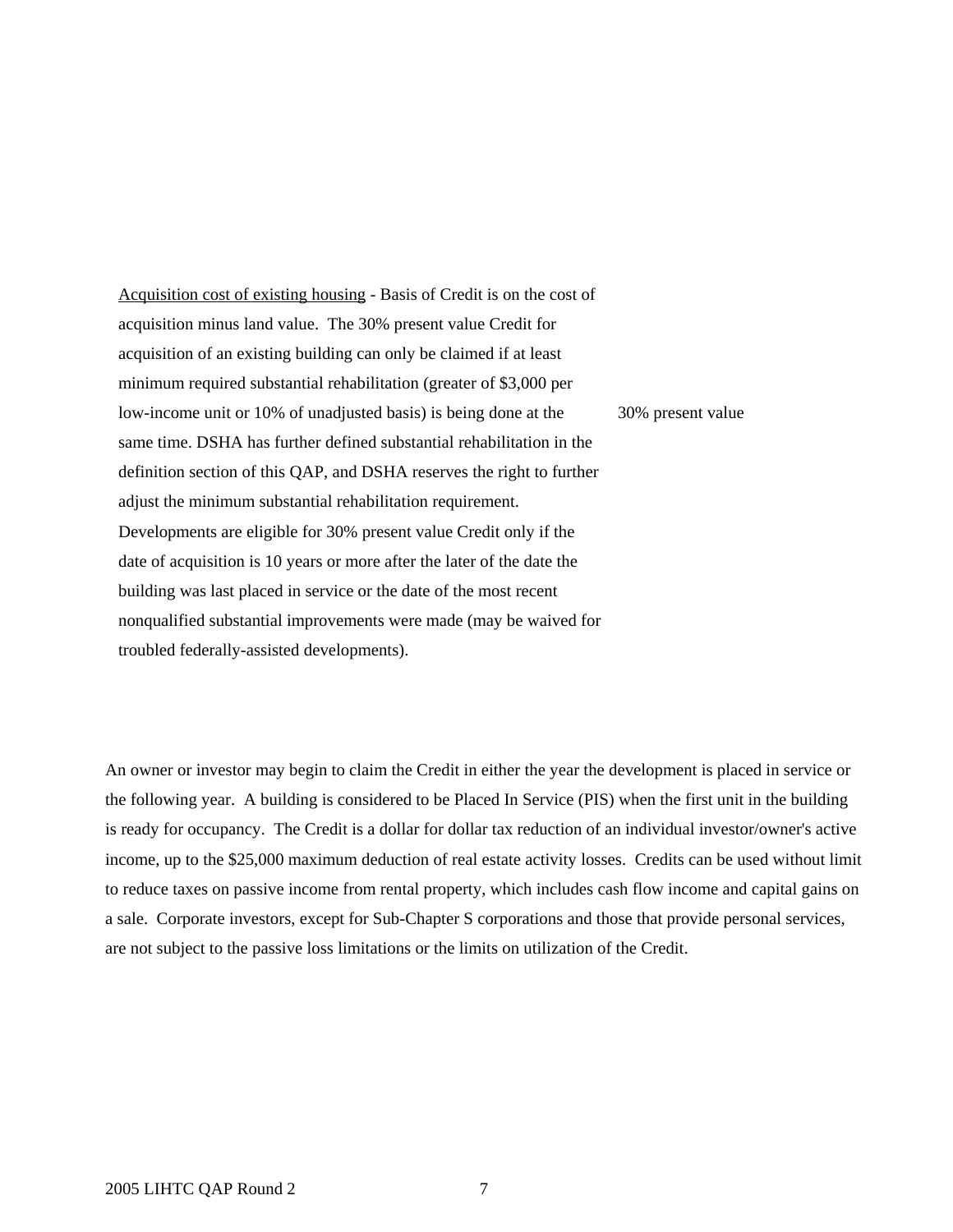Taxpayers must report annually to the Treasury Department the date the building was placed in service, the qualified basis (eligible costs of development multiplied by percentage of the development that has qualified low-income units), the Credit percentage permitted to be taken into account by DSHA, and other related information required by the Treasury Department. The taxpayer must certify that the development has complied with the minimum eligibility requirements for low-income units for the entire year. This reporting information is due to the Treasury Department on the same day as the federal tax returns are due; beginning with the end of the first tax year the Credit was claimed.

If a development fails to meet the minimum eligibility requirements at any time during the compliance period, the "accelerated" Credit amount, plus interest, may be subject to recapture by the IRS. The federal government considers the Credit a 15-year benefit accelerated to ten (10) years. Therefore, the accelerated Credit amount is the difference between the aggregate amount of Credit claimed and the aggregate amount of Credit that would have been available if the Credit was spread over the entire 15-year period.

Early disposition of a building is a recapture event unless the owner posts a satisfactory bond with the IRS and it is reasonably expected that the building will continue to be operated as a qualified low-income building for the remainder of the compliance period.

The Low Income Housing Tax Credit Program is complex and evolving. For example, changes in the program adopted by Congress in 1989, 1990, 1993 and 2000 require careful review by persons who have extensive experience and expertise with this program and it requirements. The explanation contained in this QAP is qualified in its entirety, as it is only a summary of the LIHTC program and should not in any way be relied upon as legal advice. To that end, it is strongly recommended that project sponsors interested in applying for a Tax Credit allocation contact their tax accountant and attorney to review this program, the Internal

Revenue Code (IRC) and IRS Regulations, IRS rulings, IRS guidance and any other pertinent information before pursuing the program.

As rules and regulations continue to be issued by the U.S. Department of Treasury for all facets of the Low Income Housing Tax Credit Program, Tax Credit reservations and allocations will be made by DSHA based on existing regulations. Any changes of rules and requirements, must be met by the owner/investor(s) in order for them to continue receiving the Tax Credit. Regulations, rulings, Revenue Procedures and Technical Advice Memoranda (TAMs) are regularly issued by the IRS. It is the sponsor's obligation to understand and comply with the rules.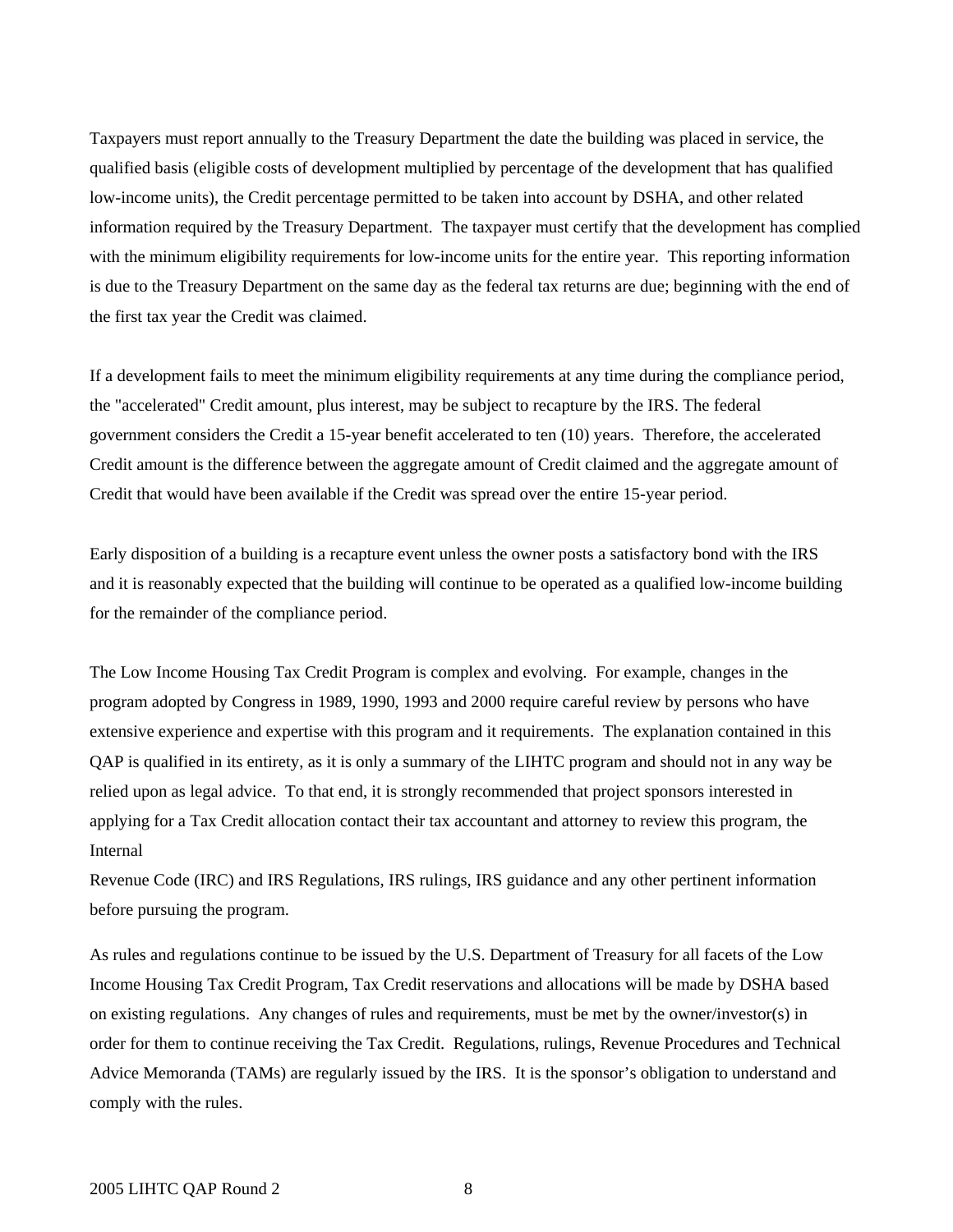## **DESCRIPTION OF HOUSING NEEDS AND PRIORITIES - 2003**

In February 2003, Mullin & Lonergan Associates, Inc. out of Pittsburgh, Pennsylvania completed a five-year statewide housing needs assessment for DSHA. As a result, DSHA will be able to better direct its resources towards meeting those identified needs. The following is an overview of the needs as they relate to renter households.

## *Existing Households*

In summary, the greatest need for affordable housing still remains in the existing housing stock. The need exists in three areas: substandard housing; "At-Risk" households living in precarious circumstances; and, potential affordable housing units lost to conversion.

- 1. At least 13,183 units, or 3.8 percent of the State's total housing inventory, are in need of substantial rehabilitation. Of this number, 5,693 are rental units or 6.8 percent of the State's total rental inventory. 2,564 of these units are assisted units located in rental communities, and the remaining 3,129 are market/non-subsidized units located in rental communities, single-family units or manufactured homes.
- 2. 18,150 renter households earn less than \$20,000 annual income and pay more than 30 percent of their income toward housing expenses. These precarious socioeconomic conditions place households "At-Risk" one paycheck away from homelessness. These households need either one-time rental assistance or assistance through a rent subsidy to make that existing unit more affordable. A small percentage of the "At-Risk" population can be assisted through new construction – which will be explained in more detail in the next section.
- 3. There are 1,963 assisted rental units that could be lost due to conversion to market rate housing by 2007 as a result of expiration of affordability restrictions, non-renewal of a Section 8 subsidy, or an owner's election to prepay a mortgage. Of the potential 1,963 units, 419 units are family units developed with Federal low income housing tax credits, 1,237 units are family Section 8 project-based, and 307 units are elderly Section 8 project-based. It is estimated, however, that of the total 1,963 units eligible to convert, slightly less than ten percent, or 187 units, eligible to convert actually will convert.

The following table presents the needs of existing households for the next five years by geographic area.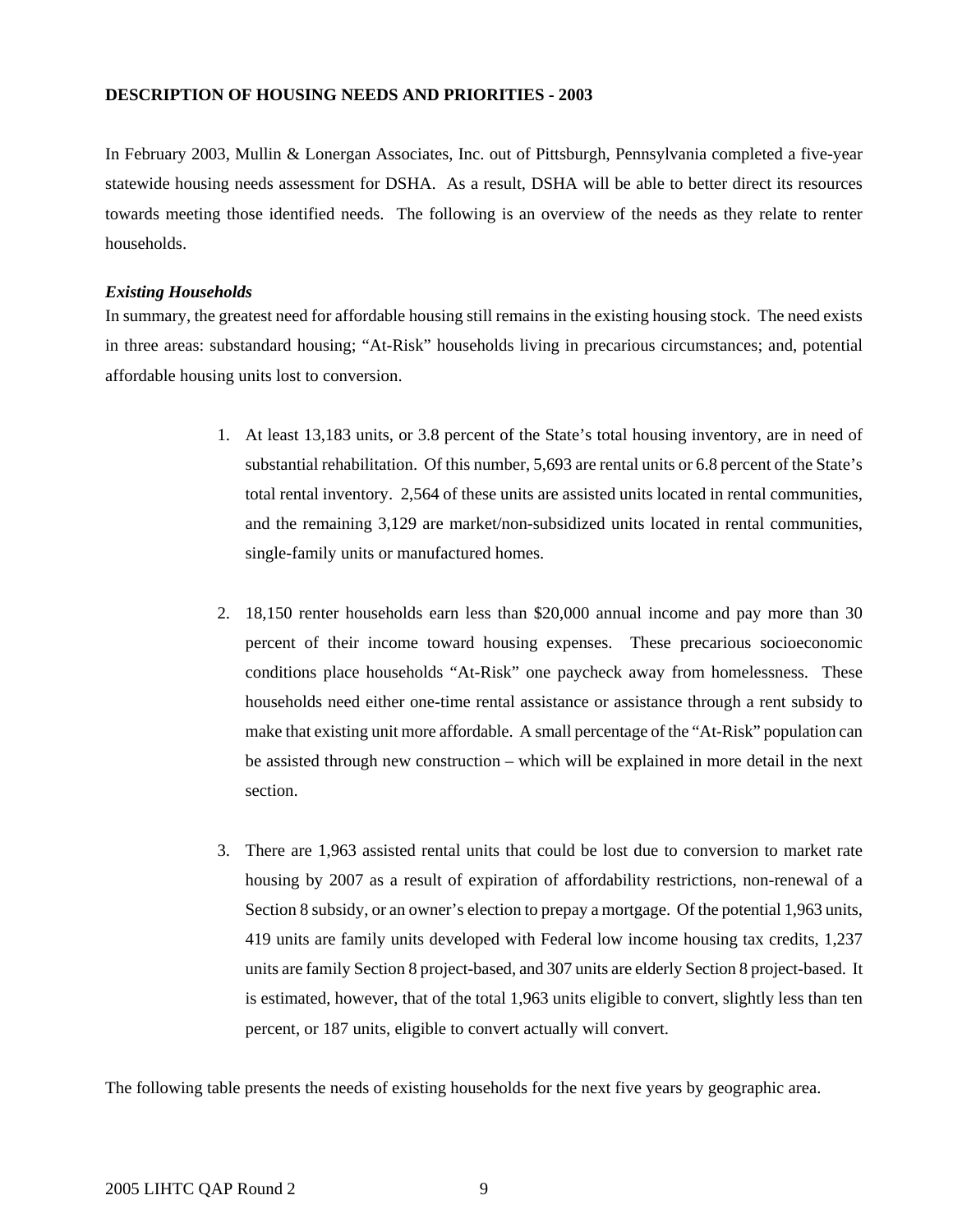|                      | <b>Potential Units</b><br>Lost to<br><b>Conversion</b> | Market/Non-<br>subsidized Units<br>In Need of<br><b>Rehabilitation</b> | <b>Assisted Units in</b><br>Need of<br><b>Rehabilitation</b> | <b>Total</b> |
|----------------------|--------------------------------------------------------|------------------------------------------------------------------------|--------------------------------------------------------------|--------------|
| New Castle County    | 100                                                    | 1,812                                                                  | 190                                                          | 2,102        |
| City of Wilmington   | 87                                                     | 916                                                                    | 470                                                          | 1,473        |
| City of Newark       | $\theta$                                               | 86                                                                     | 120                                                          | 206          |
| Kent County          | $\theta$                                               | 579                                                                    | 88                                                           | 667          |
| City of Dover        | $\theta$                                               | 46                                                                     | $\theta$                                                     | 46           |
| <b>Sussex County</b> | $\theta$                                               | 1,019                                                                  | 294                                                          | 1,313        |
| Town of Georgetown   | $\theta$                                               | 58                                                                     | 15                                                           | 73           |
| Total                | 187                                                    | 3,129                                                                  | 2,564                                                        | 5,880        |

## **Preservation/Rehabilitation Demand 2003-2007**

Source: Mullin & Lonergan Associates, Inc. (M&L)

Note: The number of market/non-subsidized is impacted by the number of assisted units in need of rehab. The assisted total was derived by multiplying assisted units > 20 years old by 50 percent. The market total was derived by deducting the assisted number from the M&L total rental estimated substandard housing units.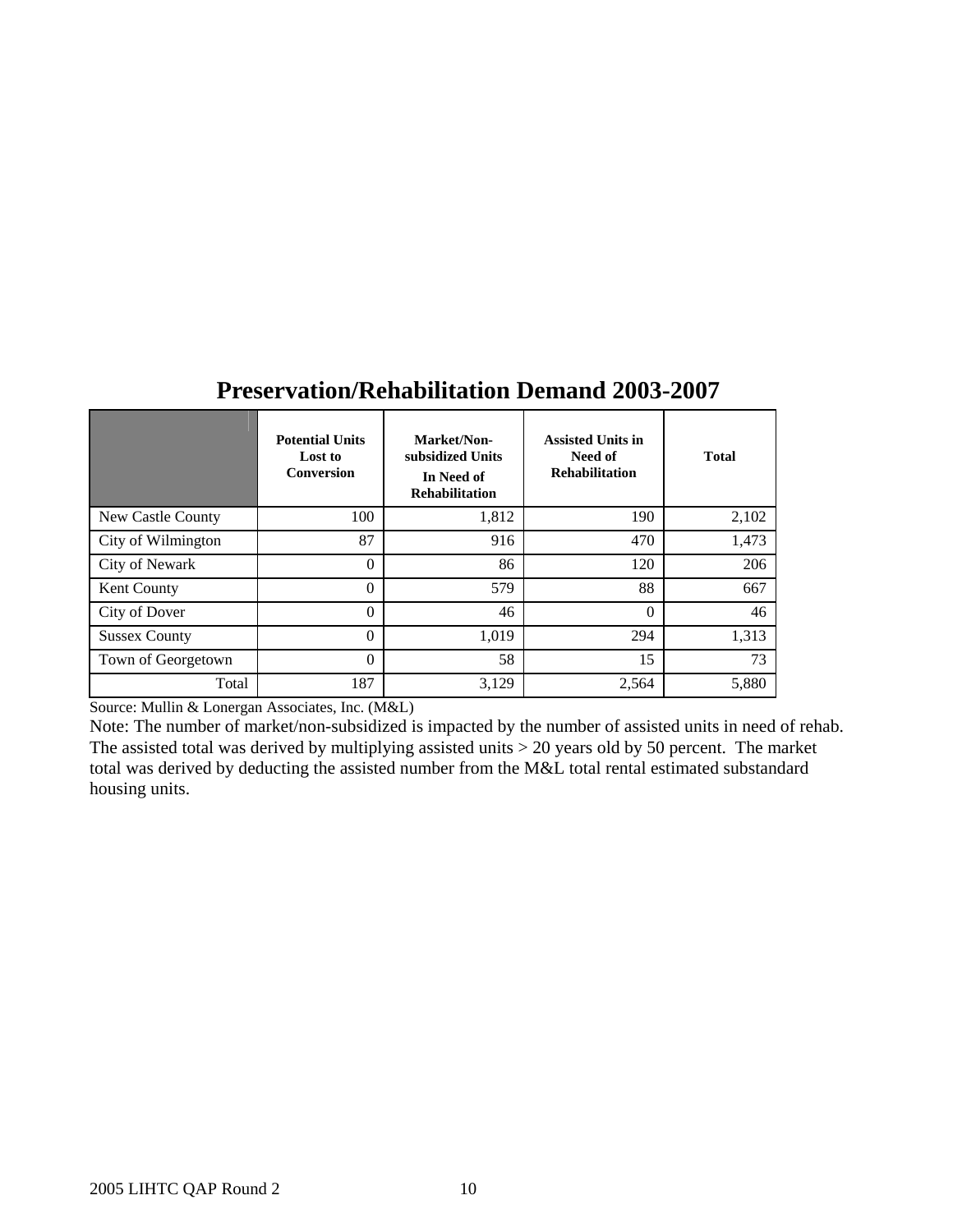## *New Construction*

The other rental housing need is for additional rental units either to accommodate new household growth or to relieve the conditions of "At-Risk" renter households who are cost-burdened and residing in overcrowded and/or substandard units. Over the next five years, 2,985 units are needed either through new construction or the substantial rehabilitation of vacant dilapidated buildings: an average of approximately 600 units a year. Some important findings regarding the need for new rental units, and the table presenting the needs in detail, are as follows:

- a. Most of this need, 1,835 units, is for extremely low-income households, for whom it is impossible to assist without a subsidy.
- b. Approximately 450 units are for the elderly age 55 and over, of which 205 are for the extremely low-income households.
- c. 1,290 units are projected based upon existing households considered to be "At-Risk" and currently residing in an overcrowded or substandard unit.
- d. When looking at all income ranges for new demand, the greatest need is in New Castle County with 1,392 units, followed by Sussex County at 892 units, and Kent County with 721.
- e. When looking at the income ranges that are most likely to be served with the LIHTC program, 31-50 percent and 51-60 percent of area median income, the demand is much lower with only 885 units of rental housing needed. From this perspective, the need is greatest in Kent County and Sussex County with 360 and 325 units, respectively.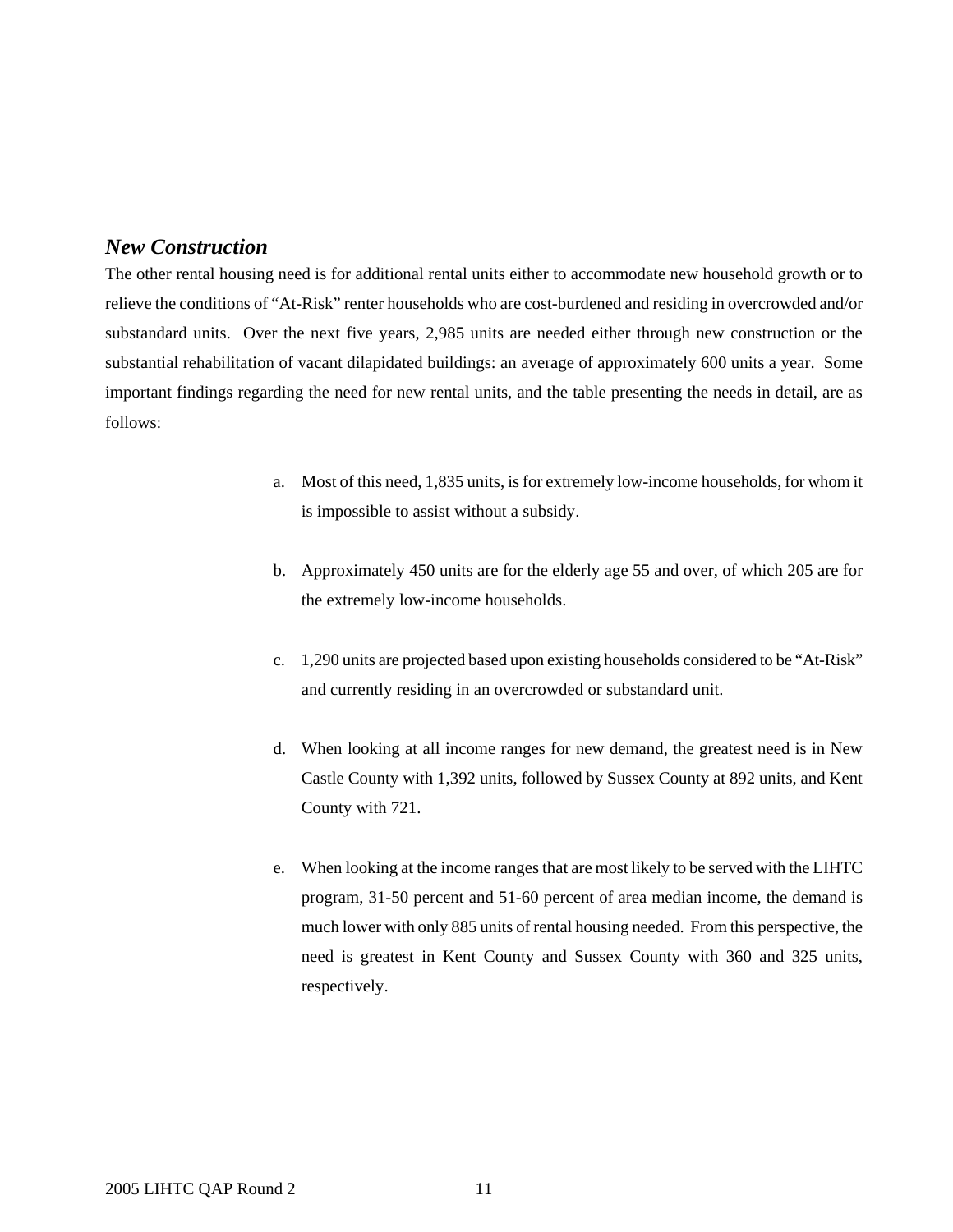|                       | <b>Extremely Low</b><br>$(0-30\%)$ |                                         |                                            | <b>Very Low</b><br>$(31-50\%)$ |                                         |                                    | <b>LIHTC</b><br>$(51-60\%)$    |                                         |                                   | $110$ and $110$ and $101$ |                                         |                                     |              |
|-----------------------|------------------------------------|-----------------------------------------|--------------------------------------------|--------------------------------|-----------------------------------------|------------------------------------|--------------------------------|-----------------------------------------|-----------------------------------|---------------------------|-----------------------------------------|-------------------------------------|--------------|
|                       | General<br>Age<br>15-54            | <b>Elderly</b><br>Age 55<br>and<br>over | <b>Existing</b><br>A <sup>t</sup><br>Risk" | General<br>Age<br>15-54        | <b>Elderly</b><br>Age 55<br>and<br>over | <b>Existing</b><br>$"At-$<br>Risk" | <b>General</b><br>Age<br>15-54 | <b>Elderly</b><br>Age 55<br>and<br>over | <b>Existing</b><br>$A_t$<br>Risk" | General<br>Age<br>15-54   | <b>Elderly</b><br>Age 55<br>and<br>over | <b>Existing</b><br>$44t -$<br>Risk" | <b>Total</b> |
| New Castle<br>County  | $\theta$                           | $\Omega$                                | 441                                        | 135                            | $\overline{0}$                          | $\rm N/A$                          | $\mathbf{0}$                   | $\overline{0}$                          | $\rm N/A$                         | $\Omega$                  | $\Omega$                                | $\rm N/A$                           | 576          |
| City of<br>Wilmington | $\theta$                           | $\Omega$                                | 335                                        | $\theta$                       | $\overline{0}$                          | N/A                                | $\mathbf{0}$                   | $\Omega$                                | N/A                               | $\Omega$                  | 10                                      | N/A                                 | 345          |
| City of Newark        | 60                                 | 70                                      | 86                                         | $\Omega$                       | 30                                      | $\rm N/A$                          | 75                             | 20                                      | $\rm N/A$                         | 130                       | $\Omega$                                | N/A                                 | 471          |
| Kent County           | 200                                | 50                                      | 93                                         | 95                             | $\Omega$                                | $\rm N/A$                          | 100                            | 10                                      | N/A                               | $\Omega$                  | $\overline{0}$                          | N/A                                 | 548          |
| City of Dover         | 25                                 | $\Omega$                                | 53                                         | 85                             | $\Omega$                                | N/A                                | $\Omega$                       | 10                                      | N/A                               | $\Omega$                  | $\overline{0}$                          | N/A                                 | 173          |
| Sussex<br>County      | 45                                 | 70                                      | 233                                        | 70                             | 110                                     | N/A                                | 55                             | 20                                      | N/A                               | 100                       | $\overline{0}$                          | N/A                                 | 703          |
| Town of<br>Georgetown | 10                                 | 15                                      | 49                                         | 20                             | 30                                      | $\rm N/A$                          | 15                             | 5                                       | $\rm N/A$                         | 25                        | $\overline{0}$                          | $\rm N/A$                           | 169          |
| Subtotal              | 340                                | 205                                     | 1,290                                      | 405                            | 170                                     | $\rm N/A$                          | 245                            | 65                                      | $\rm N/A$                         | 255                       | 10                                      | $\rm N/A$                           |              |
| Total                 |                                    | 1,835                                   |                                            | 575                            |                                         | 310                                |                                |                                         | 265                               |                           |                                         | 2,985                               |              |

## **Rental Housing Demand Based on New Growth (2003 to 2007) and Existing "At Risk" Households**

Source: Mullin & Lonergan Associates, Inc.

Note: Existing "At-Risk" takes the average percentage of overcrowded and substandard renter housing units multiplied by the number of "At-Risk" households to arrive at "At-Risk" demand.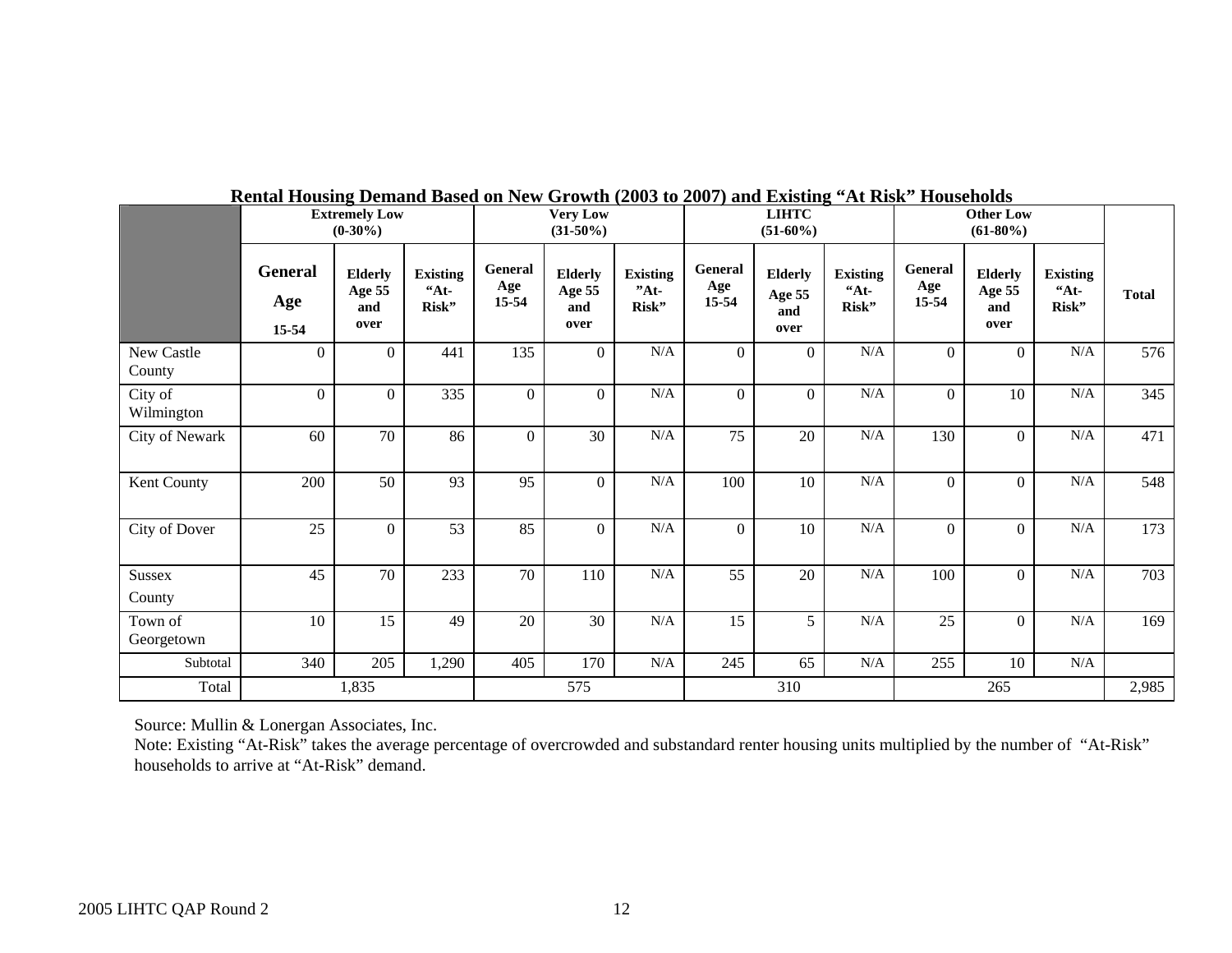## Special Populations

Housing for special populations was another need identified in this study. This includes emergency housing, supportive housing, group homes, and other housing opportunities for special need populations. The findings are as follows:

- 1. **Veterans** There is an estimated need for housing for 127 emergency beds, transitional housing beds, and supportive housing units.
- 2. **Persons with HIV/AIDS**  There is an estimated need for 200 housing units.
- 3. **Persons with Mental Illness and Developmental Disabilities**  The unmet housing need is approximately 288 individuals and 45 persons in families.
- 4. **Persons with Drug and Alcohol Addictions**  There is an estimated need for 186 beds for chronic substance abusers and a need for 46 beds for chronic substance abuser in families.
- 5. **Youth**  55 youth in foster care turn 18 each year, of which DCYF provides independent living arrangements for 18 youth.
- 6. **Prisoners**  The Re-entry Program Grant is targeting extended serves for up to 300 offenders in Delaware between 18 and 35 years old, per year to prepare for return to society and provide services after release from prison.
- 7. **Victims of Domestic Violence**  While indications are that there is a need for housing assistance, this need has not been quantified.
- 8. **Migrant and Seasonal Farm Workers** While indications are that there is a need for housing assistance, this need has not been quantified.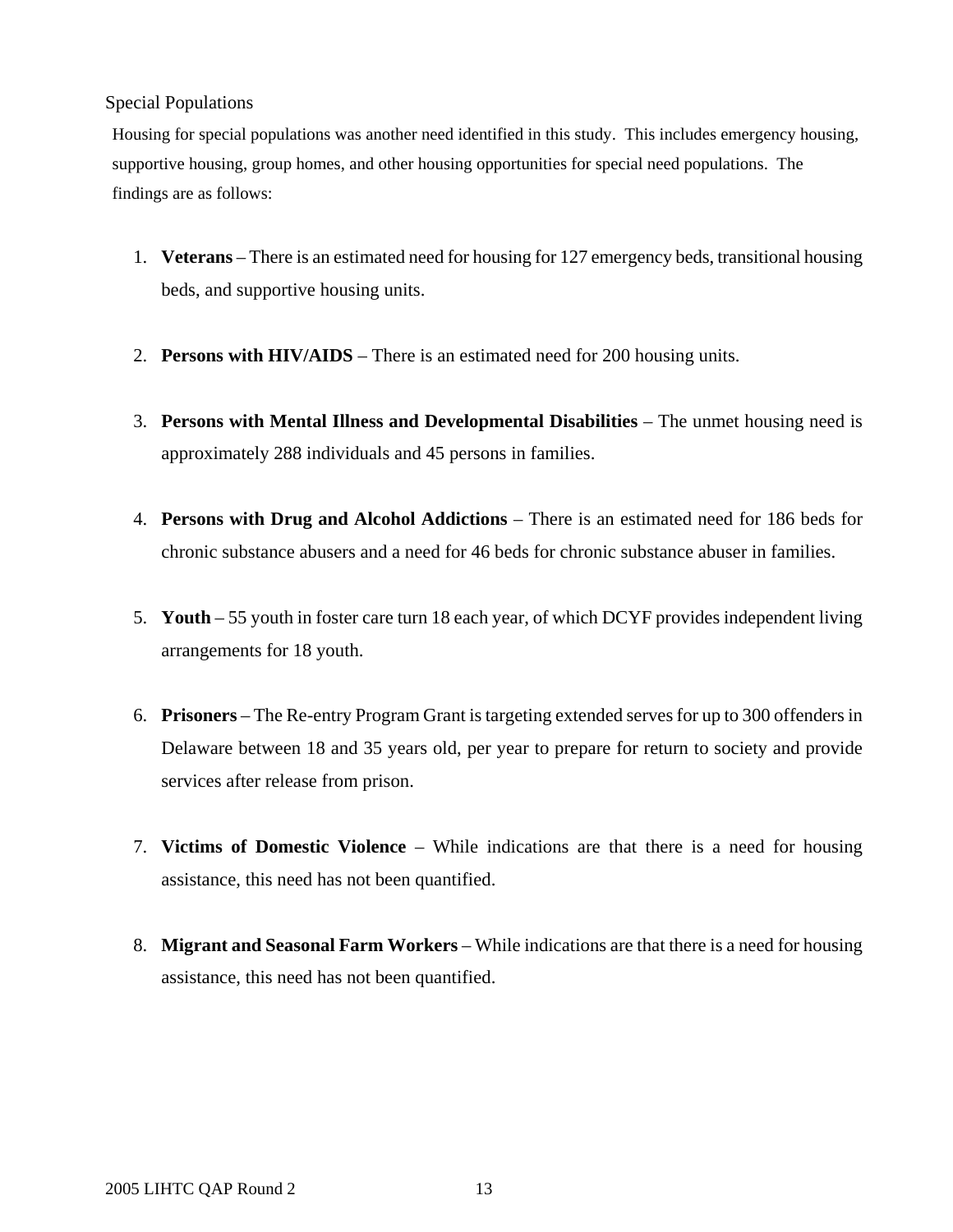## **SUMMARY**

## **Statewide**

1. Special Populations – 1,247 units of special population housing

## **Wilmington**

- 2. Preservation Affordable 87 units
- 3. Preservation Structural 1,386 units (805 in assisted rental communities)
- 4. New Construction
	- a. Extremely Low  $(0-30\%) 335$  family units

## **New Castle County**

- 5. Preservation Affordable 100 units
- 6. Preservation Structural 2,208 units (838 in assisted rental communities)
- 7. New Construction
	- a. Extremely Low  $(0-30\%) 587$  family units, 70 elderly units
	- b. Very Low  $(31-50\%)$  –135 family units, 30 elderly units
	- c. LIHTC Low  $(51-60\%) 75$  family units, 20 elderly units

## **Kent**

- 8. Preservation Structural 713 units (331 in assisted rental communities)
- 9. New Construction
	- a. Extremely Low  $(0-30\%) 371$  family units, 50 elderly units
	- b. Very Low  $(31-50\%) 180$  family units
	- c. LIHTC Low  $(51-60\%) 100$  family units, 20 elderly units

#### **Sussex**

- 10. Preservation Structural 1,386 units (590 in assisted rental communities)
- 11. New Construction
	- a. Extremely Low  $(0-30\%) 337$  family units, 85 elderly units
	- b. Very Low  $(31-50\%) 90$  family units, 140 elderly units
	- c. LIHTC Low  $(51-60\%)$  70 family units, 25 elderly units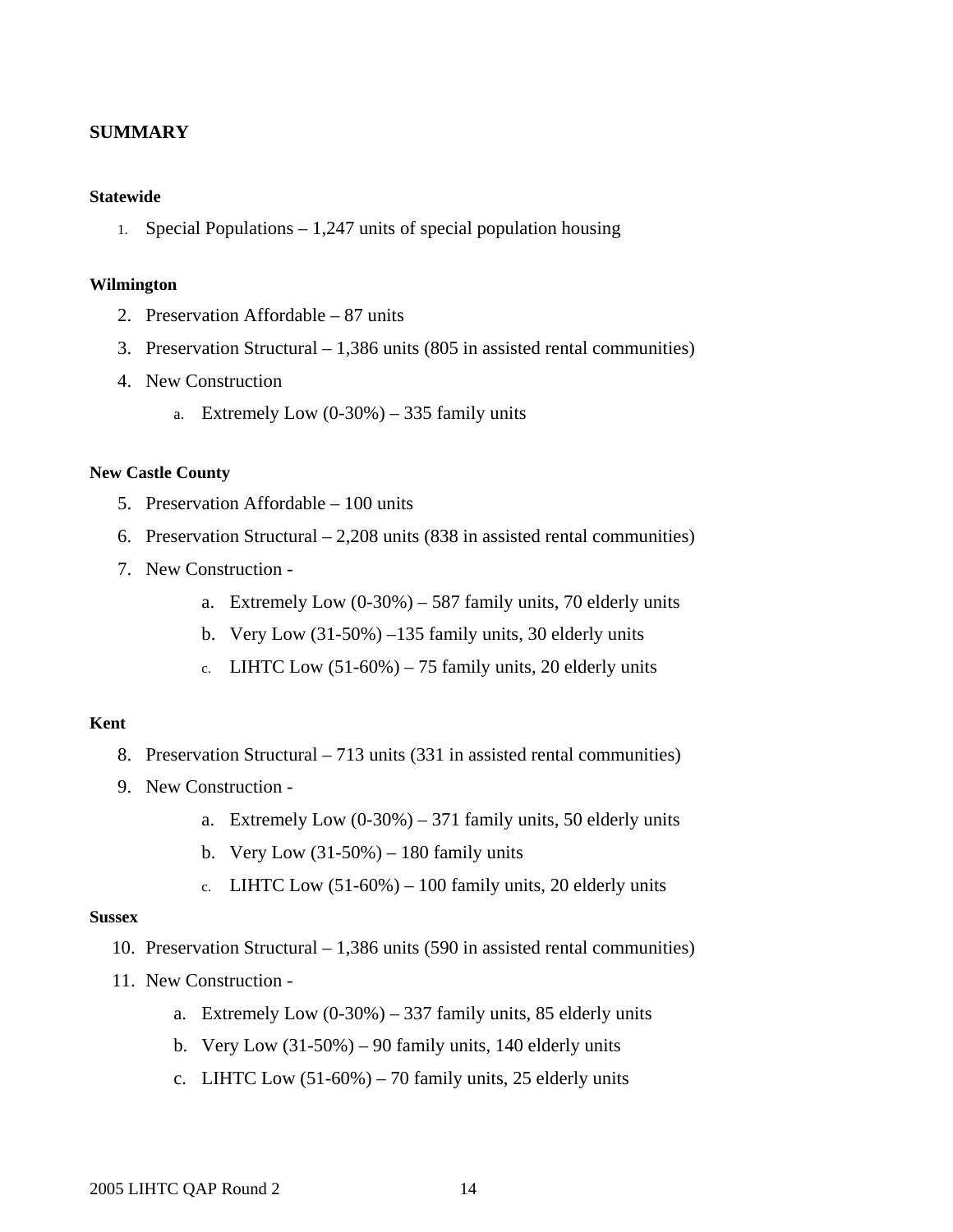## SUMMARY OF RENTAL NEEDS

|                      | <b>Preservation of Existing Housing</b><br><b>Stock</b> |            |        |              | <b>New Construction</b>          |                |                |                       |                           |                    |                |                  |       |
|----------------------|---------------------------------------------------------|------------|--------|--------------|----------------------------------|----------------|----------------|-----------------------|---------------------------|--------------------|----------------|------------------|-------|
|                      | Afford                                                  | Structural |        | <b>Total</b> | <b>Extremely Low</b><br>$(0-30)$ |                |                | Very Low<br>$(31-50)$ | <b>LIHTC</b><br>$(51-60)$ | Other<br>$(61-80)$ |                | <b>Total</b>     |       |
|                      | -ability                                                | market     | assist |              | $15 - 54$                        | $55+$          | $15 - 54$      | $55+$                 | $15 - 54$                 | $55+$              | $15 - 54$      | $55+$            |       |
| <b>Wilmington</b>    | 87                                                      | 581        | 805    | 1,473        | 335                              | $\overline{0}$ | $\overline{0}$ | $\overline{0}$        | $\overline{0}$            | $\overline{0}$     | $\overline{0}$ | 10               | 345   |
| <b>New</b><br>Castle | 100                                                     | 1,370      | 838    | 2,308        | 587                              | 70             | 135            | 30                    | 75                        | 20                 | 130            | $\boldsymbol{0}$ | 1,047 |
| <b>Kent</b>          | $\overline{0}$                                          | 382        | 331    | 713          | 371                              | 50             | 180            | $\overline{0}$        | 100                       | 20                 | $\overline{0}$ | $\theta$         | 721   |
| <b>Sussex</b>        | $\overline{0}$                                          | 796        | 590    | 1,386        | 337                              | 85             | 90             | 140                   | 70                        | 25                 | 125            | $\boldsymbol{0}$ | 872   |
| <b>STATE</b>         | 187                                                     | 3,129      | 2,564  | 5,880        | 1,630                            | 205            | 405            | 170                   | 245                       | 65                 | 255            | 10               | 2,985 |

**NOTE:** The needs presented under the Preservation-Affordability and Preservation-Structural-Assist categories correlate with this *Qualified Allocation Plan's* Preservation Expiration activity. The needs presented under the Preservation-Structural-Market category correlates with Conversion activity.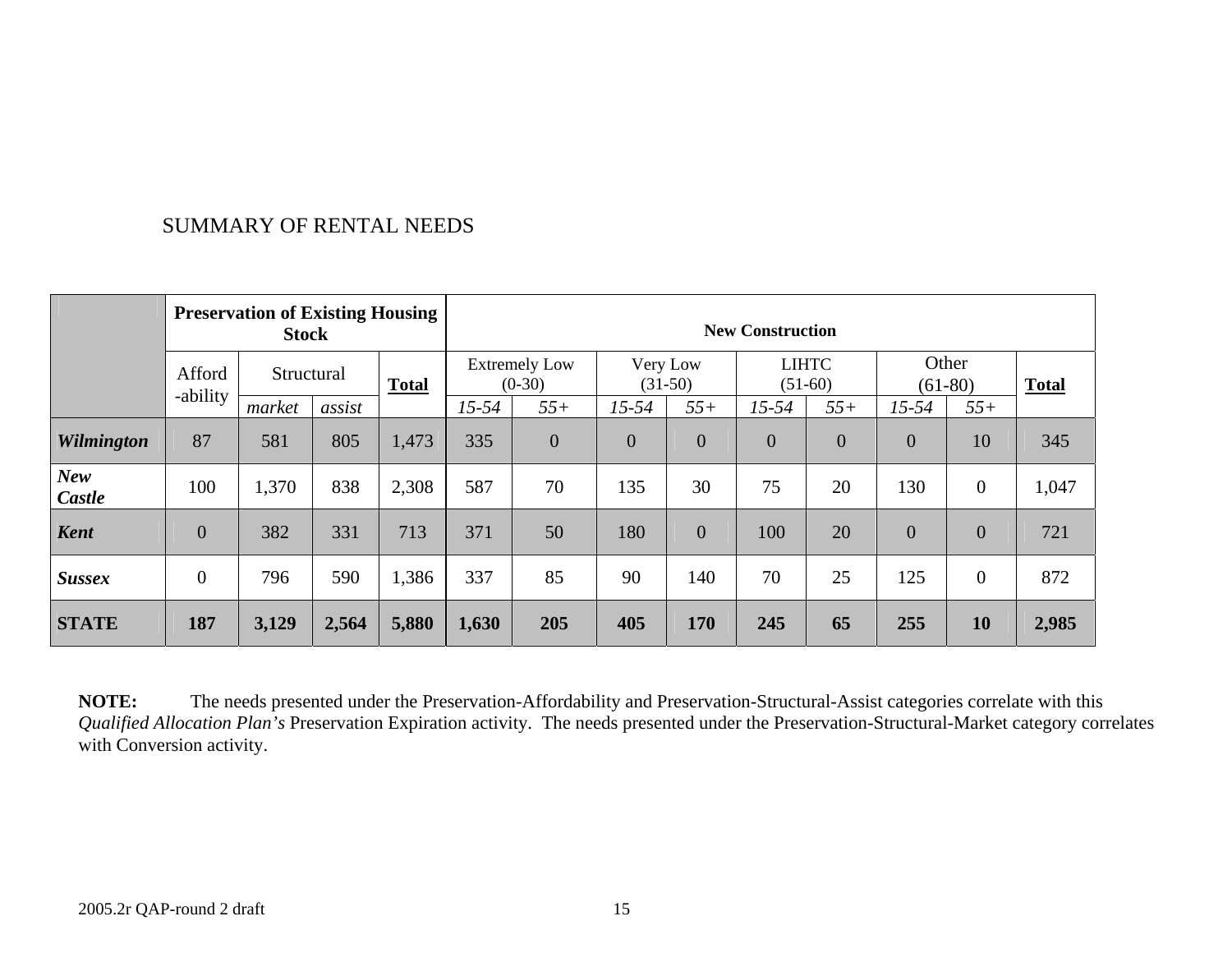## **TAX CREDIT RESERVATIONS AND POOLS**

#### **Geographic Reservations**

To ensure geographic distribution of Low Income Housing Tax Credits across the State, and by and among localities, DSHA has set up Pools for allocating tax credits.

Developments will compete only within their respective Pools. Developments will be ranked within these Pools and the highest scoring developments in each Pool will be separately evaluated to determine the amount of tax credits required. Each year DSHA shall establish the percentage of available credits for each Pool based on DSHA's development goals, need for affordable housing in each area, and compliance with Livable Delaware Planning Strategies.

## **Non-Profit Pool**

<span id="page-15-0"></span>1

In order to encourage the participation of local and/or State tax exempt organizations, and as required by Section 42 of the IRC, a minimum of ten percent (10%) of the housing credit ceiling for the current calendar year shall be set aside for qualified non-profit organizations. Developments that compete in the Non-Profit Pool, if they do not receive an allocation, will be eligible to compete in their respective geographic pools. If the highest ranking non-profit sponsor requires additional credits, DSHA reserves the right to allocate the additional credits needed from the geographic pool in which the development is located and/or issue a forward reservation for the remainder of credits required. See definition of a qualified non-profit organization.

The estimated dollar amounts for 2005 are based on the annual tax credit authority available. 2005 forward reservations and commitments reduce Delaware's net available Tax Credit amount to \$1,447,874**. \$1,289,913**

| 1. Non-Profit Pool                                 | <b>Approximate Tax Credit Authority</b>     |
|----------------------------------------------------|---------------------------------------------|
| All Eligible Non-Profit Organizations              | \$302,928.00                                |
| 2. New Castle County Pool                          | <del>Approximate Tax Credit Authority</del> |
| <b>Including the City of Wilmington</b>            | <del>\$874,612.00</del>                     |
| <u>3.Kent &amp; Sussex County Pool<sup>±</sup></u> | <del>Approximate Tax Credit Authorit</del>  |
| <b>Kent County and Sussex County</b>               | <del>\$769,612.00</del>                     |
| <b>Excluding: Smyrna and Dover</b>                 |                                             |
| <del>3a. Rural Development Set-aside</del>         | <b>Approximate Tax Credit Autho</b>         |
|                                                    | :105.000<br>0.103.000                       |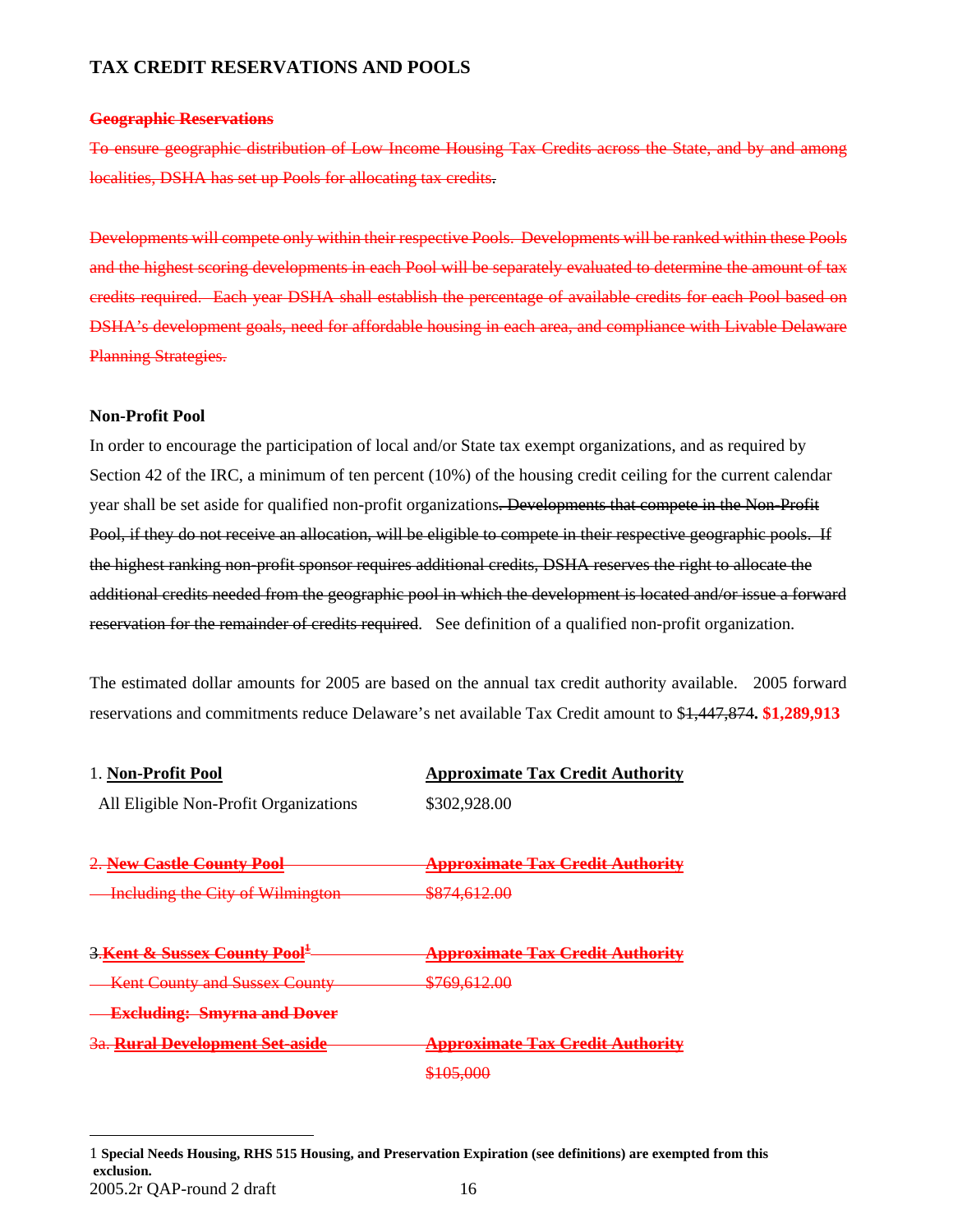In order to address the housing needs of Delaware's rural communities, \$105,000 of the credit available in the Kent & Sussex County Pool shall be set-aside for Rural Development. This set-aside is reserved for developments receiving funding through the U.S. Department of Agriculture's Rural Development Section 515 Multi-family Program and RD's 514-516 Farm Labor Housing Program. In order to be eligible to compete within this set-aside, applicants must demonstrate that an application for rental assistance, as well as capital assistance under the above programs, has been made. If there is insufficient demand for the rural set aside, credits remaining in the rural set-aside shall be allocated to other developments competing within the Kent & Sussex County Pool.

## 4. **Preservation Expiration Pool Approximate Tax Credit Authority \$300,000**

- A. Tax Credits: Any Pre-1990 tax credit housing development, which has completed its compliance period that is in need of substantial rehabilitation and at risk of losing its affordability.
- B. Subsidized: Any currently occupied subsidized housing development (see definition on page 25 of subsidized housing) in need of substantial rehabilitation and at risk of losing its affordability.

In order to be eligible under the Subsidized portion of this pool, applicants must: 1) demonstrate that an application for any applicable capital assistance from the subsidy source (other available assistance in the form of financing for eligible development costs other than rental assistance/subsidy payments) has been made, and 2) commit to making an application for continued project-based housing assistance payments and/or rental assistance payments for the longest possible period and to continue to re-apply for extensions. The obligation to apply for assistance payments will be a condition of any Tax Credit Reservation Letter and a response to the application for assistance payments must be received prior to construction closing.

For each of the above definitions, the applicant must submit written confirmation from the contract administrator of imminent expiration of affordability controls within two (2) years.

#### **Note: Conversion Housing will not be considered in the Preservation Pool.**

In each calendar year, the total dollar value of the credits that can be allocated under these rules is limited by the State housing credit ceiling provided in Section 42 of the IRC. Applicants seeking these credits shall be ranked in each Pool according to their respective point scores.

Compliance with the requirements of the Code is the sole responsibility of the owner. All applicants should consult their accountant, tax attorney or advisor as to the specific requirements of Section 42 of the Code

2005 LIHTC QAP Round 2 17 governing the program.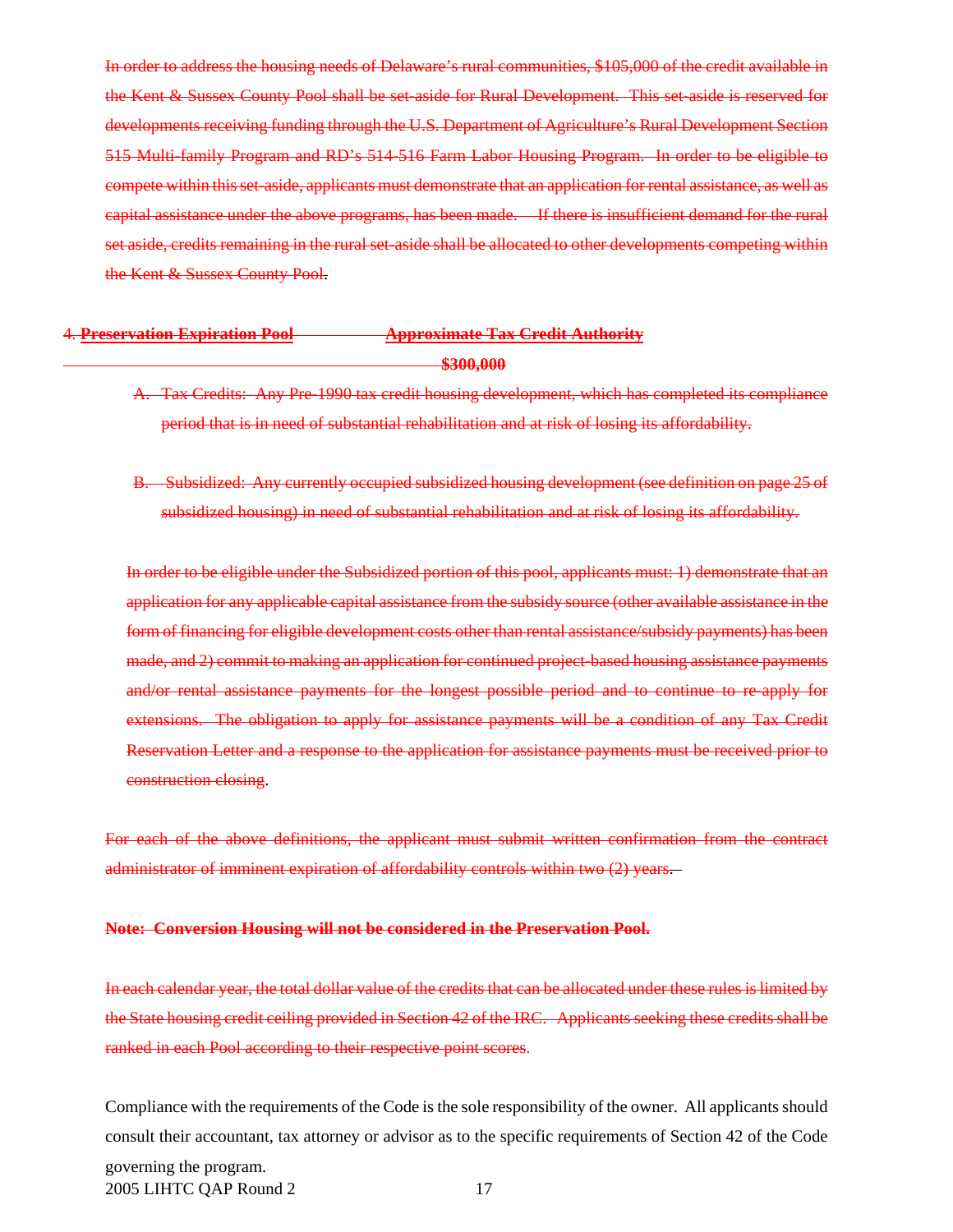Credits for all applicants will be limited to no more than: 1) Thirty percent (30%) per development of the State's annual Credit authority available during any allocation year, based on the maximum eligible basis limits (see definition of eligible basis limits): or 2) irrespective of the number of developments, no single development entity shall be allocated more than forty percent (40%) of the total annual credit authority available during any allocation year, this shall include any co-developers or joint ventures where the development entity receives part of the developer's fee. A development entity that reaches 40% of the total allocation dollars available will have its next ranked development eliminated.

Once a development has received an allocation of credits, additional application(s) for credits for a subsequent development on the same or a contiguous site may not be submitted until such time as the original development is substantially complete and is at least ninety (90%) rented.

Any unused credits will be provided to the highest-ranking project that requires the least amount of credits.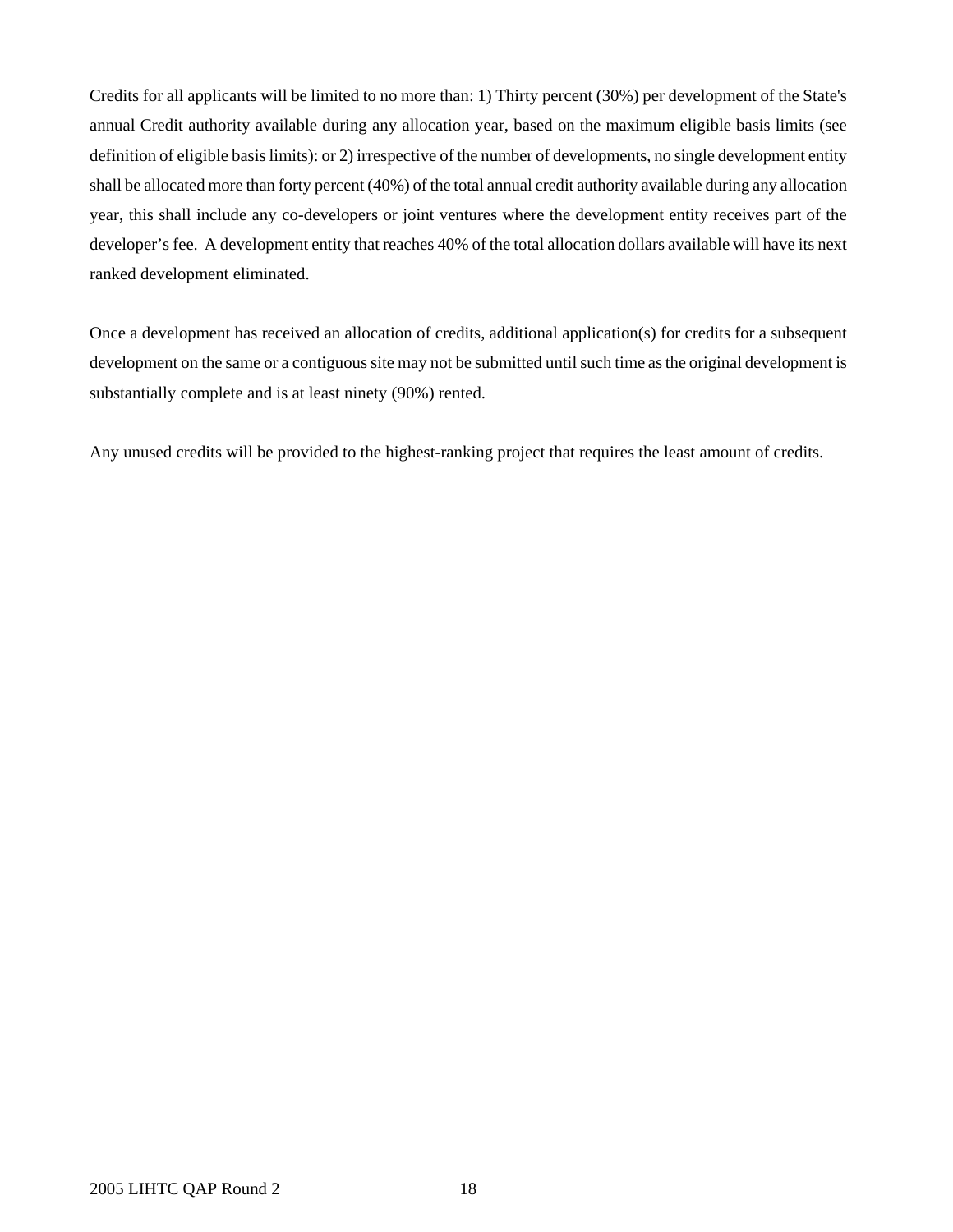## **DEFINITIONS**

## **Affordable**

A unit is considered affordable if the cost of housing (rent plus utilities) is income and rent restricted not to exceed 30% of the household income, adjusted for family size.

#### **Code**

Internal Revenue Code, 26 U.S.C 1 et seq.

#### **Community Revitalization Plan**

 A municipal, county, or regional plan that has been formally endorsed by a governing body. This includes, but is not limited to, a municipal and/or county Consolidated Plan, local or regional redevelopment plan, neighborhood redevelopment plan as endorsed and approved by local government, or a development that is located in an Enterprise Community.

#### **Complete Application**

An application including the application, application fee(s), completed forms and all required certifications and an application that meets all threshold and eligibility requirements. A checklist of required documents is provided.

## **Conversion**

Any non-subsidized, non-tax credit housing development in need of substantial rehabilitation that may be converted into newly restricted and assisted affordable housing rental units.

## **Developer**

A Developer is any corporate entity, partner or individual responsible for initiating and controlling the development process and ensuring that all, or any material portion of all, phases of the development process are accomplished.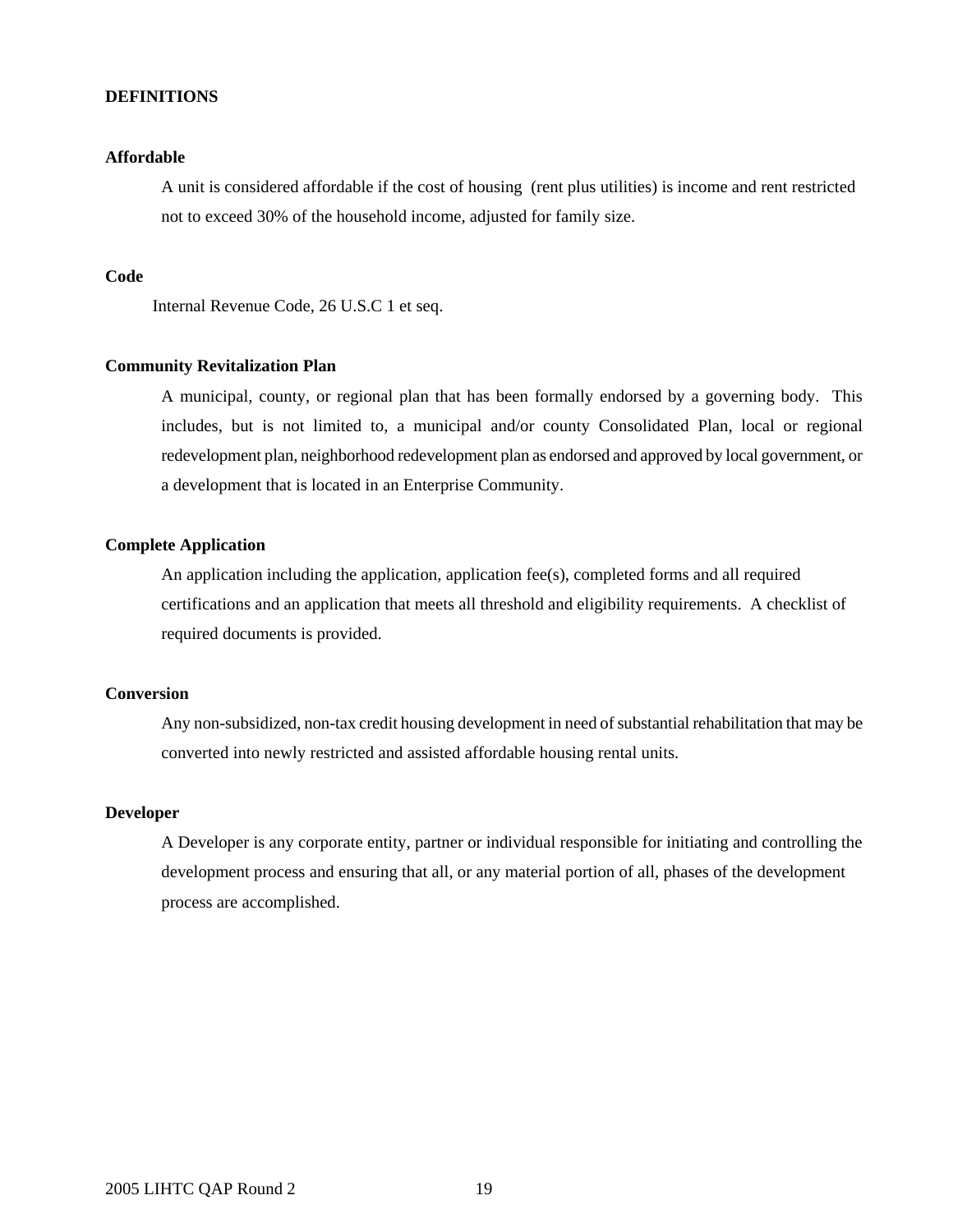#### **Developer Fee**

A developer fee is the amount of identified uses of development funds paid as compensation for developing the proposed housing. This fee covers the overhead and profit of the developer. The amount of developer fee is limited to a maximum of 10% of total development cost excluding developer's fee and land cost up to \$5,000,000 plus 5% on development costs exceeding \$5,000,000. (See HDF Supplement if applying for HDF or HOME funds). For identity of interest (related party) acquisitions of existing rental properties, the fee for acquisition is calculated at 2½ % of the acquisition cost less land value (see DSHA for calculation). In addition, credits will not be allocated on: 1) developer's fees exceeding the above developer fee limits; or 2) any developer fee paid on costs exceeding the Eligible Basis Limits.

#### **Development Team**

Developments must be sponsored by an entity with a Development Team that has development, construction and/or management experience. Members of the Development Team must evidence the capability, as determined by DSHA, which is needed to successfully undertake, complete and operate the development. The entire Development Team must be disclosed at time of application and includes, but is not limited to, the architect, developer, engineer, surveyor, real estate counsel, developer's tax counsel, general contractor, management agent and processing agent/development consultant (if applicable).

## **Elderly Development**

For the purposes of this Allocation Plan, DSHA defines an elderly development as one where all residents are 62 or older or any housing that is specifically designed and operated to assist elderly persons, as defined in a State or Federal program (i.e., Rural Development or U.S. Department of Housing and Urban Development).

#### **Eligible Basis Limitations**

Eligible basis limits are limitations on total eligible basis, excluding the QCT and DDA 30% adjustment factors based on number of bedrooms. The limits replicate the 221(d) 3 HUD limits as follows:

| 0 bedroom           | 1 Bedroom                                               | 2 Bedroom           | 3 bedroom | 4 bedroom |
|---------------------|---------------------------------------------------------|---------------------|-----------|-----------|
| <del>\$98,153</del> | \$136.916<br>8112512<br>0112,012<br><del>9190.010</del> | \$17600<br>7110,772 | \$194,282 |           |
| \$107,802           | \$123,574                                               | \$150.266           | \$194,392 | \$213,384 |

A project whose total eligible basis exceeds the above limit may participate in the program; however, the maximum amount of Credits allocated to a development is limited to the amount of eligible basis or the eligible basis limit, whichever is lower.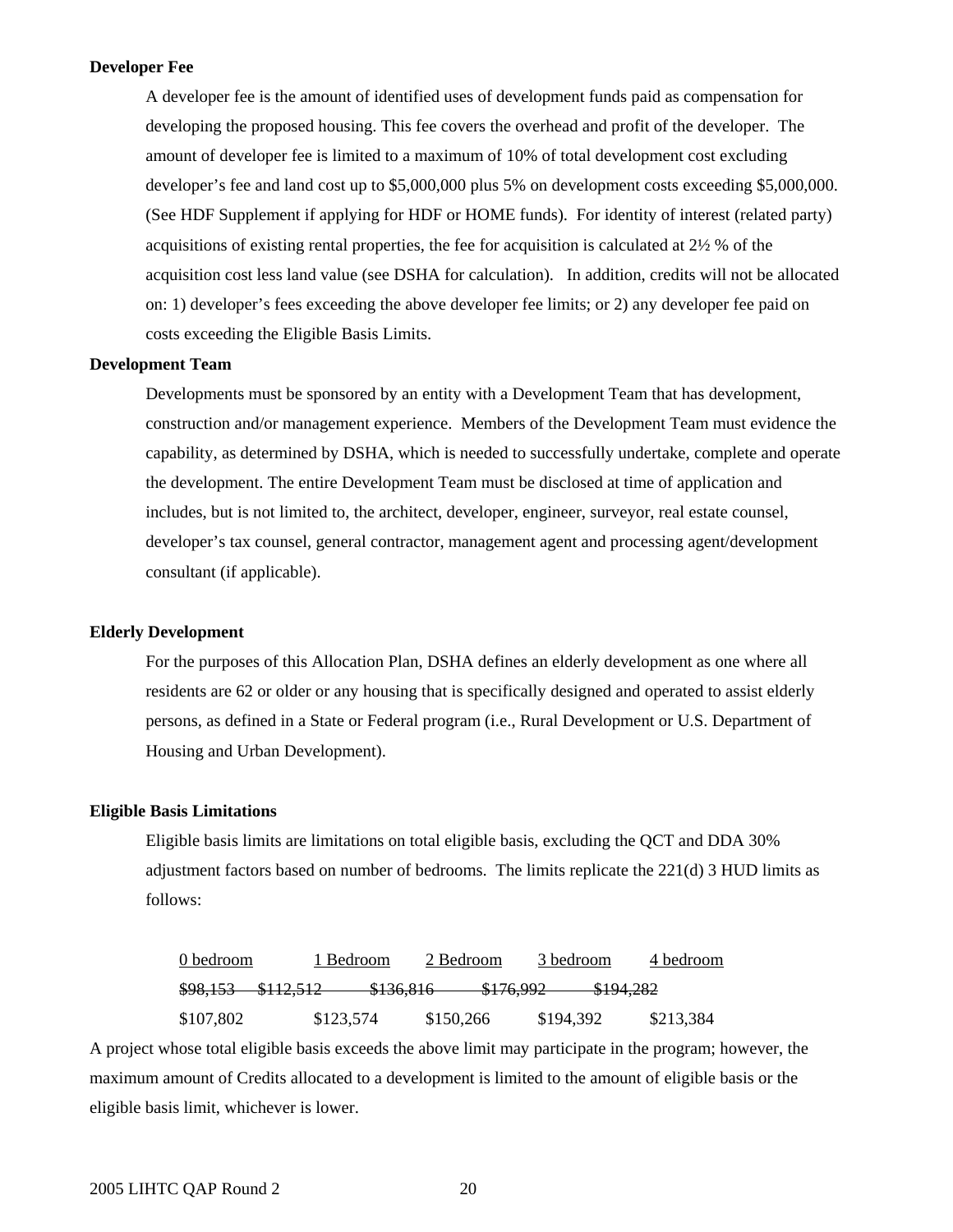#### **Families In Poverty**

According to the United States Department of Health and Human Services, a family in Delaware is considered to be in poverty if the household income is at or below the following income levels:

| 1 person household              | \$9,310  |
|---------------------------------|----------|
| 2 person household              | \$12,490 |
| 3 person household              | \$15,670 |
| 4 person household              | \$18,850 |
| For each additional person, add | \$3,180  |

## **Interim Income**

 All project operational income received prior to permanent closing, including Federal housing assistance payments, less routine operating expenses (which includes any debt service normally paid during the construction period).

## **Low-Income Unit**

As defined by IRC Section 42(I)(3), a family is considered low income if its income is less than 60% or 50% of area median income, adjusted for family size, depending upon whether the applicant elects to satisfy the "20-50 test" or the "40-60 test" under IRC Section  $42(g)(1)$ .

### **Market Study**

All requirements as outlined in DSHA'S Market Study requirements (See application requirements) and certified as follows:

The market analyst shall certify that:

a) He or she is an independent, third party professional with no financial interest in the development other than in the practice of his or her profession;

- b) He or she has the requisite knowledge to proceed with the study;
- c) He or she has personally inspected the subject property and the comparable properties analyzed in the report; and
- d) He or she has conducted the study in accordance with Standards 4 and 5 of the Uniform Standards of Professional Appraisal Practice (USPAP).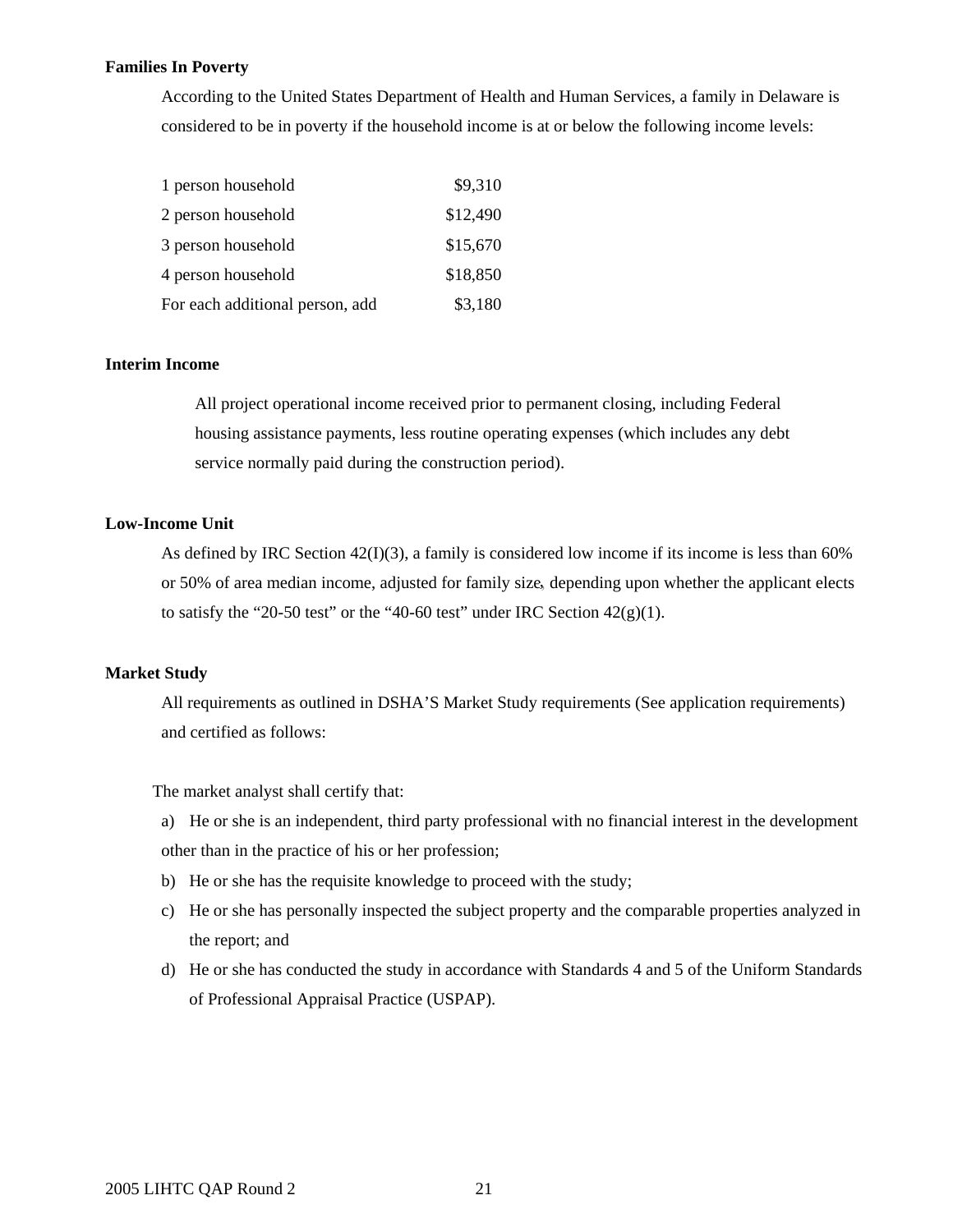#### **Mixed Income/Market-Rate Development**

A mixed income/market rate development is one where at least 20% and no more than 50% of the total units in the development are not tax credit rent-restricted and not subject to income limits.

#### **New Units**

The creation of additional affordable rent and income restricted units. Completely vacant and/or abandoned structures are new units for the purpose of this definition.

## **Preservation Expiration**

- A. Tax Credits: Any Pre-1990 tax credit housing development, which has completed its compliance period that is in need of substantial rehabilitation and at risk of losing its affordability.
- B. Subsidized: Any currently occupied subsidized housing development (see definition on page 25 of subsidized) in need of substantial rehabilitation and at risk of losing its affordability.

For each of the above definitions, the applicant must submit written confirmation from the Tax Credit agency or subsidy contract administrator that the development's affordability expiration is imminent (within two years).

#### **Qualified Census Tract**

Defined in Section 42(d)(5)(C) of the Code means a census tract designated by the Secretary of Housing and Urban Development (HUD) in which 50% or more of households have an income less than 60% of median gross income or in which there exists a poverty rate of 25% or greater. A listing of Qualified Census Tracts is included with the application package.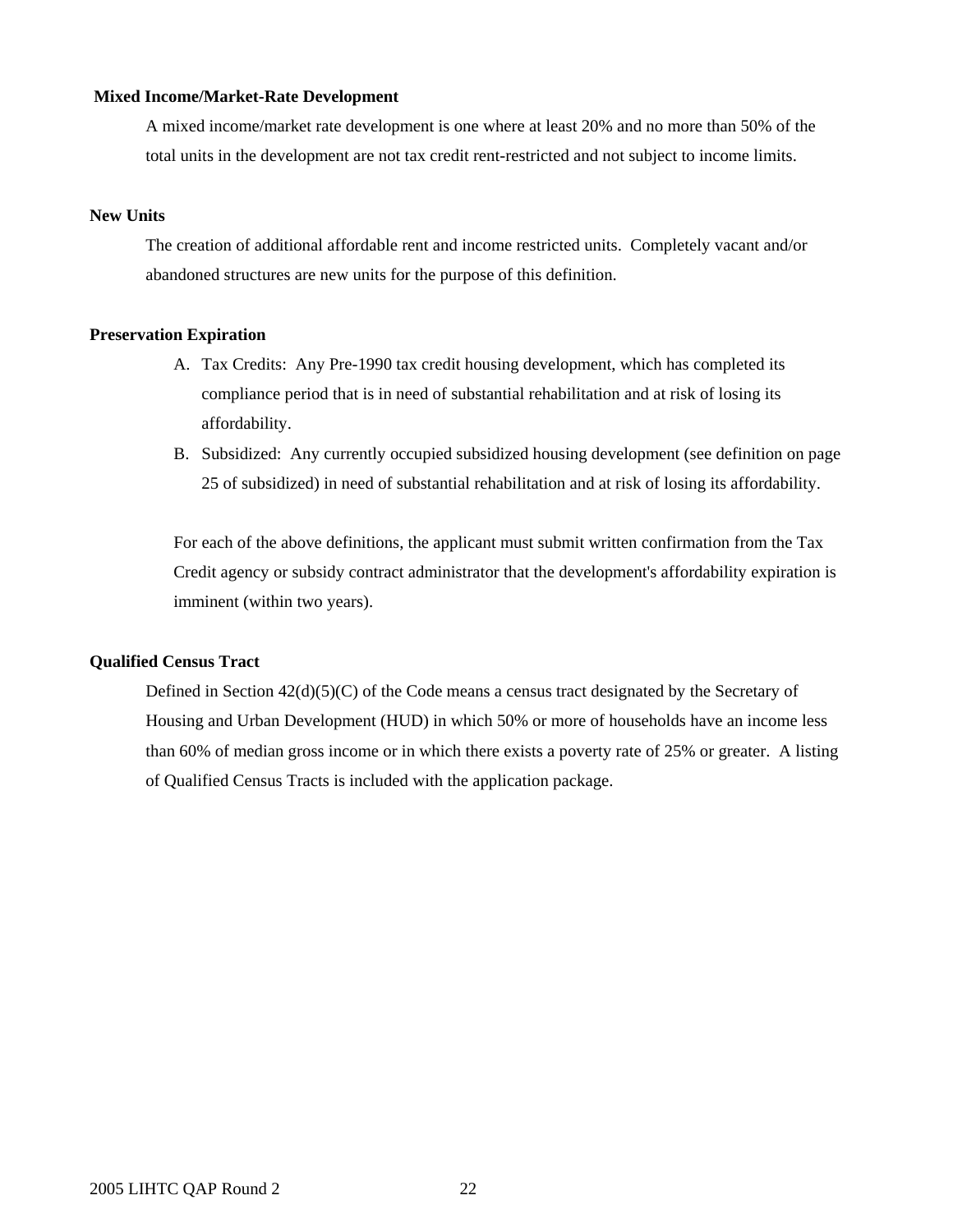#### **Qualified Non-profit Organization:**

Pursuant to Section  $42(h)(5)(B)$  of the Code, a qualified non-profit entity means an entity that owns an interest in the development (directly or through a partnership) and materially participates in the development and operation of the development throughout the compliance period and must not be affiliated with or controlled by a for-profit organization.

Section  $42(h)(5)(C)$  of the IRC defines a qualified non-profit organization as:

- i. Such organization is described in paragraph (3) or (4) of Section 501 (c) and is exempt from tax under 501 (a);
- ii. Such organization is determined by the State housing credit agency not to be affiliated with or controlled by a for-profit organization; and
- iii. One of the exempt purposes of such organization includes the fostering of low-income housing.

 For non-profit/for profit joint venture developments, applicant must submit an agreement to DSHA, outlining the current and long-term roles of the partners. **An unqualified** legal opinion must be submitted with the application that states the joint venture meets the requirements of Section 42 of the IRC as it relates to being considered eligible to compete in the Non-Profit Pool*.* DSHA further requires that the non-profit partner must maintain a 100% ownership interest in the general partner throughout the compliance period.

## **Related Party**

 An affiliate and/or Related Party is any person or entity that: (i) has a spousal or family relationship, parent-subsidiary relationship, or where owners, officers, directors, partners, stockholders or members of one business entity has a five percent (5%) or more interest in the other business entity; or (ii) where a substantial relationship exists between the parties directly or indirectly through (a) common family, (b) common general partners or members, (c) common control of the entities, or (d) the person or entity is otherwise controlled in whole, or in part, by the other person or entity. A tax attorney's opinion must be submitted at application in order for the related party to qualify for acquisition credits in accordance with Section 42. The opinion must state that the owner is entitled to claim acquisition credits under Section 42 in accordance with IRC related party requirements.

**Note: See DSHA for Related Party Developer Fee Calculation.**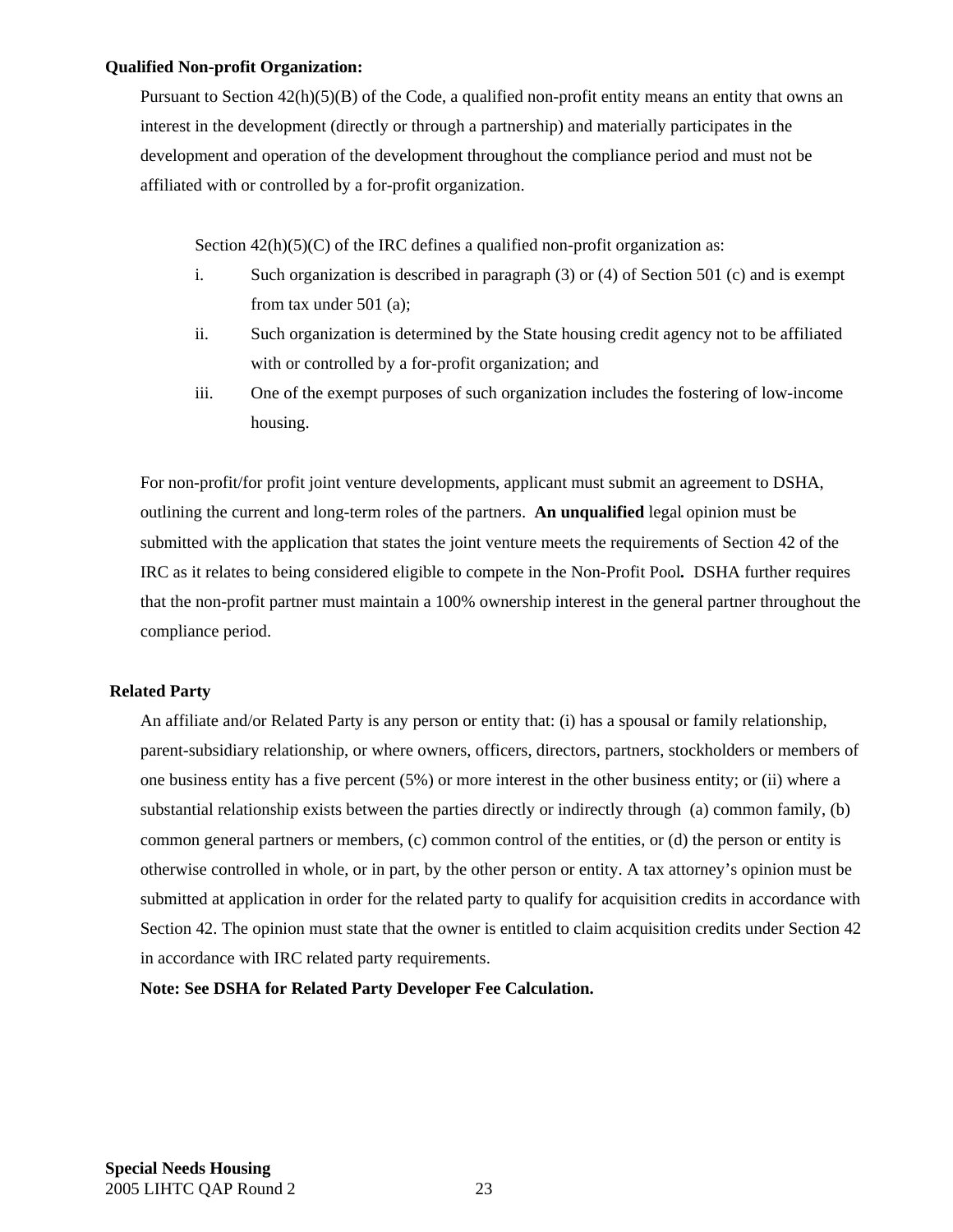Developments, which shall rent units in the development to one or more of the targeted special needs populations, referred to below and must make available a minimum of three services specifically addressing the needs of the identified group. Special needs populations include individuals and families who are in need of certain types of home and/or community based supportive services in order to remain capable of independent living in communities. Supportive services range across a wide continuum of care and will vary from person to person depending on their particular physical, psychosocial and or mental limitations. Targeted special needs populations are:

> Persons with HIV/AIDS related illness; Homeless; Mentally ill; Persons with physical disabilities; Mentally retarded/developmentally disabled; and Migrant and Seasonal Farm workers.

Verification of special needs is required at the time of the resident's application.

Other special needs populations identified in DSHA's needs assessment may be considered at DSHA's sole discretion.

#### **Social Services:**

A development that includes a plan and provides one or more of the following types of services to improve the quality of life of the residents of the development. The services must be affordable, appropriate, and available. Examples of services that may be included are:

> Parenting programs; Literacy programs; Nutritional services; Transportation services; Personal care; Congregate meals; Counseling programs; Adult Day Care; and Substance Abuse Counseling or Referral.

DSHA allows for reasonable substitutions of services at DSHA's discretion.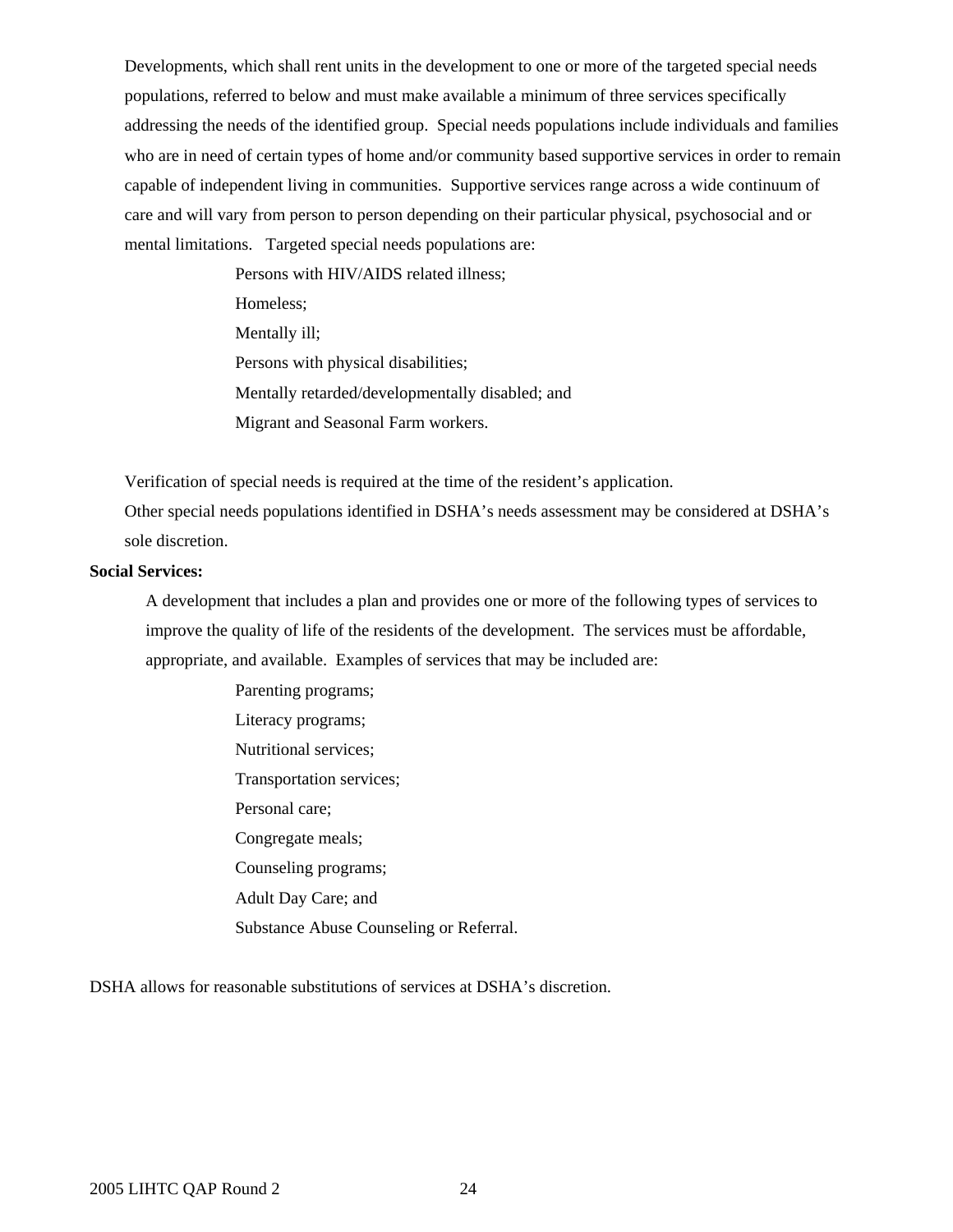#### **Substantial Rehabilitation**

A Rehabilitation development is considered to be undergoing substantial rehabilitation if the minimum rehabilitation cost per unit is at least \$20,000 of hard cost and meets both of the following conditions:

> Condition One: The building's most recent use has been residential. Condition Two: One hundred percent (100%) of the units within the existing structural framing are being rehabilitated.

 Developments with rehabilitation and new construction combined will not be considered rehabilitation developments if more than 25% new units are added.

## **Subsidized Housing**

Any housing that presently has United States Housing & Urban Development (HUD), USDA Rural Housing Service (RD) and/or equivalent project-based rental assistance contracts. A copy of any pertinent contract for subsidy must be submitted with the application.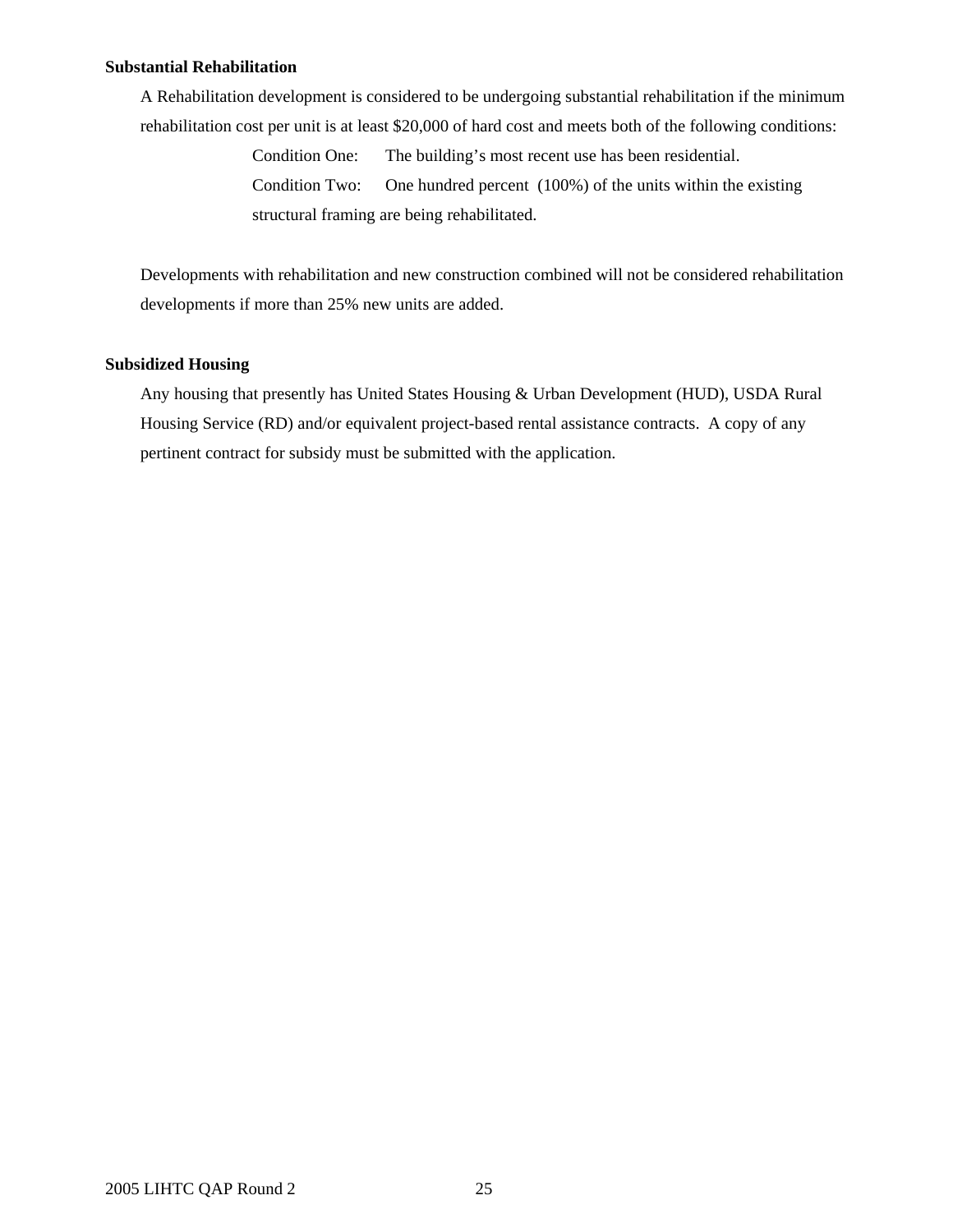## **THRESHOLD REQUIREMENTS**

**Applications shall meet all of the threshold eligibility requirements listed in this section in order to be admitted into a Pool.** 

## **IRS Threshold Requirements** [2](#page-25-0)

1

- 1) Projects must set-aside a minimum of:
	- a) 20% of the units to be occupied by households with incomes at or below 50% of median gross income, adjusted for family size, for each county; or
	- b) A minimum of 40% of the units to be occupied by households with incomes at or below 60% of median gross income adjusted for family size, for each county.

The choice between complying with the 20-50 test or the 40-60 test, as well as the determination as to the number of housing units that will be set aside for low-income households in total, must be made at time of application for Credit and maintained for the entire compliance period. Once made, both decisions are irrevocable.

- 2) Units must be rent-restricted with gross rents for a qualifying unit at or below 30% of the imputed income limitation applicable to such units. If the costs of any utilities, excluding telephone, are paid directly by the tenant(s), the gross rent must include the applicable utility allowance. Utility allowances are determined by HUD and local housing authorities. A development can use these allowances or when applicable, justify their own by using local utility company estimates. HUD and local housing authority utility allowances or local utility company estimates must be updated annually.
- 3) The Imputed Income Limitation applicable to a unit is the income limitation which would apply to an individual occupying the unit if the number of individuals occupying the unit were as follows:
	- a) SRO or efficiency (no separate bedroom) 1 person
	- b) One or more separate bedrooms 1.5 individuals for each separate bedroom.
- 4) Tax Credit units must be developed and maintained in equivalent quality and square footage as non-tax credit units.
- 5) All units must meet applicable building and/or housing codes.

<span id="page-25-0"></span><sup>2005</sup> LIHTC QAP Round 2 26 <sup>2</sup> **If HOME funds are lent at a below market interest rate for a development and included as part of eligible basis, at least (40%) forty percent of the units in a building are to be occupied by households with incomes at or below 50% of median gross income, adjusted for family size, for each county.**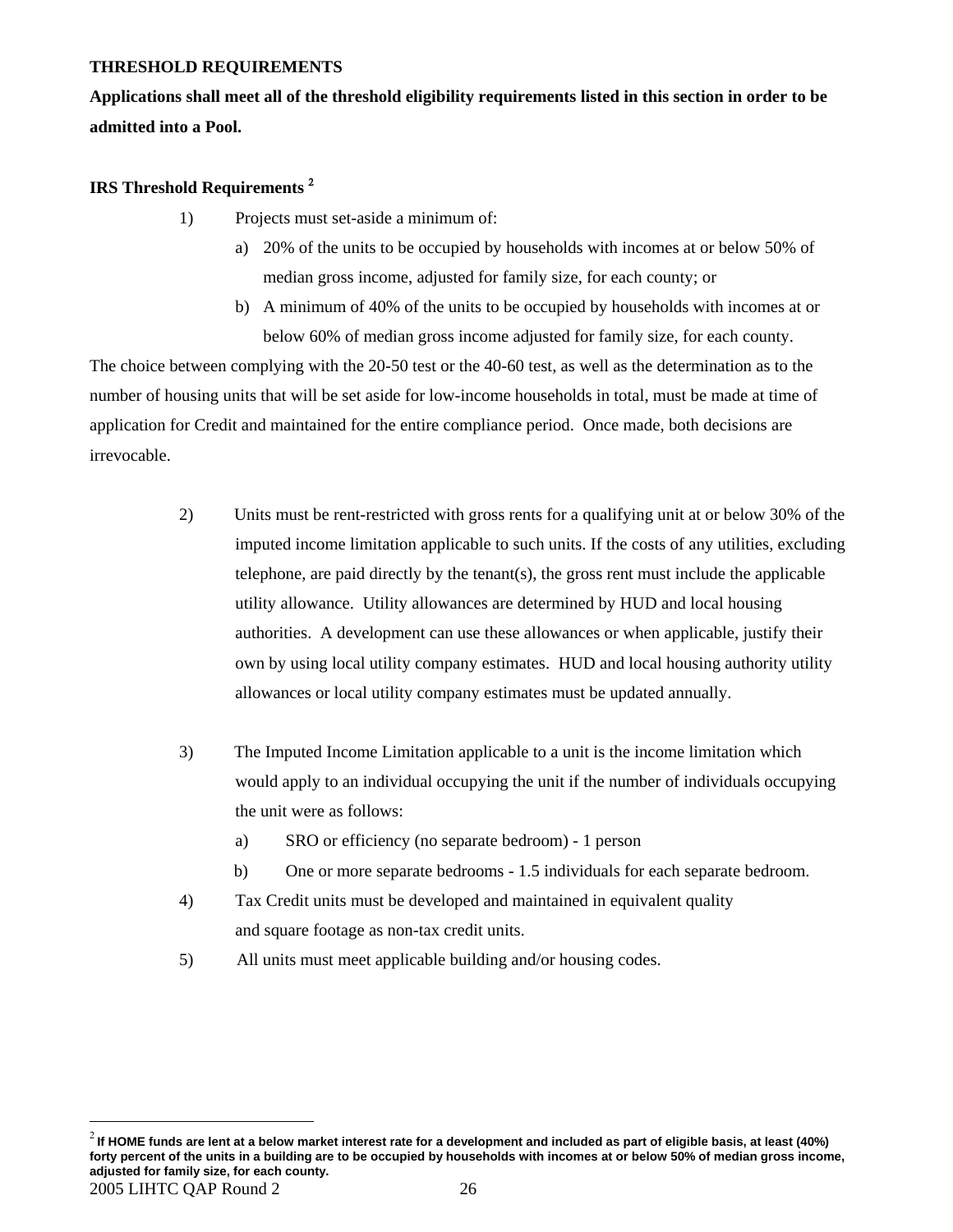## **DSHA Threshold Requirements**

**Note: For Developments that have previously received tax credits, the compliance period must have expired on all buildings before re-applying for tax credits.** 

- 1) **Livable Delaware**-All applications for new construction developments must be located in Communities, Developing Areas, or Secondary Developing Areas as defined by Livable Delaware. While development proposals are permitted in Environmentally Sensitive areas, pursuant to Livable Delaware, special consideration should be made to protecting the environment. In keeping with Livable Delaware Strategies, tax credit developments should integrate into existing residential communities and neighborhoods. Surrounding uses must be compatible with the proposed development and the proposed design compatible with existing architecture in the area. Livable Delaware Strategies and Maps can be accessed on the web at: http://state.de.us/planning/shape/strategy/index.htm
- 2) **Compliance with Discrimination Laws**-All applicants must comply with the provisions of any federal, state or local law prohibiting discrimination in housing on the grounds of race, color, sex, creed, handicap/disability and familial status, sexual orientation, or national origin, including but not limited to: Title VI of the Civil Rights Act of 1964 (Public Law 88 352, 78 Stat. 241), all requirements imposed by or pursuant to the Regulations of HUD 24 CFR Subtitle A, Part 100 issued pursuant to that title; regulations issued pursuant to Executive Order 11063, and Title VII of the 19068 Civil Rights Act, as amended by the Fair Housing Amendment Act (Public Law 100-430) and Americans with Disabilities Act (Public Law 101-336). In addition, recipients of federal funds (i.e. RHS HUD financing) must comply with Section 504 of The Rehabilitation Act of 1973, as amended (29 U.S.C. 794).
- 3) **Minimum Family Size**-The minimum family size eligible for each affordable housing unit has been established by DSHA. The minimums are as follows: Efficiency - 1 person; one bedroom - 1 person; two bedrooms- 2 persons; three bedrooms- [3](#page-26-0) persons; and four bedrooms- 6 persons.<sup>3</sup>
- 4) **Minimum Gross Square Footage** –DSHA has established a minimum gross square footage requirement for new construction and conversion of non-residential units to residential use that is based on bedroom size. The following gross square footage dimensions are the minimum required by bedroom:

 $\overline{a}$ 

<span id="page-26-0"></span><sup>3</sup> **DSHA reserves the right to waive minimum family size eligibility for two bedroom units when it is satisfied that conditions exist that indicate difficulties in finding qualified families to rent two-bedroom units. Such conditions include, but are not limited to: Market condition shifts; low absorption rates; no waiting lists; large number of one person household applicants; excessive vacancies for extended periods of time and increased elderly household demand. If conditions can be documented, a development owner may apply in writing for a waiver. DSHA, may elect to permit occupancy by one person in a two-bedroom unit for a maximum of 10% of the total number of two-bedroom units in a property. Requests for the waiver will only be accepted 24 months after development has reached 100% occupancy. For elderly only properties, one person households may be eligible for two-bedroom units. However, priority must be given to two person elderly households on the waiting list.**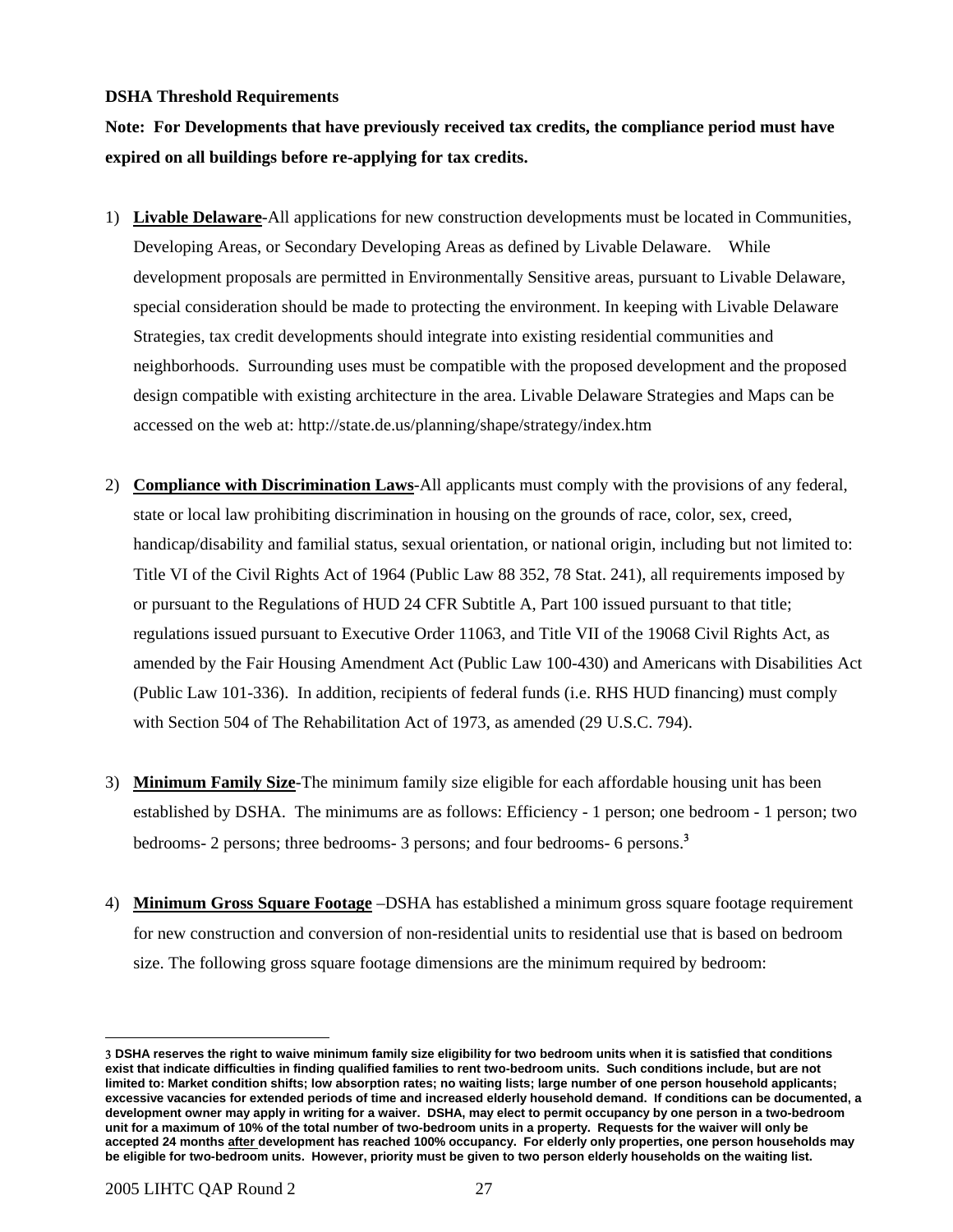one bedroom- 700 sq. ft; two bedrooms- 850 sq. ft.; three bedroom -1050 square feet, efficiencies -500 sq. ft. and SROs- 100 sq. ft**.** 4 **[S](#page-27-0)quare** footage of units may not be averaged to meet minimum square footage requirements

5) **Market Study** - In order to demonstrate the need and demand for the proposed development in a market area, a comprehensive market study of the housing needs of low-income individuals in the area to be served by the development must be submitted with the application. (See Standards for Completion of the Market Study.) The market study should be conducted within six months of the date of application submission. The assumptions used in the market study must precisely reflect the information provided in the application. If DSHA determines there is an insufficient market need or demand, the application shall be deemed ineligible. DSHA must pre-approve the market study provider.

#### 4) **Local and Community Notice For Acquisition/Rehabilitation Developments** -

Applicants must notify, via certified mail, the county local executive or if in a municipality, the local mayor/president that an application has been submitted. council or manager having jurisdiction over the location of the proposed development, after submitting the application. Applicant must also notify, via certified mail, all neighborhood associations, civic groups and community organizations within one-quarter mile of the proposed development after submitting the application. In New Castle County such neighborhood associations, civic groups and community organizations are designated in the Civic Association Directory for New Castle County which is available through the New Castle County Office of Community Governing or in the Community Organization Guide, City of Wilmington, Office of Planning. For Kent and Sussex counties, if lists do not exist, developer must exercise due diligence, including specific contact with local legislators to obtain information on specific and legitimate groups in notifying the appropriate surrounding communities. Legitimate (organized with by-laws) neighborhood associations, civic groups and community organizations must be in existence at the time of notification. All letters providing notice pursuant to this section shall be substantially in the same form as provided in the LIHTC application. Applicants/sponsors must **certify** to compliance with this section, as well as document proof of compliance in the form of U.S. Postal certified mailing receipts and stamped green cards submitted to DSHA **by 4:00 pm on August 15 April 25, 2005** (approximately ten (10) days after application). **Failure to submit the above-referenced certification, stamped receipts and green cards** and green cards to DSHA by the deadline will result in the disqualification of the sponsor's application. DSHA reserves the right to reject any application where the notice does not conform to the form notice as provided by DSHA and/or otherwise failing to comply with the provisions of the

1

<span id="page-27-0"></span><sup>2005</sup> LIHTC QAP Round 2 28 4 **The minimum gross square footage is measured from the face of the exterior sheathing to the center line of of the party wall (exclusive of storage and common areas). Storage and common areas are defined as areas contiguous to units but not part of the units' living area such as attached storage sheds, storage rooms, stairs and halls in common areas.**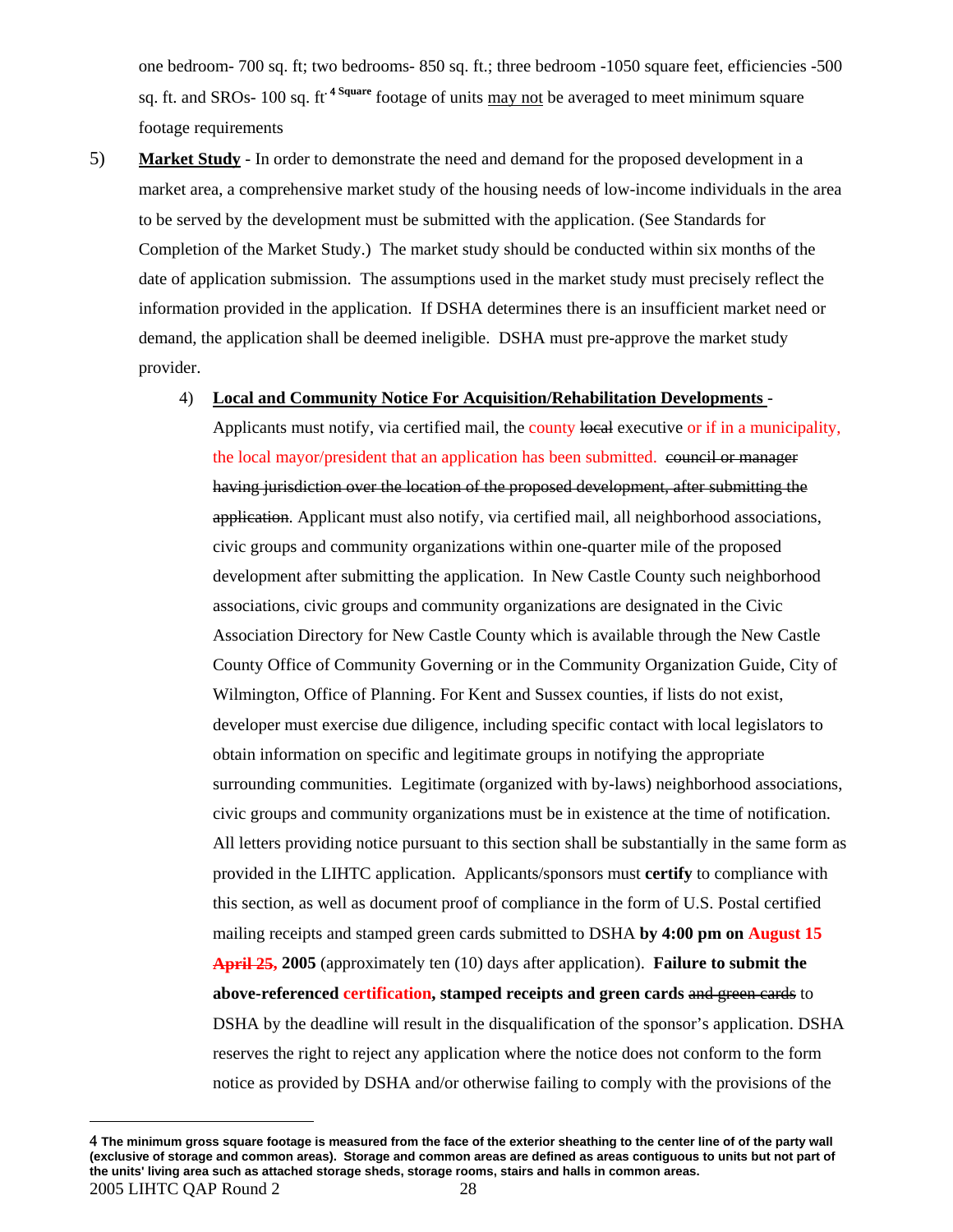NOTE 1: NOTIFICATION IS A THRESHOLD ISSUE AND THE MEASURE OF COMPLIANCE THEREOF WILL BE BASED SOLELY ON WHETHER THE SPONSOR/DEVELOPER COMPLIED WITH THE TECHNICAL REQUIREMENTS OF NOTICE. THE PURPOSE OF THE REQUIREMENT IS TO KEEP THE COMMUNITY INFORMED AND TO FACILITATE INPUT FROM THE COMMUNITY TO THE DEVELOPER IN TERMS OF THE CONSTRUCTION PLANS FOR THE DEVELOPMENT (PLAYGROUNDS, FENCES, PARKING LOTS, LIGHTING, ETC.).

NOTE 2: ALL NEW CONSTRUCTION DEVELOPMENTS ARE EXEMPT FROM THIS THRESHOLD REQUIREMENT BECAUSE NOTICES ARE GIVEN THROUGH THE ZONING AND BUILDING PERMIT PROCESS OF THE LOCAL JURISDICTION.

- 7) **Development Team** Applicants are eligible to compete only if they do not:
	- a) Have a general partner, voting member, developer or an affiliated entity who owned a managing or controlling interest in an LIHTC development when title was foreclosed by entry of judgment or deed in lieu of foreclosure during the past seven years.
	- b) Have a general partner, voting member, developer or an affiliated entity who has failed to utilize credit within program time guidelines causing the recapture of said credits.
	- c) Have a general partner who has been removed or withdrawn under threat of removal from a tax credit development.
	- d) Have a general partner, voting member, developer or affiliated entity that owns a managing or controlling interest in any LIHTC development that has failed to submit annual development certifications and/or is delinquent in payment of monitoring or other required LIHTC fees.
	- e) Has failed to fulfill any obligations committed to in a previous application for LIHTC that has not been corrected to DSHA's satisfaction.
	- f) Has had IRS Form 8823, "Low Income Housing Tax Credit Agencies Report of Noncompliance" filed on a development during previous year(s) that has not been corrected to DSHA's satisfaction.
	- g) Has any development that is not complying with its Declaration of Restrictive Covenant Provision.

Notwithstanding the above, DSHA may, in its sole discretion, waive the threshold eligibility restrictions pursuant to subsection [c] of this section upon a showing by the applicant of good cause. Any such decision shall be final and not subject to review.

2005 LIHTC QAP Round 2 29 8) **Site Control** - Sponsors must have sufficient site control to enable the development to move forward if a reservation is made. Site control can be demonstrated by recorded deed, recorded long-term lease, municipal or county disposition and development agreement, an option to purchase or lease, or a purchase contract. All pertinent terms and conditions of the sale or lease must be disclosed at the time of application.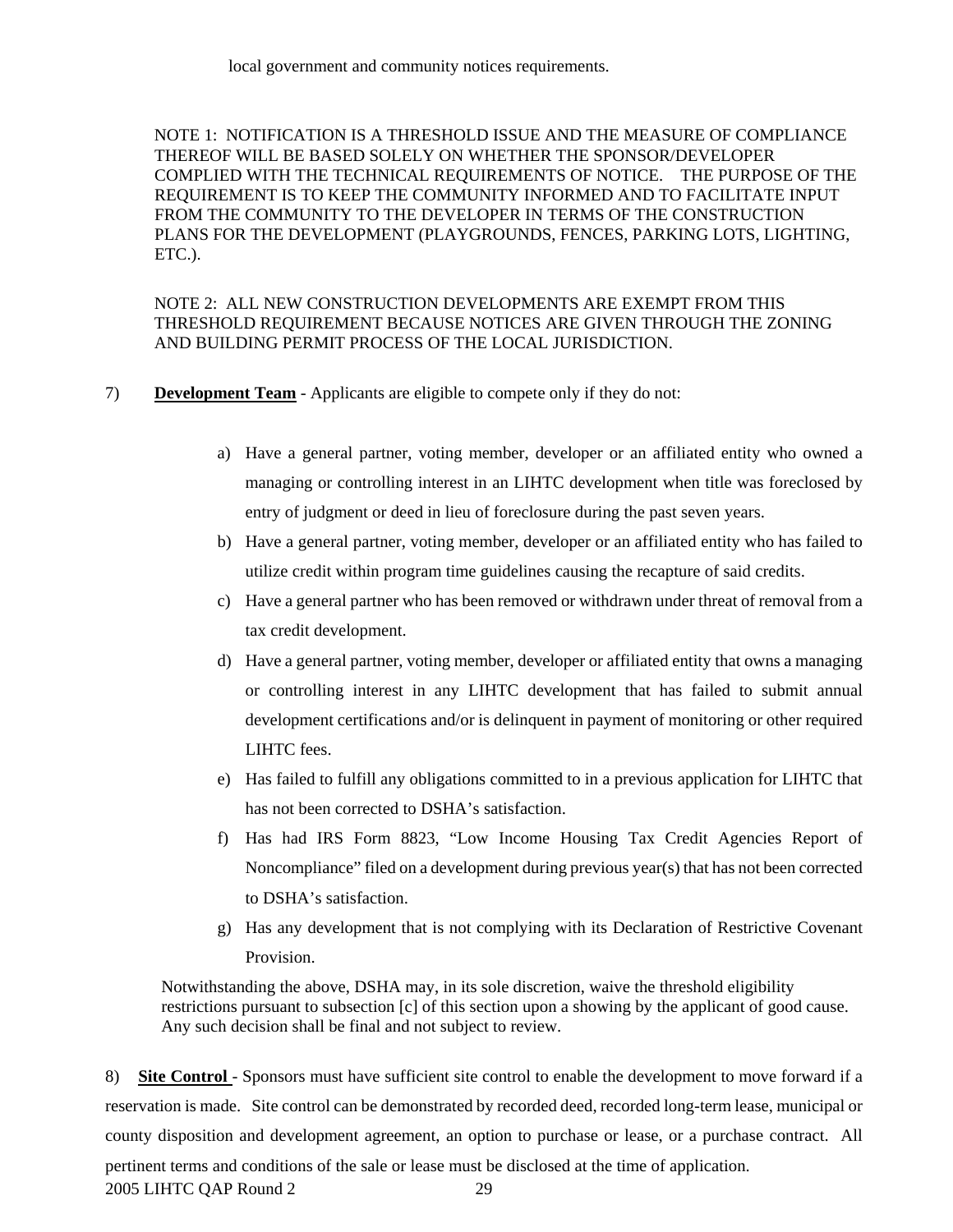9) **Local Zoning/Planning Approvals** - Applicants must submit documentation that the following approvals are in place or can be obtained without jeopardizing an allocation of credits.

> a) Zoning - Properties must be zoned for its intended use. If variance or exception is required, applicants must provide documentation illustrating the present status of the proposed zoning change, the local planning and zoning process and must submit evidence that appropriate approval can be obtained within the required period.

> b) If no zoning or site plan approval is required, applicant must submit a letter from the appropriate municipal official indicating such or the applicant or developer may provide such certification.

10) **Financial Feasibility** - Applicant shall provide one financing plan for the proposed development and shall demonstrate that the proposed development is financially feasible and viable as a qualified low-income housing development throughout the extended use period. The housing credit dollar amount allocated to a development shall not exceed the amount DSHA determines is necessary for the financial feasibility of the development. DSHA's underwriting criteria are included in the application.

 If all funding sources planned for the development have not been committed, proof must be provided that construction, permanent and gap funding source applications have been submitted and letters of intent must be provided evidencing a funding source's interest in financing the development. Applicants seeking to fill a funding gap and coming out of pocket shall submit a certification that the applicant has the amount of cash or other resources, as approved by DSHA, required to fill the funding gap. If a developer fee pledge is to be utilized to fill a funding gap, no more than 50% of the developer fee may be used.

DSHA reserves the right, based on documentation submitted and DSHA's underwriting criteria as well as the submitted market analysis, to determine that a development is not viable and/or feasible. If such determination is made, applications will be deemed ineligible. **For acquisition rehabilitation developments, DSHA construction staff must be notified forty-five (45) days in advance of application submission for a pre-inspection.** 

**All developments must adhere to minimum construction standards regardless of financing source(s) (including tax-exempt bond financing).** These standards have been outlined in the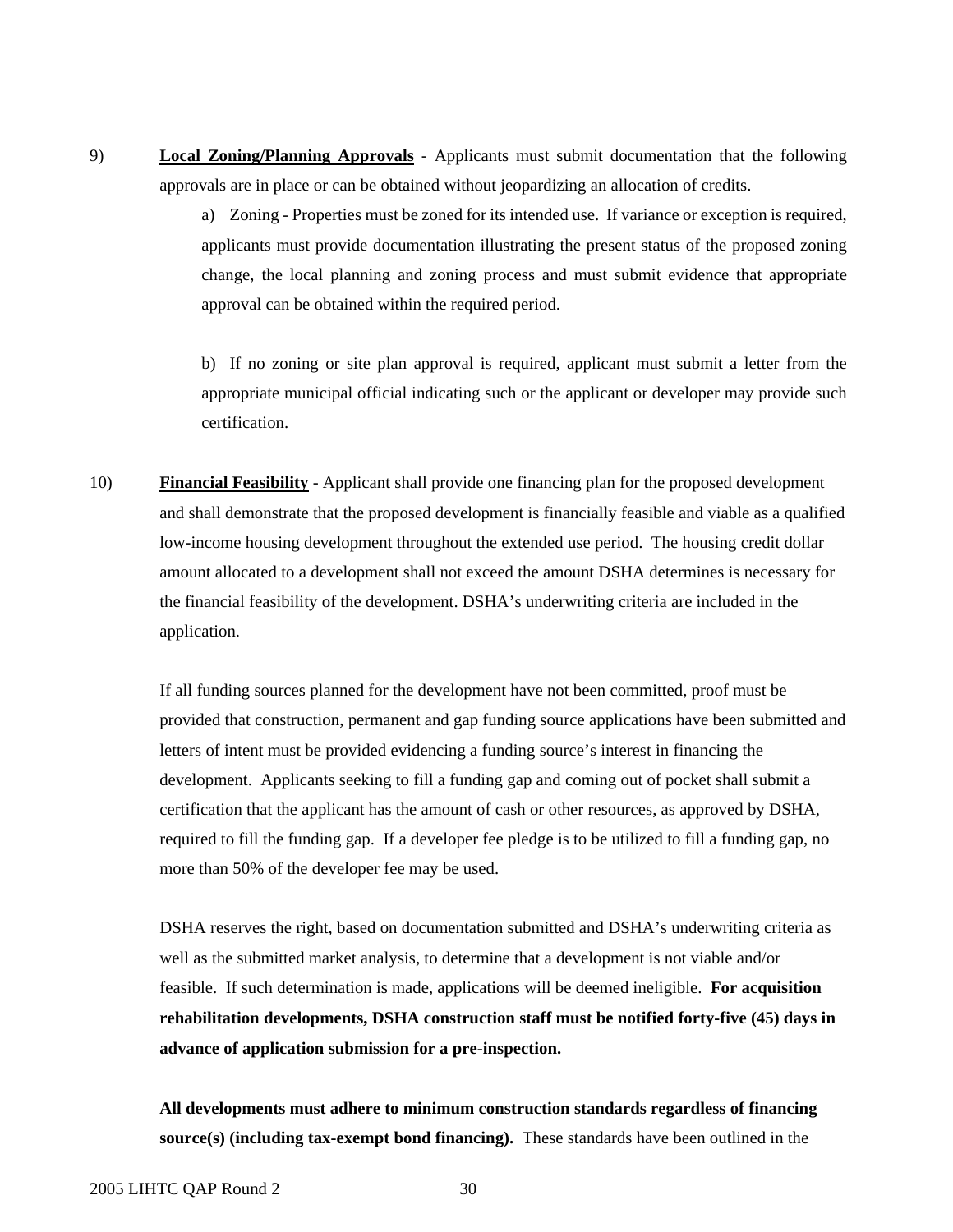Qualified Allocation Plan Attachments. Based on these minimum standards, DSHA reserves the right to determine a development is ineligible to compete.

- 11) **Displacement** No development will be eligible to compete for an allocation of credits if the application requires that existing residents be involuntarily and permanently relocated due to income ineligibility for tax credit purposes. Submission must include either: preliminary income certifications for tenants residing in occupied units demonstrating that they are income eligible and/or a certified letter from said residents indicating their willingness to be relocated. If preliminary income certifications or a certified letter cannot be obtained, applicants must assume the percentage of units that are not tax credit eligible is the lesser of 20% of all units or the percentage of units that cannot be certified eligible.
- 12) **Internal Revenue Form 8821-** IRS Form 8821,Tax Information Authorization, must be signed at application by the developer/sponsor. This form will allow the IRS to share taxpayer information with DSHA.
- 13) **Rehabilitation -** Any development allocated rehabilitation credits must vacate units in order to complete renovation activities and also provide relocation assistance to tenants in accordance with the Uniform Relocation Assistance and Real Property Acquisition Policies Act of 1970 (URA).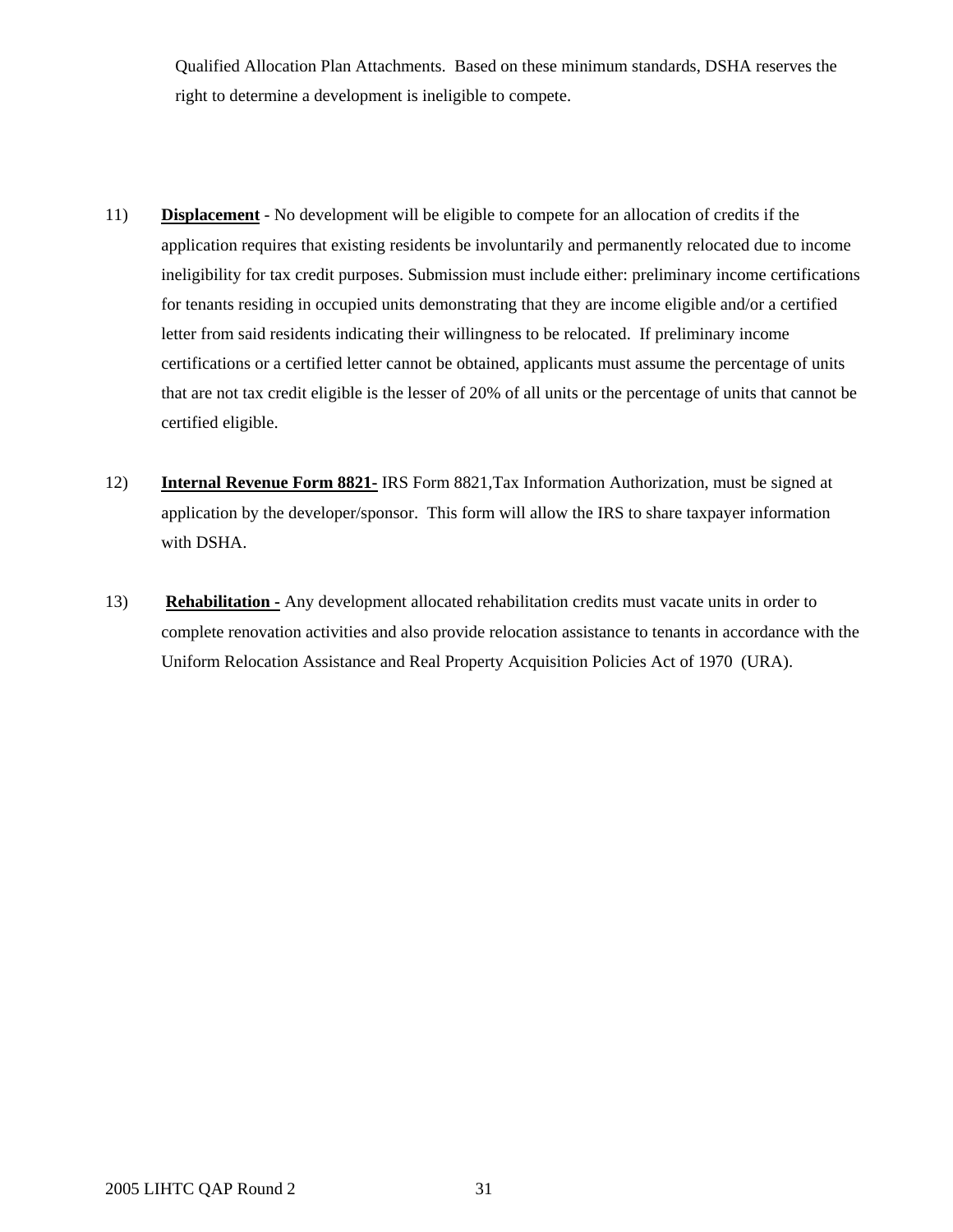#### **RANKING AND POINTS**

#### **POINT SYSTEM FOR NEW CASTLE COUNTY POOL**

## **Increase in the Compliance Period**

For increases in the compliance period, zero to three (0-3) points shall be awarded. One point will be awarded for every five-year period the compliance period is extended during which the owner may not choose to exercise its opt out provision.

| $1$ point: | 20 year compliance $+10$ year extended use |
|------------|--------------------------------------------|
| 2 points:  | 25 year compliance $+5$ year extended use  |
| 3 points:  | 30 year compliance $+0$ year extended use  |

or

Three (3) points will be awarded to developments that will be converted to home ownership for the residents after the initial fifteen (15) year compliance period has expired. In such instances, the extended use period will be waived. The deed of easement and Declaration of Restrictive Covenants shall reflect a right of first refusal be granted by the owner to the residents. Units must be offered at the units' fair market value at the time of the original resident's initial occupancy of the unit. Total costs per unit is subject to the limits of Section 221 (d)(3)(ii) of Section 42. Applicants must submit a detailed marketing plan which includes projections on maintenance, tenant reserve funds, homeownership training, continued affordability, sales price calculation, lease/purchase agreements, etc. The plan will be evaluated for feasibility and compliance with all regulations (Section 42, Fair Housing, and all other funding sources requirements). Syndication documents must reflect the conversion**.** 

#### **Developments Serving the Lowest Income Tenants**

Two to fifteen (2-15) points will be awarded to developments whose percentage of tax credit units are affordable to individuals and families whose incomes are at or below fifty percent (50%) of median income.

| $10\% - 25\%$  | $\mathcal{D}_{\cdot}$ |
|----------------|-----------------------|
| $26\% - 50\%$  | 4                     |
| $51\% - 65\%$  | 6                     |
| $66\% - 80\%$  | 10                    |
| $81\% - 100\%$ | 15                    |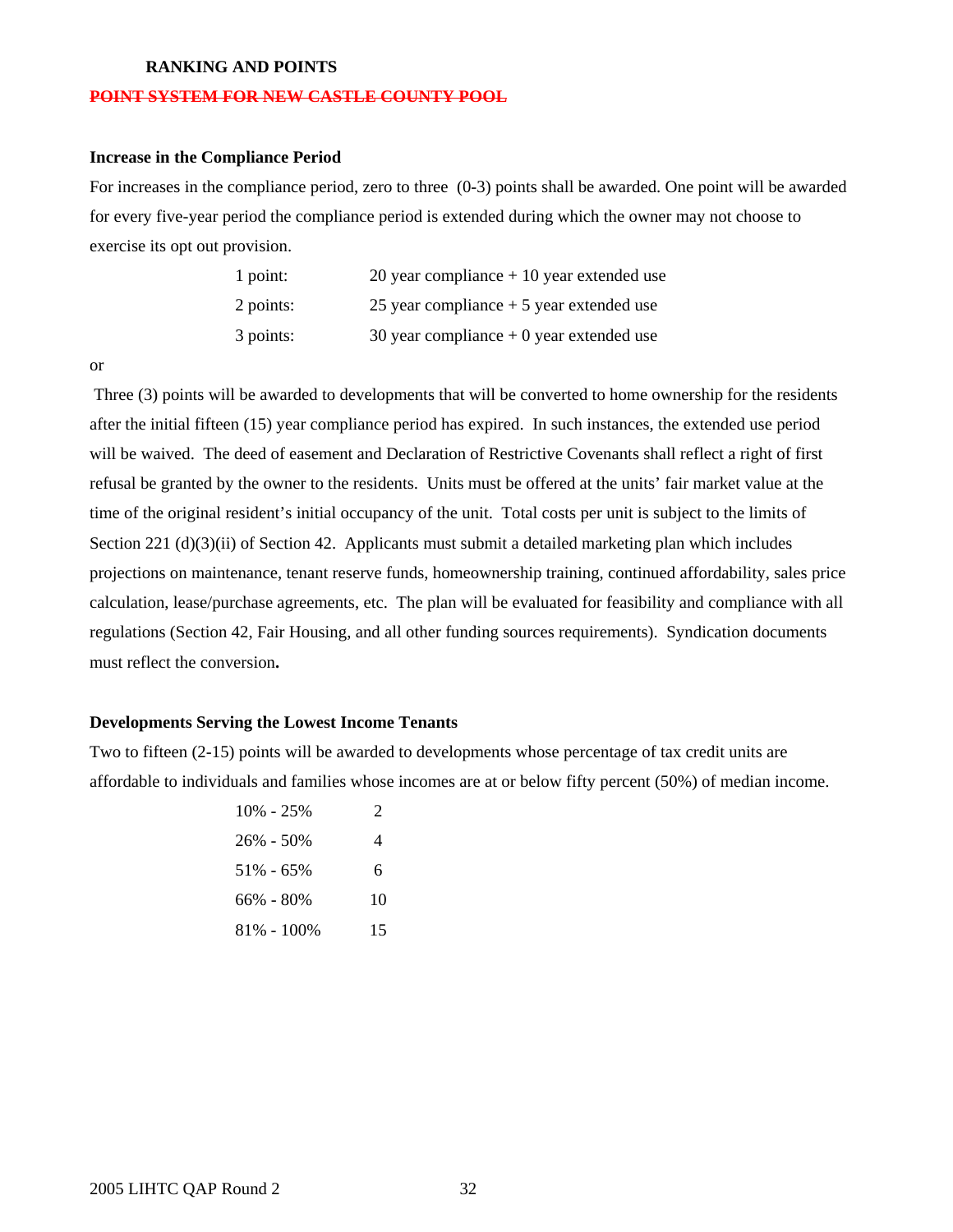#### **Additional New Units for Families in Poverty**

One to five (1-5) points will be awarded to developments whose percentage of tax credit units are affordable and available to individuals and families meeting the Families in Poverty definition on page 21.

> 30% 5 points 20% 3 points 10% 1 point

Accordingly, rents should be calculated at 30% of Area Median Income (AMI).

Note: Current subsidized and Tax Credit properties are excluded from this definition and will not receive points in this category.

## **Per Unit Cost Reduction**

One to five points (1-5) points will be awarded to Developers, whose per unit costs are fifty percent (50%) to eighty percent (80%) of the current HUD 221 (d) (3) limits. The table below defines the number of points earned based on Total Development Cost (TDC) range by bedroom size. Per unit costs are determined by dividing the total fee cost (LIHTC App. Part II, Economics, section F, line item a) by the number of units (adjusted for bedroom size).

**Note: In the event the final TDC exceeds the initial TDC indicated on the application, DSHA reserves the right to withdraw the allocation of credits.** 

|               | $\Omega$<br>D                       | N             |                        |                |           |                                                                  |                              |                                   |  |
|---------------|-------------------------------------|---------------|------------------------|----------------|-----------|------------------------------------------------------------------|------------------------------|-----------------------------------|--|
|               | $E \rightarrow R N E \rightarrow P$ |               | 0                      |                |           | ×                                                                | 3                            | 5                                 |  |
|               |                                     | <b>HUD</b>    |                        |                |           |                                                                  |                              |                                   |  |
|               |                                     | 221(d)(3)     | <b>TDC: 81-100% of</b> |                |           | <b>TDC: 71-80% of</b>                                            | <b>TDC: 61-70% of</b>        | <b>TDC: 50-60% of</b>             |  |
|               |                                     | <b>Limits</b> | $HUD 221(d)(3)$ Limits |                |           | $HUD 221(d)(3)$ Limits                                           | <b>HUD 221 (d)(3) Limits</b> | $HUD$ 221 (d)(3) Limits           |  |
| <b>SIZE</b>   |                                     | \$98,153      | \$78,523               | $\blacksquare$ | \$98,153  | \$68,708 - \$78,522                                              | \$58,893 - \$68,707          | <del>- 58,892</del><br>$$49,077-$ |  |
| ₩<br>Æ        |                                     | \$112,512     | \$90,011               | $\bullet$      | \$112,512 | <del>\$78,759 - \$90,010</del>                                   | $$67,508 - $78,758$          | $$56,256 - $67,507$               |  |
|               |                                     | \$136,816     | \$109,454              |                | \$136,816 | \$95,772 - \$109,453                                             | \$82,091 - \$95,771          | \$68,408 - \$82,090               |  |
| <b>BEEBRO</b> |                                     | \$176,992     | \$141,595              |                | \$176,992 | \$123,895 - \$141,594                                            | \$106,196 - \$123,894        | \$88,496 - \$106,195              |  |
|               |                                     | \$194,282     | \$155,427              |                | \$194,282 | <del>\$155,426</del><br><u>\$135,008.</u><br><del>0133.770</del> | \$116,570 - \$135,997        | \$97,141 - \$116,569              |  |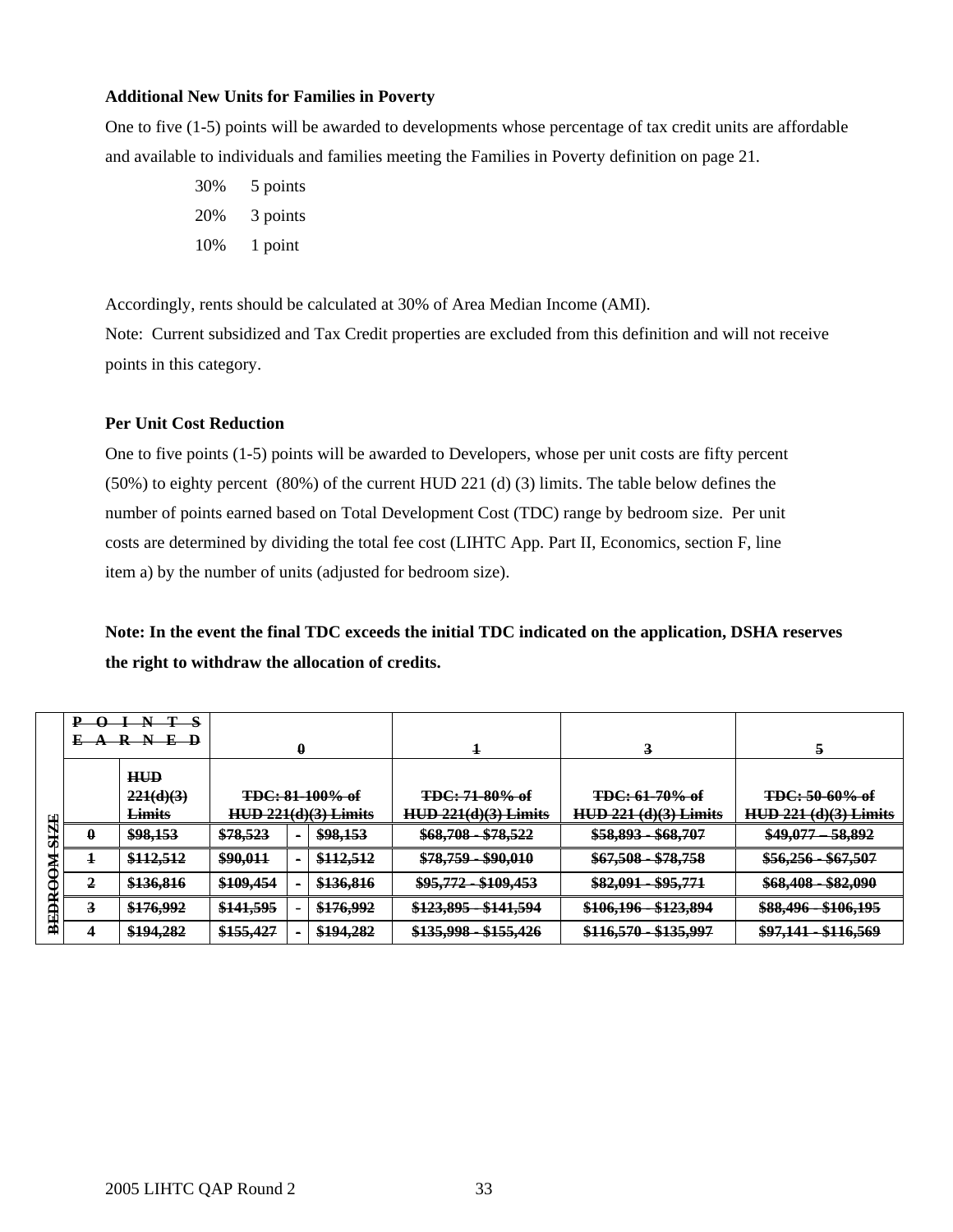#### 2005 PER UNIT COST LIMITATIONS TABLE

| <b>SIZE</b>    | <b>POINTS</b><br><b>EARNED</b> | <b>HUD</b><br>0 |         |             |           |                      | 3         | 5                                     |                              |                                       |
|----------------|--------------------------------|-----------------|---------|-------------|-----------|----------------------|-----------|---------------------------------------|------------------------------|---------------------------------------|
|                | 221(d)(3)<br>Limits            |                 |         | TDC 81-100% |           | TDC:71-80% of Limits |           | TDC:61-70% of Limits                  | <b>TDC: 50-60% of Limits</b> |                                       |
| <b>BEDROOM</b> | 0                              | \$107,802       | 86,243  | \$107,802   | \$75,462  | \$86,242             | \$64,682  | \$75,461                              | \$53,901                     | \$64,681                              |
|                |                                | \$123,574       | 98,860  | \$123,574   | \$86,503  | \$98,859             | \$74,145  | \$86,502<br>$\blacksquare$            | \$61,787                     | \$74,144                              |
|                | 2                              | \$150,266       | 120,214 | \$150,266   | \$105,187 | \$120,213            | \$90,161  | \$105,186<br>$\blacksquare$           | \$75,133                     | \$90,160<br>$\blacksquare$            |
|                | 3                              | \$194,392       | 155,515 | \$194,392   | \$136,075 | \$155,514            | \$116,636 | \$136,074                             | \$97,196                     | \$116,635<br>$\overline{\phantom{a}}$ |
|                | 4                              | \$213,384       | 170,708 | \$213,384   | \$149,370 | \$170,707            | \$128,031 | \$149,369<br>$\overline{\phantom{a}}$ | \$106,692                    | \$128,030                             |

TDC: Total Developments Costs are determined by dividing Total Developments costs as listed in LIHTC APP Part II,Development Economics ( Line F a) divided by number of units. Adjustments for bedroom size will be made accordingly.

#### **Special Needs Housing**

Developments that provide permanent housing for persons with special needs are awarded five (5) points. Special needs populations are:

> Persons with HIV/AIDS related illness Homeless persons Mentally ill persons Persons with physical disabilities Mentally retarded/developmentally-disabled persons Migrant and Seasonal Farm workers

Other special needs populations identified in DSHA's Needs Assessment may be considered at DSHA's sole discretion.

In order to qualify for points in this category, 100% of the property must be made available for the special needs population. Additionally, a minimum of three (3) appropriate services must be provided free of charge to the residents. Documentation of these services and how they will be paid for must be provided.

## **Local Government Contribution**

Two to five (2-5) points are awarded for developments that receive financial support from local government. A local contribution must generally reduce the development or operating costs of a development by at least 2%. This can be in the form of municipal or county funding or local public housing authority capital funding, waiving of building permit fees, granting of a tax abatement, donation of land or land provided at a nominal

#### 2005 LIHTC QAP Round 2 34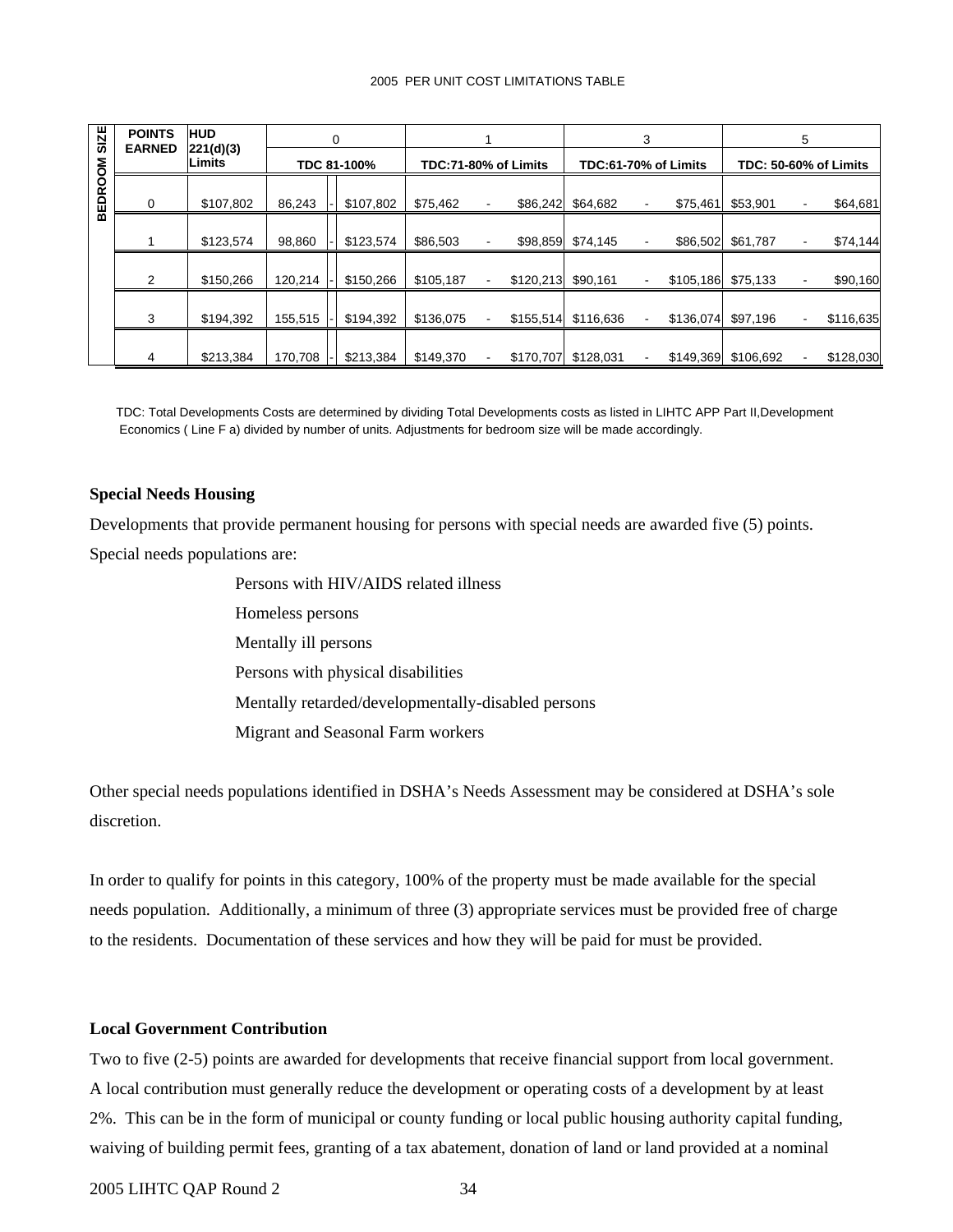price, or some other documented form of assistance, as approved by DSHA, that financially reduces the development cost or reduces the operating cost of the project over a five-year period.

> 2%-2 points 3%-3 points 4%-4 points 5%-5 points

#### **Local Government Support**

Three (3) points will be awarded for an application that receives a letter of support from the local government indicating its support of the development, and endorsing the development in the current round of competition. The letter must be from the Chief Executive Officer of the municipality, county or local government in which the development is located and must precisely reflect the development as submitted with the application without modification or qualification.

#### **Leveraging of Non-DSHA Administered Resources**

To the extent that DSHA controlled funds, including tax credits, HOME funds and Housing Development Funds, are used to leverage other funds, seven to fifteen (7-15) points will be awarded for the greater leveraging of funds based on the unadjusted qualified basis calculations. Provision of local government fiveyear rental subsidies and reduced developer's fees are sources of leveraging for this category. For tax credit equity raised beyond the minimum required, leveraging points are only awarded for additional net equity raised if a detailed letter of intent from an investor or syndicate for the additional net equity is submitted at time of application. A letter of interest is NOT sufficient.

#### **Percentage of Leveraging:**

**One hundred percent (100%)** of the development's permanent funding, excluding tax credit equity, comes from other than DSHA sources. 15 points 15 points **More than seventy-five percent (75%)** of the development's permanent funding excluding tax credit equity, comes from other than DSHA sources. 10 points

**From fifty percent to seventy-five percent (50%-75%)** of the development's permanent funding, excluding tax credit equity, comes from other than DSHA sources. 7 points

Tax Credit Equity will be considered a DSHA resource. In order to compare all developments equally, an equity factor will be used based on current market rates, which will be listed in the current year application package. If additional tax credit equity is received in excess of the net equity factor used above, this additional equity will be considered a non-DSHA resource. Reserves are NOT a source of leveraging.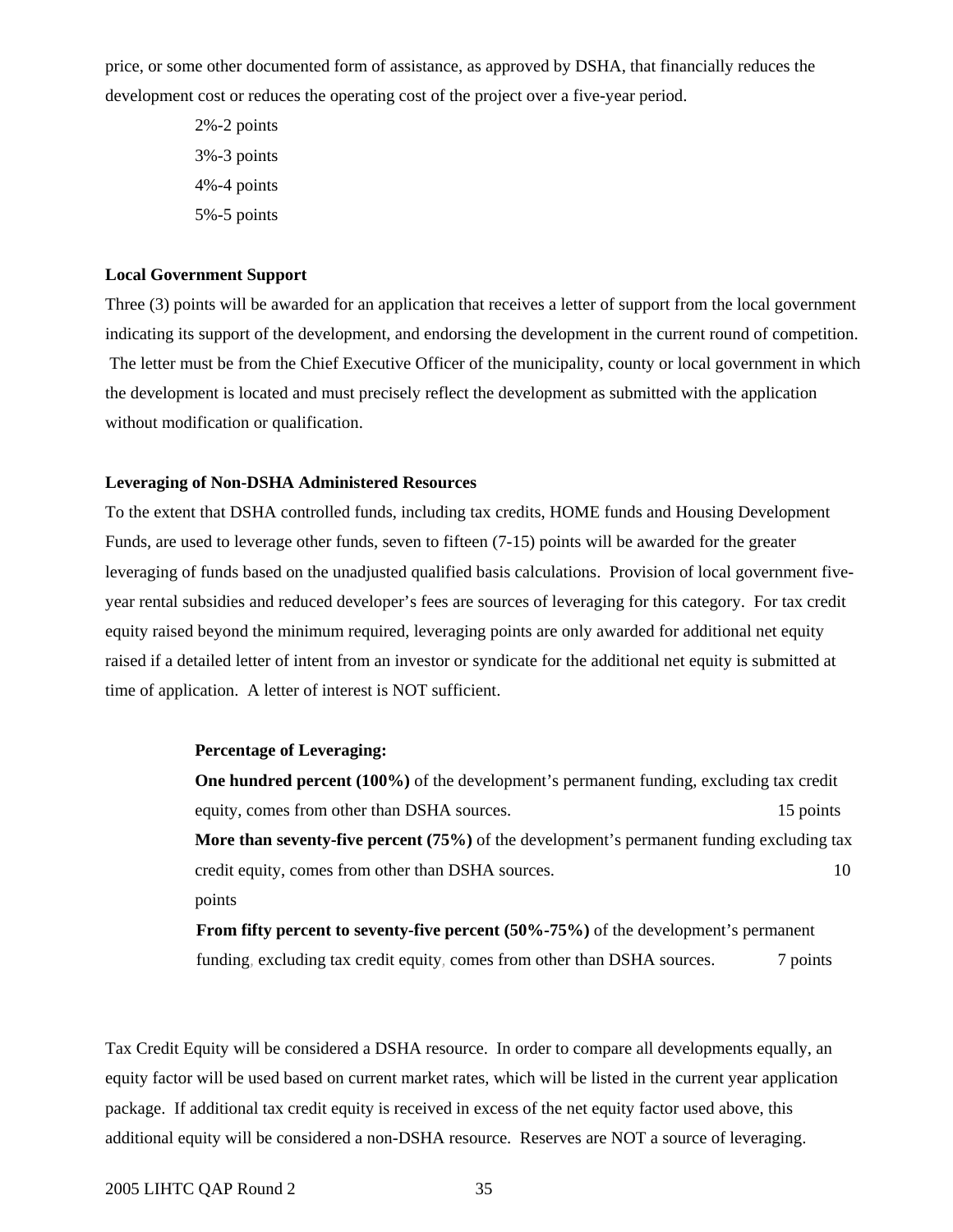#### **Mixed Income/Market Rate**

Five (5) points will be awarded to a development where at least 20% and no more than 50% of the total units in the development are not rent-restricted and not income-restricted

#### **Conversion Housing**

Five (5) points will be awarded for Conversion Housing (see definitions).

*Or* 

Five (5) points will be awarded to developments that are utilizing Historic Tax Credits under Section 47 of the Internal Revenue Code of 1986 and/or State Historic Tax Credits. To qualify for these points, properties must already be on the National Historic Register at the time of application**.**  A development cannot be awarded points in both of these categories.

#### **Public Housing and Section 8 Waiting Lists**

One (1) point will be awarded for developments that are utilizing local public housing waiting lists and/or Section 8 existing waiting lists. The application must contain a letter from the appropriate agency in order to receive this point.

## **Capacity of Development Team**

Zero to six (0-6) points will be awarded based on the demonstrated relevant experience and qualifications of the developer and management entity. All team members must be disclosed at time of application. The members of the team, in addition to the developer and management entity, include the applicant/owner, codeveloper, consultant, owner, general contractor, architect, surveyor, real estate and tax counsel. Members of the development team must demonstrate experience in the satisfactory development of affordable housing, experience in the management of affordable housing and must have the financial capacity to carry the development through to completion. DSHA reserves the right to determine "satisfactory" development experience.

a) General Partner/Developer Experience: Up to three (3) points shall be awarded based on the number of Low Income Housing Tax Credit Properties developed by the general partner and/or developer. Note: "General Partner/ Developer" is defined as a corporate entity, partner or owner of a multi-family development company that has been a signatory/guarantor on a Tax Credit construction loan. "Developed" is defined as having gone to permanent closing on a development with an acceptable cost certification.

| 2-4 developments       | 2 points |
|------------------------|----------|
| 5 or more developments | 3 points |

b) Management Agent's Experience: Up to three points (3) shall be awarded based on the number of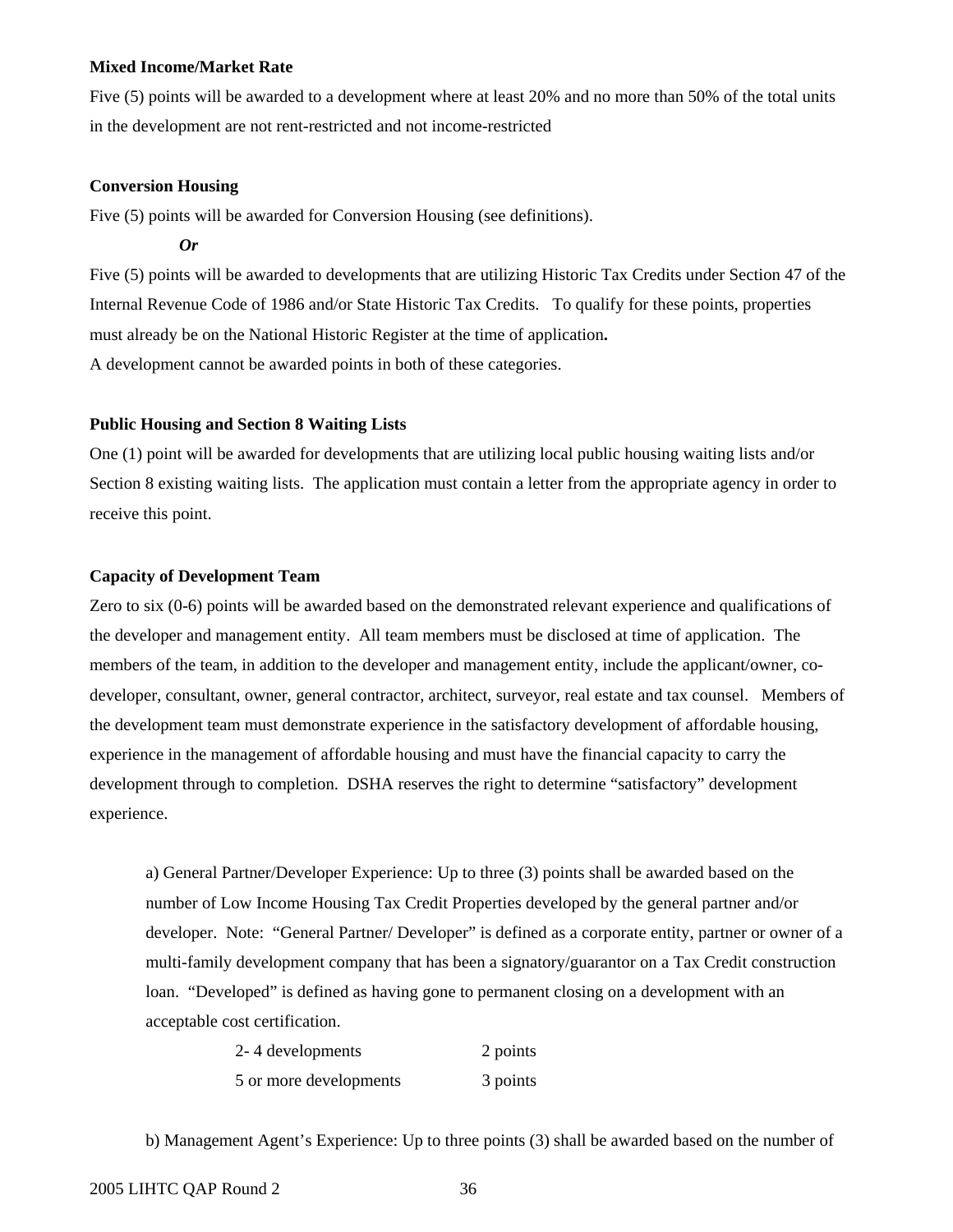completed and occupied Low Income Housing Tax Credit and subsidized developments currently being managed.

| 1-4 developments          | 1 points |
|---------------------------|----------|
| 5-15 developments         | 2 points |
| More than 15 developments | 3 points |

If other than the owner or developer's experience is being utilized to qualify for points, a signed agreement and/or contract for services must be provided describing the role each entity will play in the development and/or the management of the development. DSHA's Management Agent Qualification form must be submitted with the application. DSHA reserves the right to determine appropriate involvement.

#### **Provision of Social Services**

The provision of social and support services is an integral part of any development to improve the quality of life of the residents of the development. Services must be affordable, appropriate, available and accessible to the development's tenants. One (1) point will be awarded for each service up to a maximum of three (3) points. Services should be actively linked to the residents and not simply provided to the community at large and must be provided on-site.

A Support Service Plan must be completed and submitted with the application. The plan should include the following:

- Qualifications of the social service organizations that will be utilized at the property, including their history, capacity and experience.
- A program description including the details and goals of the programs for the residents.
- Contracts or commitment letters from each social service provider must also be attached. Examples of services include but are not limited to:

Parenting programs; Literacy programs; Day care; Job training; Nutritional services; Transportation; and Financial literacy and counseling

## **Site and Neighborhood Standards**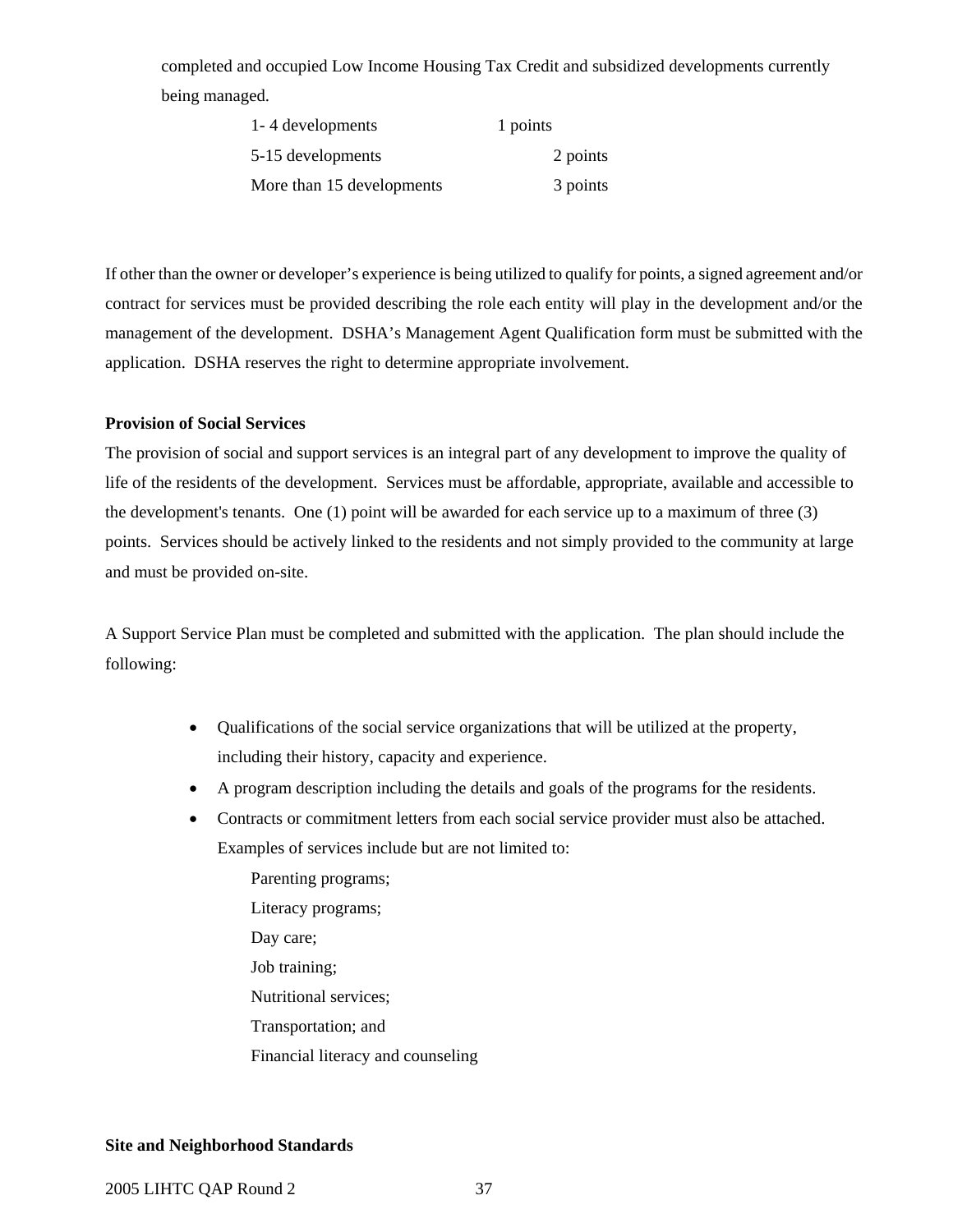A. Two (2) points will be awarded if the development site is determined to be suitable for the proposed development without excessive (as determined by DSHA) geo-technical, environmental or utility infrastructure expenditures.

B. One (1) point will be awarded for each of the following factors up to a maximum of ten (10) points. Each factor listed below must be supported and documented in the market study.

Target Area -New Castle County: Pool One:

- 1. Walking distance to retail facilities (1/4 mile)
- 2. Area supports a large number of employment opportunities
- 3. Daycare facilities are near the site or near the employment centers, or specialized services near the site
- 4. Medical center within five miles
- 5. Bus line within walking distance
- 6. Adjacent to major road arteries
- 7. No other low income housing in immediate area (within 3 block area)
- 8. No market rate rental housing in immediate (within 3 block area)
- 9. Site located in economically mixed community as defined by Census Data
- 10. Site within residential area (not industrial)
- 11 Within one (1) mile of entertainment venues, i.e. movie theaters, restaurants, etc.
- 12. Close to or in a town center (within 1/4 mile)
- 13. Within walking distance to schools (family developments only)

#### Target Area –Kent and Sussex Counties:

- 1. Within one mile of retail facilities
- 2. Access to employment opportunities within area
- 3. Daycare facilities are near the site or near the employment centers, or specialized services near the site
- 4. Medical center within fifteen miles
- 5. Public transportation within walking distance
- 6. Adjacent to major road arteries
- 7. No other low income housing in immediate area
- 8. No market rate rental housing in immediate area
- 9. Site located in economically mixed community as defined by Census Data
- 10. Site is predominantly residential
- 11.Within (10) miles of entertainment venues, i.e. movie theaters, restaurants, etc.
- 12.Close to or in a town center (within one mile)
- 13.Within walking distance to schools (family developments only)

## **New Construction of Non-Age Restricted Family Units**

2005 LIHTC QAP Round 2 38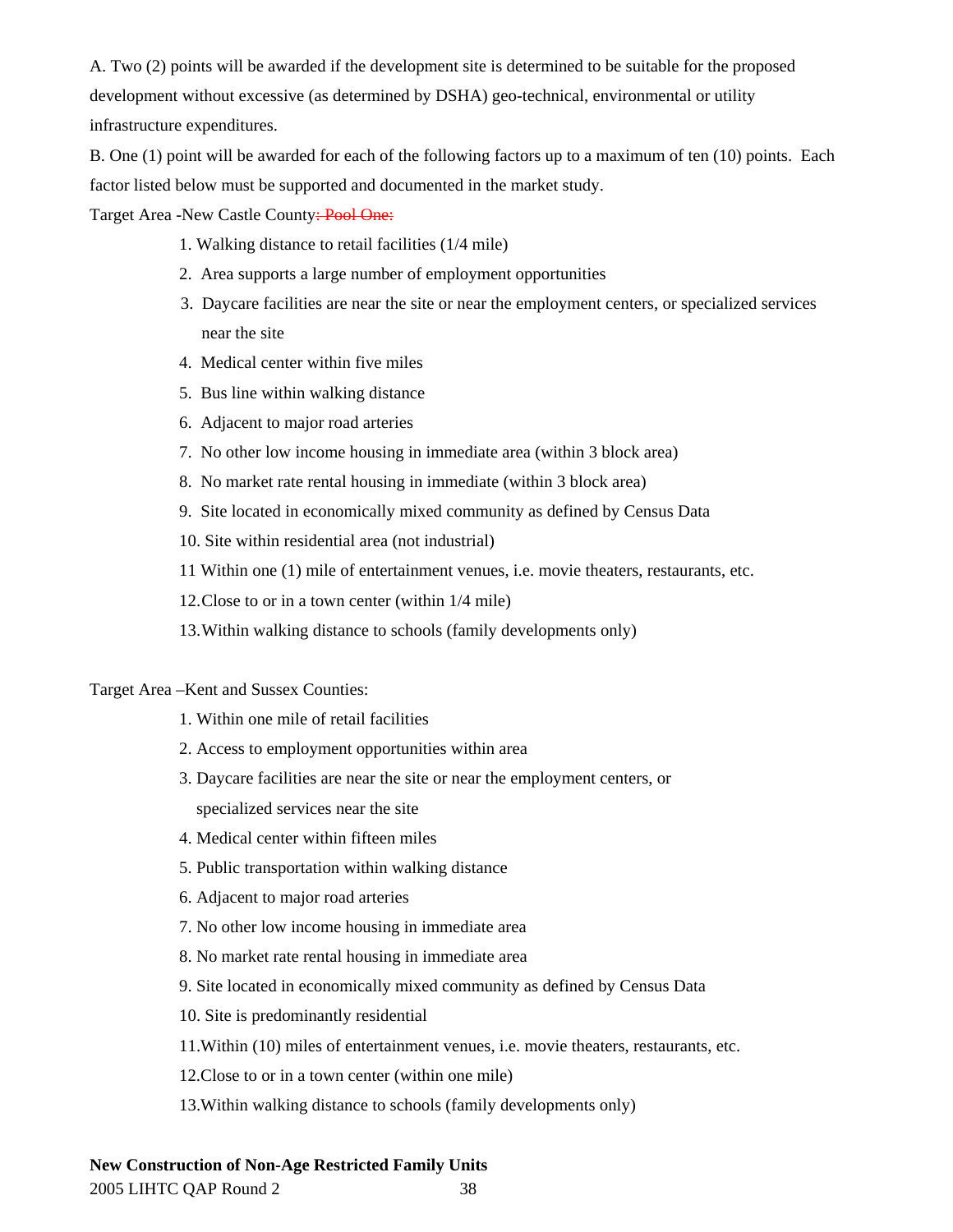Five (5) points will be awarded in Kent & Sussex Counties to newly constructed developments that create new non-age restricted family units.

#### **Development and Unit Amenities**

All units must meet Minimum Construction Standards established by DSHA. A maximum of five (5) points will be awarded to those developments that exceed the minimum standards. One (1) point will be awarded for each additional amenity provided up to five (5) points.

These include but are not limited to:

On site community center; Maintenance Building; Designated Open Areas/Community Space; Design features that are sensitive to minimizing energy consumption; On site daycare (family developments only); On site senior care (elderly developments only); Eat-in kitchens; Exterior storage closets; and Multiple facades Internet access (within each residential unit)

Applicants are invited to propose amenities in addition to those listed and may, in DSHA's discretion, receive points for them.

#### **Community Revitalization Plan**

Two (2) points will be awarded if the development is clearly identified and is included in an approved Community Revitalization Plan. A certification from the municipality that the development is in the most recently approved Community Revitalization Plan must be submitted, citing page and number, which said page and number must be attached to the certification. See the form of certification included in the Attachments. Letters of support and/or resolutions will NOT be considered under this category.

## **Qualified Census Tract**

Three (3) points will be awarded to developments that are located within a HUD identified Qualified Census Tract.

## **Developer's Previous Performance**

2005 LIHTC QAP Round 2 39 Up to four (4) points will be awarded to Developers, Co-Developers, or Joint-Venture Developers who have demonstrated timely development of tax credit properties and bringing properties to permanent closing at or under budget. All of the Developer's Delaware tax credit properties developed and completed in the last five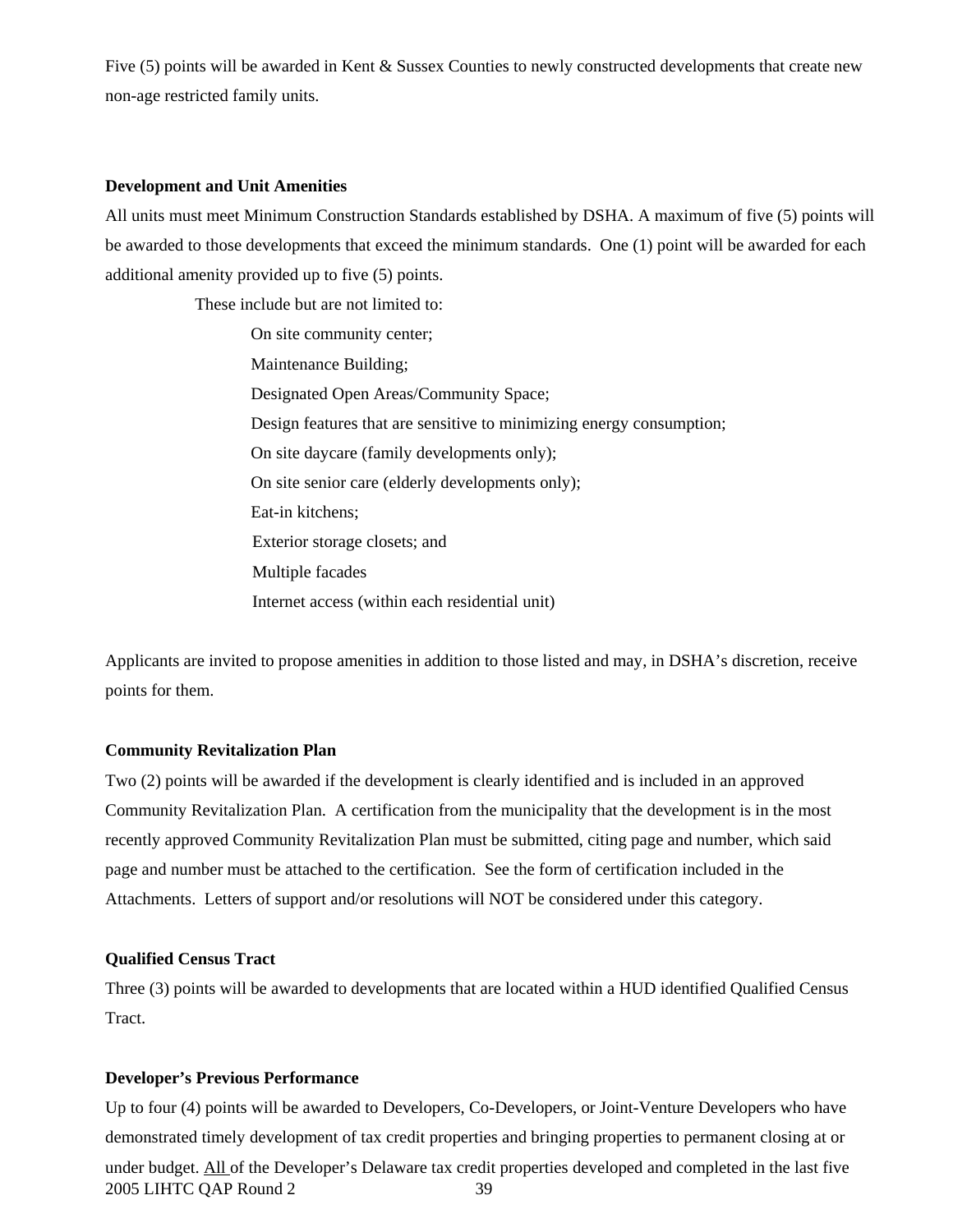(5) years will be considered in this category. (In addition, a Developer must have completed at least two properties in the last five years to be considered for an award of points). A minimum of seventy-five (75%) percent of those properties completed in the last five (5) years must have met one of the following to be awarded points in these categories. (see LIHTC Application Attachments – Developer's Previous Performance within Delaware – this form must be used). For Developers, Co developers or Joint-Venture Developers who did not develop and complete Delaware LIHTC properties in the last five (5) years, but did so in other states they may also be considered in this category by submitting the attachment: Developers Previous Performances outside Delaware. (see LIHTC Application Attachment – Developer's Previous Performance outside Delaware – this form must be used).

Two (2) points will be awarded to Developers whose properties have completed their construction closing within six months after their credit allocation (carry-over allocation) was made at year-end and completed the construction and placed all residential units in service within the construction loan term (without extensions).

Two (2) points will be awarded to Developers whose properties have been completed and brought in at or under the total development costs approved in the final proforma at construction closing. (No reductions of developer fees, profit and overhead or use of operations or reserve funds to offset construction cost or soft cost overruns will be considered).

#### **Community Outreach**

Up to five (5) points will be awarded to developments in which the sponsor is actively involved in Community Outreach PRIOR to submitting its application, but in no event, later than **March 15, July 5, 2005**.

Sponsor notifies community organizations, as well as the county executive and or local mayor/president with the appropriate elected officials within ¼ mile of the site with a copy to the appropriate elected officials, by certified letter prior to application: 2 points Sponsor holds community meetings/presentations prior to application: 3 points (Copy of sign-in sheets, notices and correspondence must be submitted with application in order to receive points.)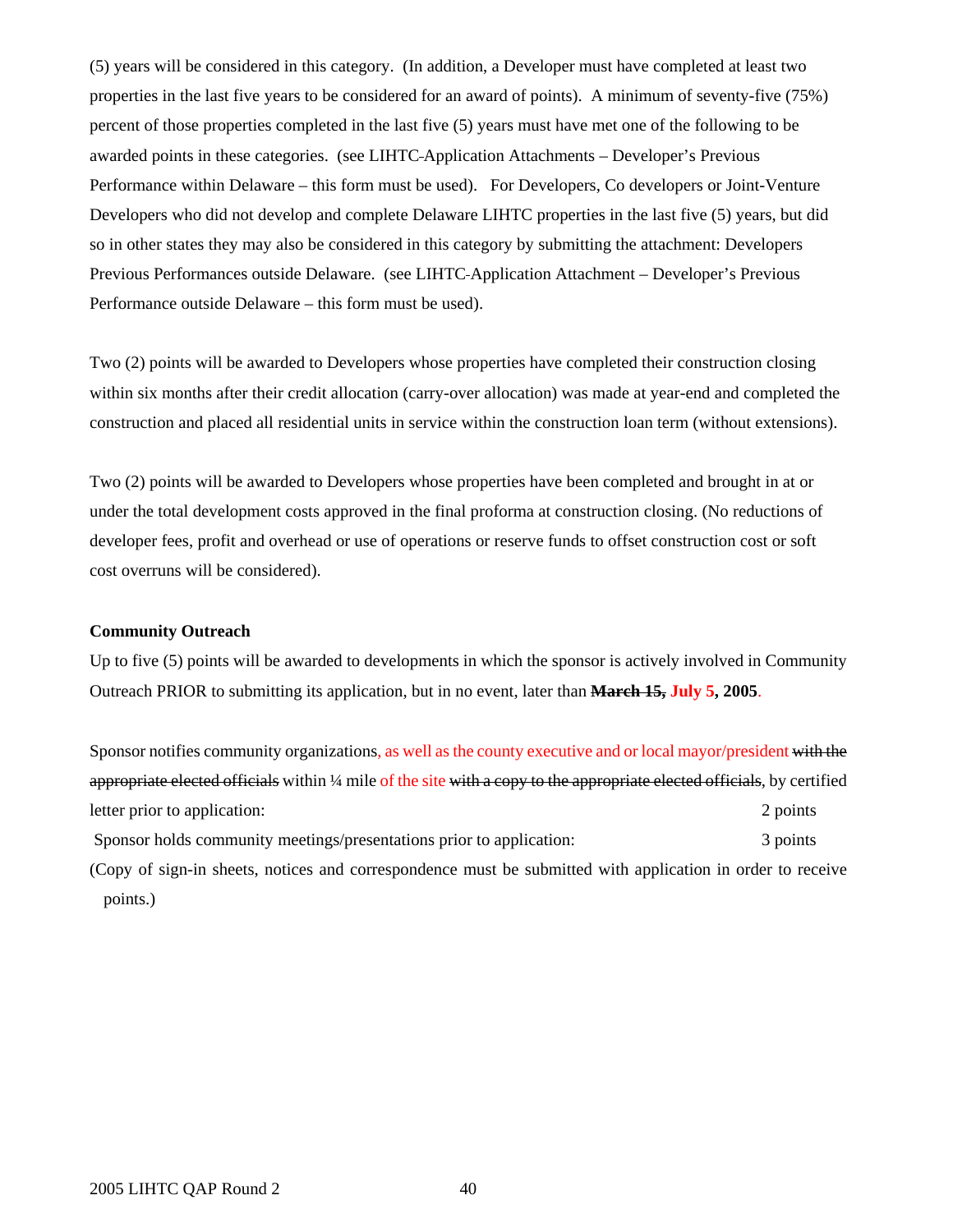### **POINT SYSTEM FOR KENT AND SUSSEX COUNTY POOL**

All points are the same as above with the following exceptions:

#### **New Construction of Non-Age Restricted Family Units**

Five (5) points will be awarded in Kent & Sussex Counties to newly constructed developments that create new non-age restricted family units.

#### **Site and Neighborhood Standards for Kent and Sussex Counties**

Each factor listed below must be supported and documented in the market study.

One (1) point will be awarded for each of the following factors for a maximum of ten (10)

points.

- 1. Within one mile of retail facilities
- 2. Access to employment opportunities within area
- 3. Daycare facilities are near the site or near the employment centers, or
- **Specialized services near the site**
- 4. Medical center within fifteen miles
- 5. Public transportation within walking distance
- 6. Adjacent to major road arteries
- 7. No other low income housing in immediate area
- 8. No market rate rental housing in immediate area
- 9. Site located in economically mixed community as defined by Census Data
- 10. Site is predominantly residential
- 11.Within (10) miles of entertainment venues, i.e. movie theaters, restaurants, etc.
- 12. Close to or in a town center (within one mile)
	- 13.Within walking distance to schools (family developments only)

#### **POINT SYSTEM FOR NON-PROFIT POOL:**

All points are the same as for above with the following exception:

#### **New Construction of Non-Age Restricted Family Units**

Five (5) points will be awarded in Kent & Sussex Counties to newly constructed developments that create new non-age restricted family units.

## **Site and Neighborhood Standards**

2005 LIHTC QAP Round 2 41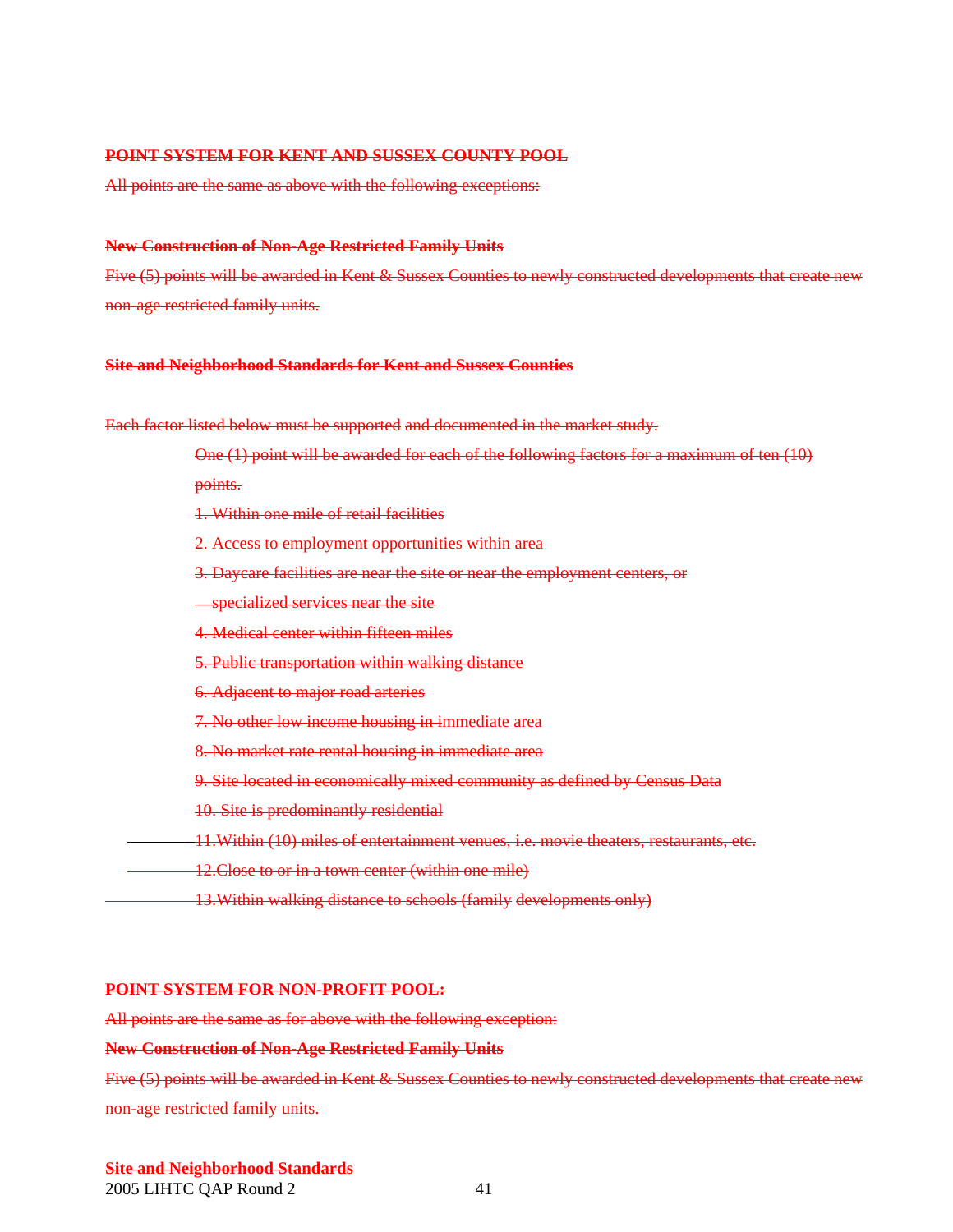Points will be calculated based on the location of the development (New Castle County or Kent and Sussex Counties).

## **POINT SYSTEM FOR PRESERVATION EXPIRATION POOL:**

All points are the same as above with the following exceptions:

## **Site and Neighborhood Standards**

Points will be calculated based on the location of the development (New Castle County or Kent and Sussex Counties).

#### **Conversion Housing**

No points will be awarded in this pool for conversion housing.

## *POINT SYSTEM FOR ALL SPONSORS: AN APPLICATION MUST SCORE A MINIMUM OF FIFTY-FIVE (55) POINTS FOR AN AWARD OF CREDITS.*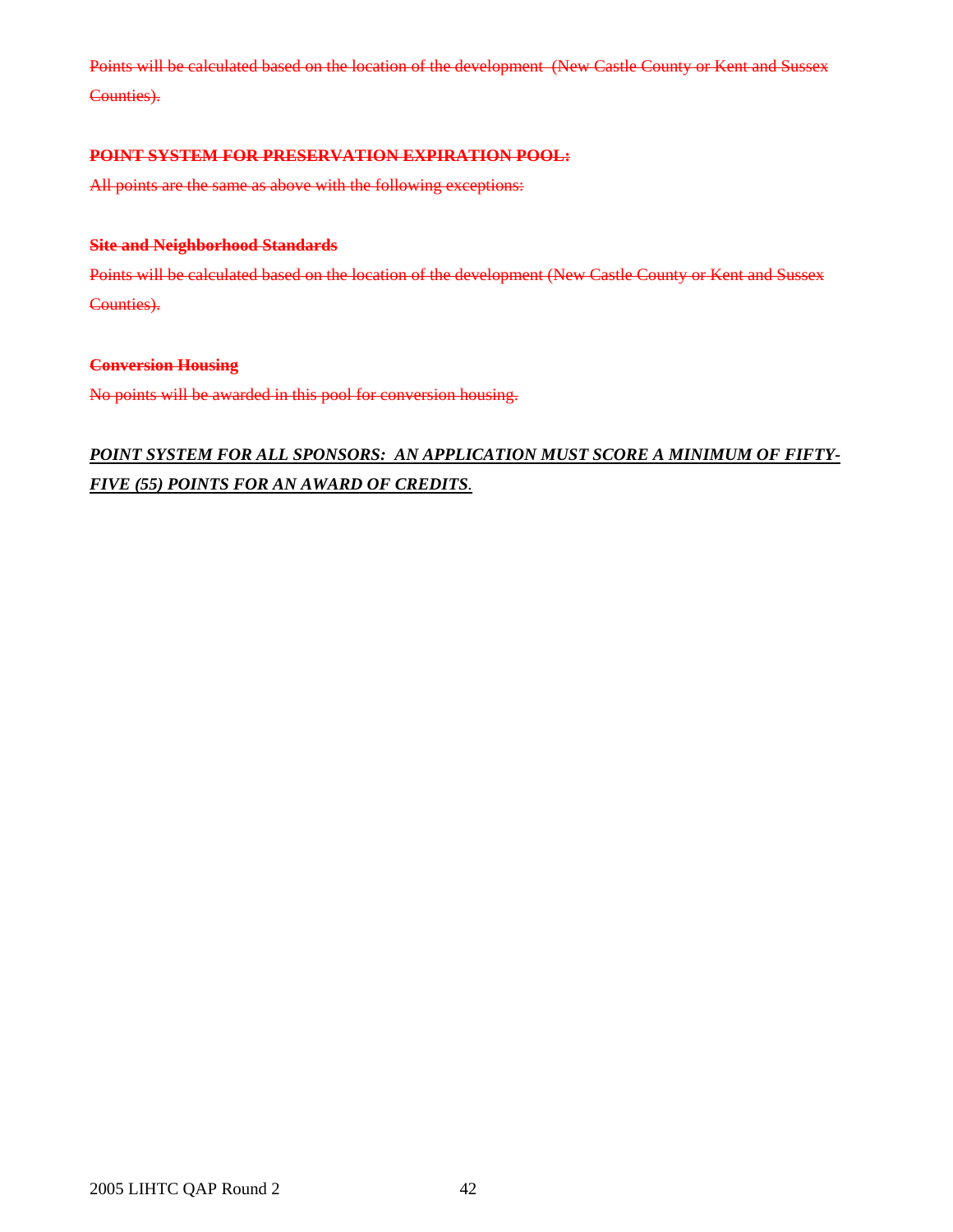## **TIEBREAKERS**

Applications that meet the minimum threshold requirements shall receive points based on the point system. for the particular pool in which they compete. In the event of a tie score, applications shall be ranked according to the tiebreaker system. Reservations shall be awarded to applications with the highest scores and to the applications that win the tiebreakers. .., with reservations first going to developments in the set-aside.

The following tiebreaker system shall be used to break ties between applications with the same score.

- a) If competing developments within a given pool have a tie score, a tax credit reservation shall be awarded to the application with the lowest amount of low-income housing tax credits (unadjusted for the 130 percent QCT or DDA bonus) per low-income bedroom.
- b) If there is still a tie score after the first tiebreaker, the tax credit reservation shall be awarded to the application with a lower total development cost per bedroom.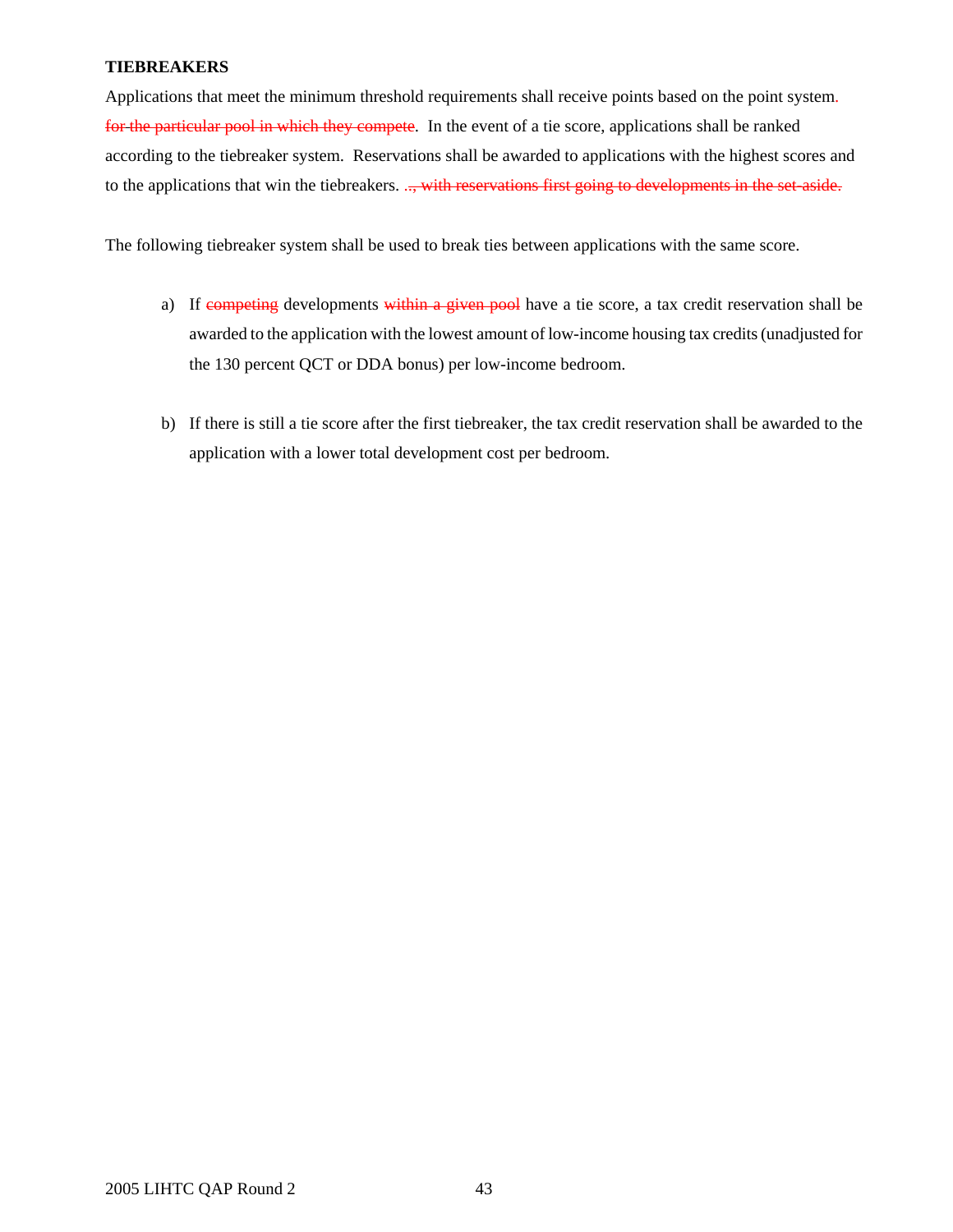## **APPLICATION PROCESS**

An applicant may apply for Credits for the current year only. The deadline for submission of each cycle is disclosed on the cover page of the application package.

Applications must be submitted to the DELAWARE STATE HOUSING AUTHORITY, 18 The Green, Dover, Delaware 19901, **no later than 3:00 p.m. on April 15, August 5, 2005.** Late submissions will not be accepted. Two complete applications must be submitted, and one additional application if applying for Housing Development Fund Loans. All applications must have original signatures.

Only complete application packages will be considered for an allocation of Low Income Housing Tax Credits. Incomplete packages will be returned to the applicant and the application will not be eligible to compete for tax credits in the current round.

The Application package contains all forms and instructions. The Application Checklist provides a complete list of attachments, which are to be appropriately labeled and submitted with the application forms. All documents are required, even if applicants have submitted similar documents to DSHA in the past (i.e. financial statements). Exhibits and questions that do not pertain to a particular development should be noted as such. If additional space is required on the questionnaires, provide supplements that are labeled in sequence and indicate the questions to which they reference.

The applicant must complete all applicable questions and supply all documents that are requested in the application package. All questions seeking clarification or interpretation of the Qualification Allocation Plan must be submitted in writing to DSHA for clarification prior to application submission no later than fifteen (15) days prior to the submission deadline date.

No application for credits will be accepted for any building or property that has previously claimed credits and is still subject to the compliance period for such credits after the year such building is placed in service. This also includes all developments which tax-exempt bonds of DSHA or an issuer other than DSHA, have been issued that are still subject to the compliance period.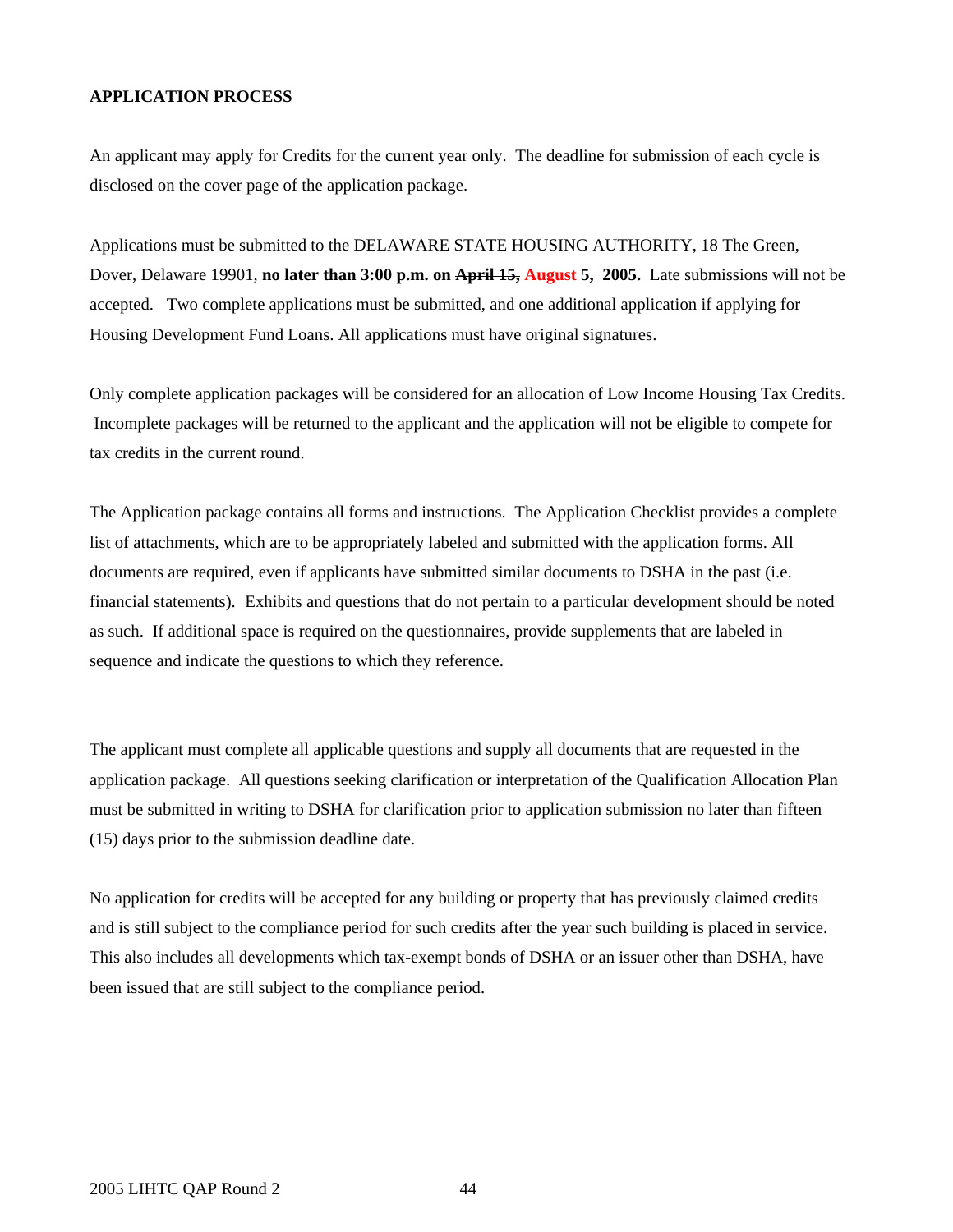## **THE DELAWARE FREEDOM OF INFORMATION ACT**

By submitting this Application, the applicant acknowledges and agrees that the entire Application, including but not limited to the market study, shall be deemed a "public record" for the purposes of the Delaware Freedom of Information Act ("FOIA"), codified at 29 Del. C. § 10001-10005. By submitting this Application, the applicant further acknowledges and agrees that the entire Application is subject to public examination and copying pursuant to FOIA and any privacy rights otherwise applicable are hereby waived.

The Application should be comprehensive in addressing all information necessary for a responsible funding decision. However, DSHA reserves the right to request additional information during the review process should it be deemed necessary. Any such information requested and/or provided, shall be considered part of the Application and shall be subject to the above acknowledgments, agreements and waivers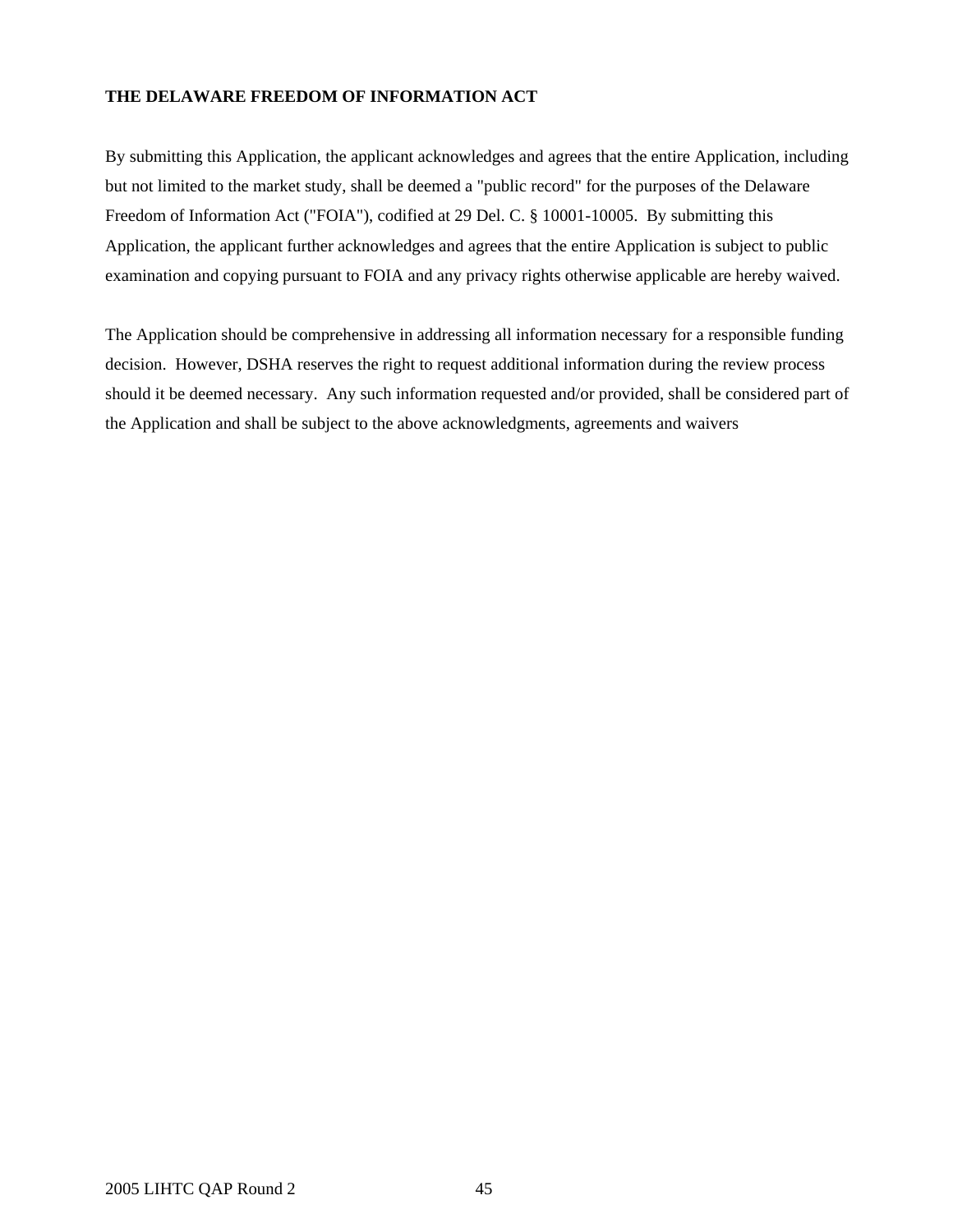## **REVIEW AND SELECTION PROCESS**

Only developments that meet all federal and state program requirements and meet minimum threshold requirements will be reviewed for Credits.

DSHA will notify, via certified mail, the chief executive officer having jurisdiction over the location of any application meeting the minimum threshold eligibility requirements. DSHA will also notify, via certified mail, all neighborhood associations, civic groups and community organizations within 1/4 mile of any application meeting the minimum threshold eligibility requirements, provided such neighborhood associations, civic groups, and community organizations are designated on DSHA's list of neighborhood associations, civic groups, and community organizations. Such notices will indicate that the applicant has met the minimum threshold requirements under the Plan and generally explain the process for reviewing applications for the possible awarding of tax credits.

DSHA will score the developments strictly in accordance with the Qualified Allocation Plan. Prior to making allocations in accordance with rankings pursuant to the QAP for the current year, DSHA shall allocate Credits to developments which (i) received Forward Reservations of Credits in previous years and (ii) in the determination of DSHA, have met any conditions to such Forward Reservations and are ready to receive an allocation of Credits.

In accordance with federal requirements, a determination that the Credits allocated to a development do not exceed the amount DSHA finds necessary for the financial feasibility of the development and its viability as a qualified low-income housing development will be made again at the time of allocation and at the time the development is placed in service.

A development cannot be allocated Credits in an amount that exceeds the amount necessary to make the development feasible. Therefore, the amount of Credit allocated to the development may change from initial Credit reservation. The final Credit allocation will take place at the time the development is placed in service and DSHA has received cost certification by the owner (mortgagor) and the general contractor of the development. A cost certification guide will be provided by DSHA for use by the developer in submitting all information. The cost certification for the development must include all sources and uses of funds including all syndication fees.

Based on the rankings, threshold eligibility review, and needs analysis, DSHA shall make reservation award recommendations to the Director of Delaware State Housing Authority. The Director shall review the rankings, eligibility and tiebreaker decisions. DSHA decisions are final.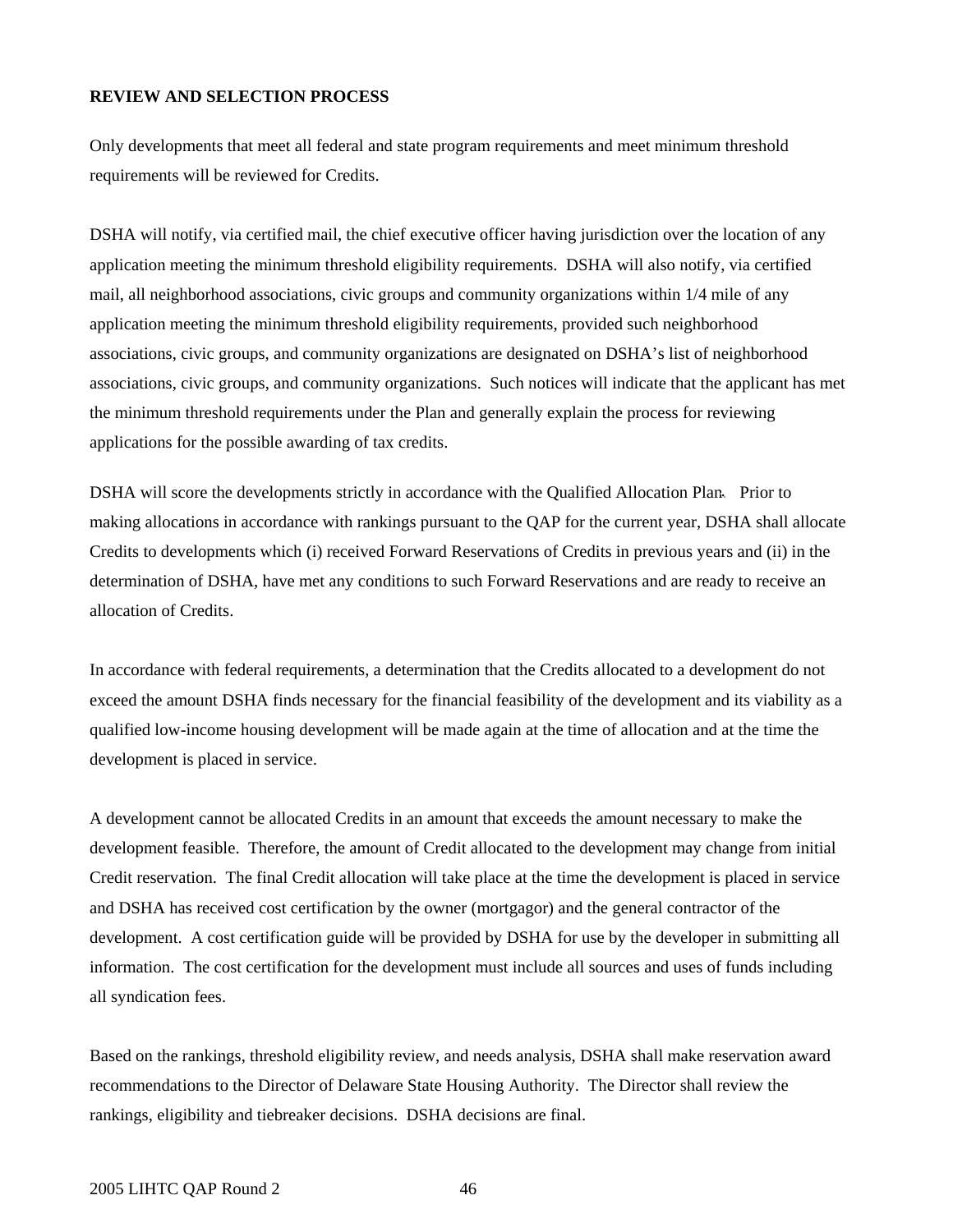Within 90 days of application deadline and submission, DSHA will notify sponsors in writing whether or not they received a reservation and the basis of the decision. The reservation letter will enumerate the maximum amount of Credit available to the development as well as the conditions that will be required for the final allocation of Credits.

Federal law requires developments receiving an allocation made prior to the year in which the building is placed in service to (1) have more than 10% of the reasonably anticipated costs of the development incurred by the later of (i) the end of the calendar year in which the allocation is made or (ii) six months from the date of the allocation; and (2) be placed in service by the end of the second calendar year following the year of allocation.

If a building receives an allocation in the second half of the calendar year, DSHA will follow IRS requirements, to satisfy the 10% expenditure requirement.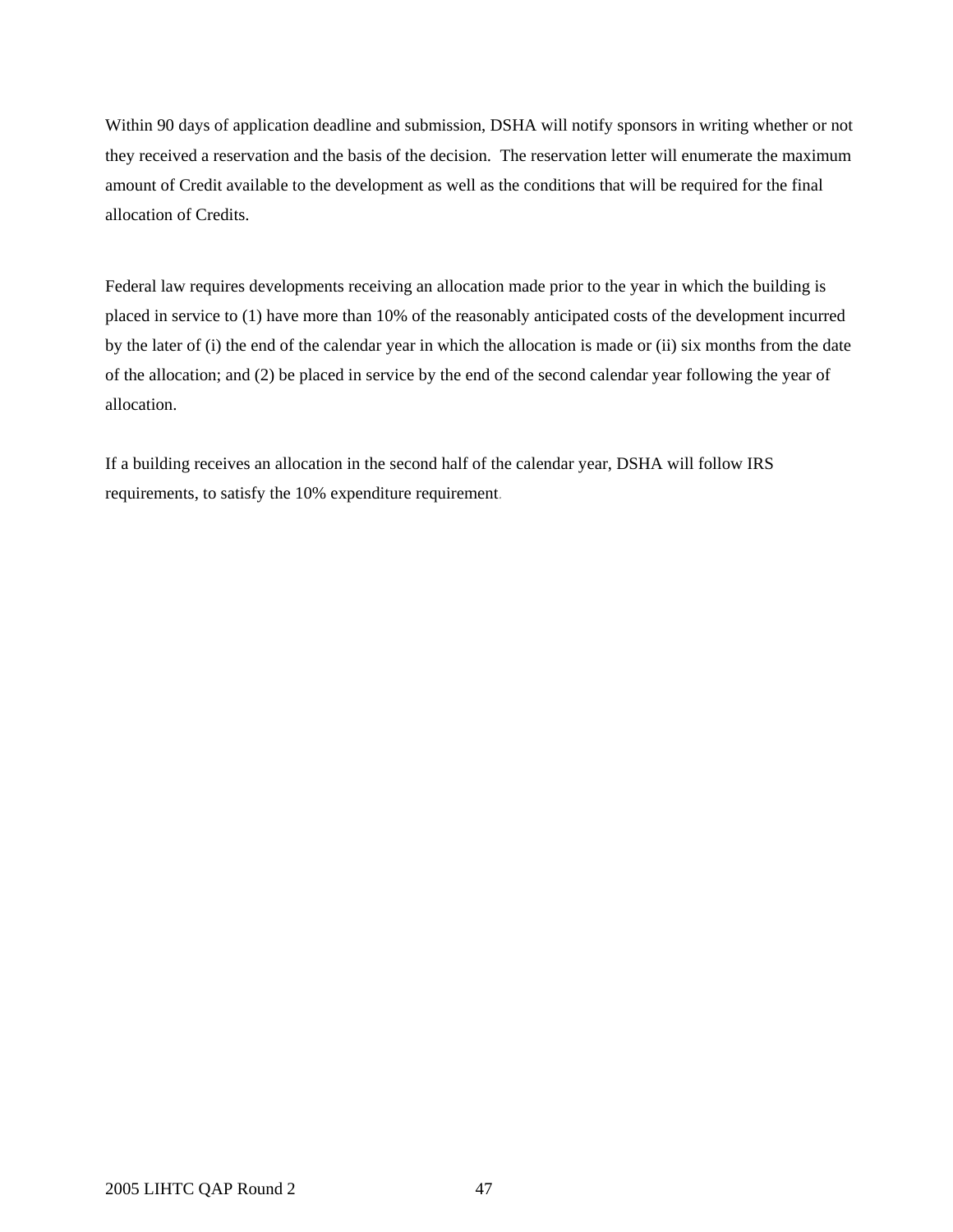#### **FORWARD RESERVATIONS**

DSHA reserves the right, at its sole discretion, to reserve a portion of its Credits for a year subsequent to the current year to a highly ranked development that received only partial funding in the current year due solely to limited Credit availability. DSHA's determination to reserve will be based on the amount of Credits needed to demonstrate financial workability, readiness to proceed and other considerations deemed appropriate. The amount actually allocated in the subsequent year may be less than the amount reserved depending on DSHA's determination regarding the financial feasibility of the development. DSHA shall only make forward commitments from the following year's allocation and not in an amount greater than the balance of the credits available in the current year, after the highest ranked projects have received their full compliments of credits. DSHA's Housing Director reserves the right to amend the Forward Reservations requirements at their sole discretion.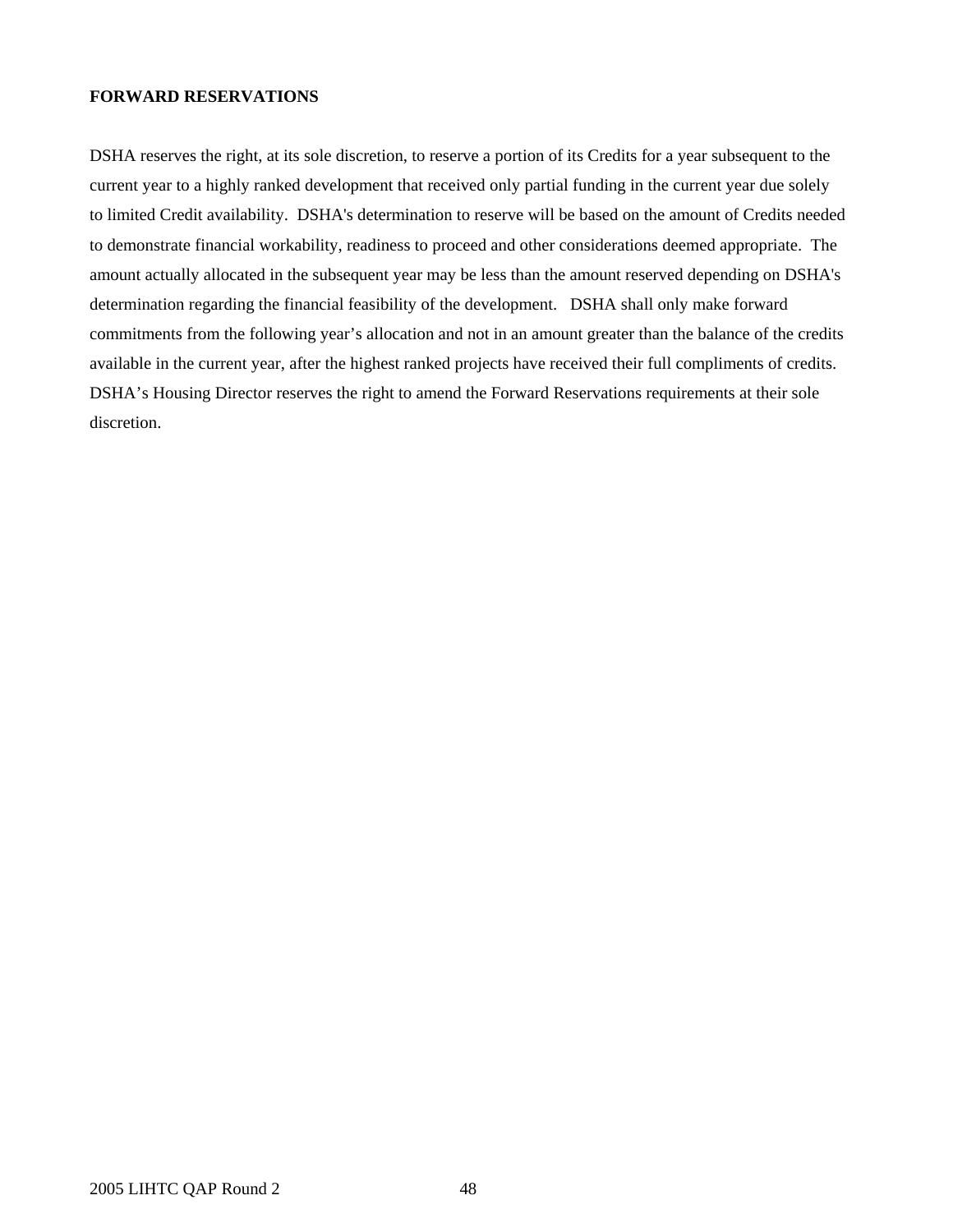## **PLACED-IN-SERVICE DATE**

All developments receiving a reservation of Credits must be placed in service either by November 1st of the year in which they receive Credits or have incurred more than 10% of eligible development costs by that date to be eligible for an allocation carryover of Credits pursuant to Section  $42(h)(1)(E)$  of the Code. Owners must provide a written certification to DSHA from a certified public accountant that the owner has incurred by the close of the calendar year of the allocation, expenditures for more than 10% of the reasonably expected basis of the development. Developments not adhering to this procedure or not meeting the above criteria will be subject to having their Credit reservation revoked.

To qualify for an Allocation Carryover Agreement, owners must provide proof of ownership of the property by certifying in writing, under penalty of perjury, that they own the property and attach either a copy of the recorded deed or the owner's title insurance policy. If a copy of the recorded deed is not available in time, the owner may provide a copy of the settlement statement evidencing purchase of the site(s) along with a copy of the executed deed(s) and recorder's receipt.

At the time the Allocation Carryover Agreement is executed, the owner must elect whether the pursuant to Section  $42(b)(2)(A)(ii)(I)$  of the Code, to fix the applicable Credit percentage for each building in the development as the percentage prescribed by the Secretary of the Treasury for the month of the Carryover Agreement. The owner may request that DSHA assign portions of the allocation to individual buildings upon execution of the Agreement or request that DSHA assign portions of the allocation to specific buildings within the development no later than the close of the calendar year in which the buildings are placed in service.

#### **Non-Compliance with Placed-In-Service Date-Forward Reservations**

- 1. DSHA, within its sole discretion, reserves the right, based upon written documentation submitted by the sponsor, to make a determination that the failure to place a development in service is due to circumstances beyond the sponsor's control.
- 2. Such written documentation must:
	- a) Be submitted in writing within thirty (30) days of such sponsor's knowledge of the delay, via certified mail to: DSHA, 18 The Green, Dover, DE 19901; and
	- b) State the name of the development, the name of the sponsor, and the deadline pursuant to the Code for placing the development in service; and
	- c) Provide an explanation, supported by appropriate evidence, of (i) the due diligence performed by the sponsor in attempting to meet the deadline, (ii) the specific circumstances causing the delay, (iii) the attempted remedial measures taken by the sponsor in order to mitigate the delay, and (iv) any other pertinent information.

2005 LIHTC QAP Round 2 49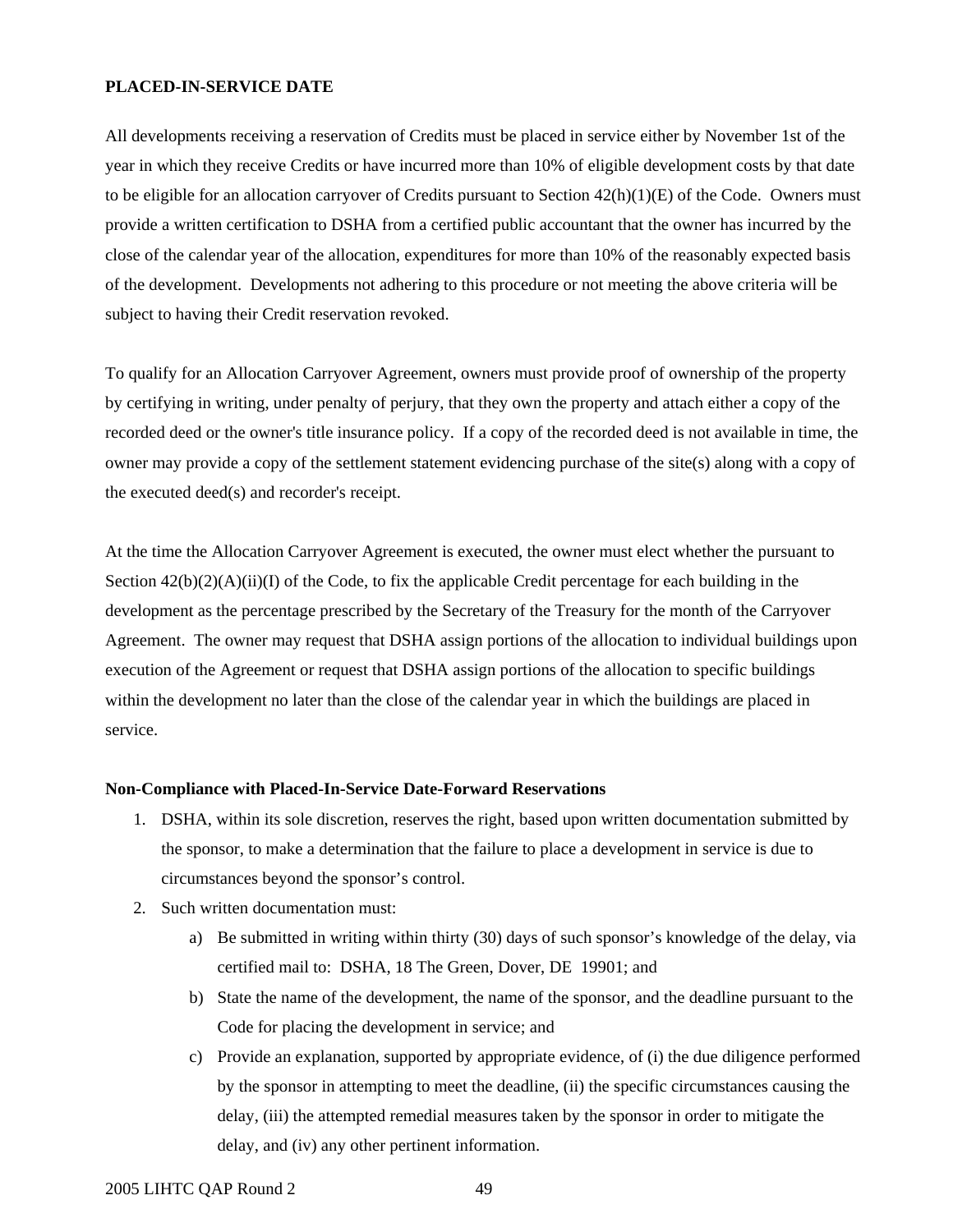- 3. Notwithstanding any other restrictions in the "Forward Reservations" section, or other sections of the QAP, upon such determination by DSHA that the circumstances, are in fact, beyond the sponsor's control, DSHA may allow the development, having previously been evaluated, reserved and/or allocated credits (but being unable to be placed in service within the applicable time limit), to return such credits without penalty imposed by DSHA and to be given a forward reservation in the allocation of the same amount of credits (as those returned to DSHA) within the next two calendar years after the return of the credits.
- 4. Any such priority will be conditioned upon:
	- a) A determination by DSHA that the development continues to be desirable in terms of meeting affordable housing needs;
	- b) The sponsor's early return of any previously allocated credits; and
	- c) Such other terms as are deemed appropriate under the circumstances by DSHA in its sole discretion.
- 5. Anything in the preceding section on Forward Reservations to the contrary notwithstanding, DSHA shall be authorized to make forward reservations of tax credit authority in order to encourage the sponsors of any such developments to return the credits within the year that it is determined that the sponsor will not be able to place the development in service, while awaiting the allocation from the next year.
- 6. The return of credits pursuant to this subsection will only be allowed one time and the development and sponsor must comply with the current Qualified Allocation Plan (QAP) in place at the time of reapplication.

**Extended Use Agreement -** All applicants must agree to a minimum thirty-year low-income housing commitment for the development. The extended use agreement must reflect any additional compliance period committed to at time of application. The Declaration of Restrictive Covenants must be signed, recorded and returned to DSHA before the carryover allocation is awarded or the development is placed in service.

Also at such time, the Owner will need to determine if it will elect to fix the applicable Credit percentage for each building in the development as the percentage(s) prescribed by the Secretary of the Treasury for the month the Carryover Allocation Agreement is executed or, alternatively, use the applicable percentage for the month in which the particular building is placed in service.

2005 LIHTC QAP Round 2 50 DSHA reserves the right to require certain conditions to be met before making the final Credit allocation. These requirements will be itemized in the Reservation Letter. Should any of the requirements listed in this document not be met or the characteristics of the development be changed or modified at any time after receiving the Carryover Allocation Agreement, the owner agrees DSHA shall have the right to cancel the Credit allocation and the owner shall acknowledge the return in full the Credit allocation to DSHA.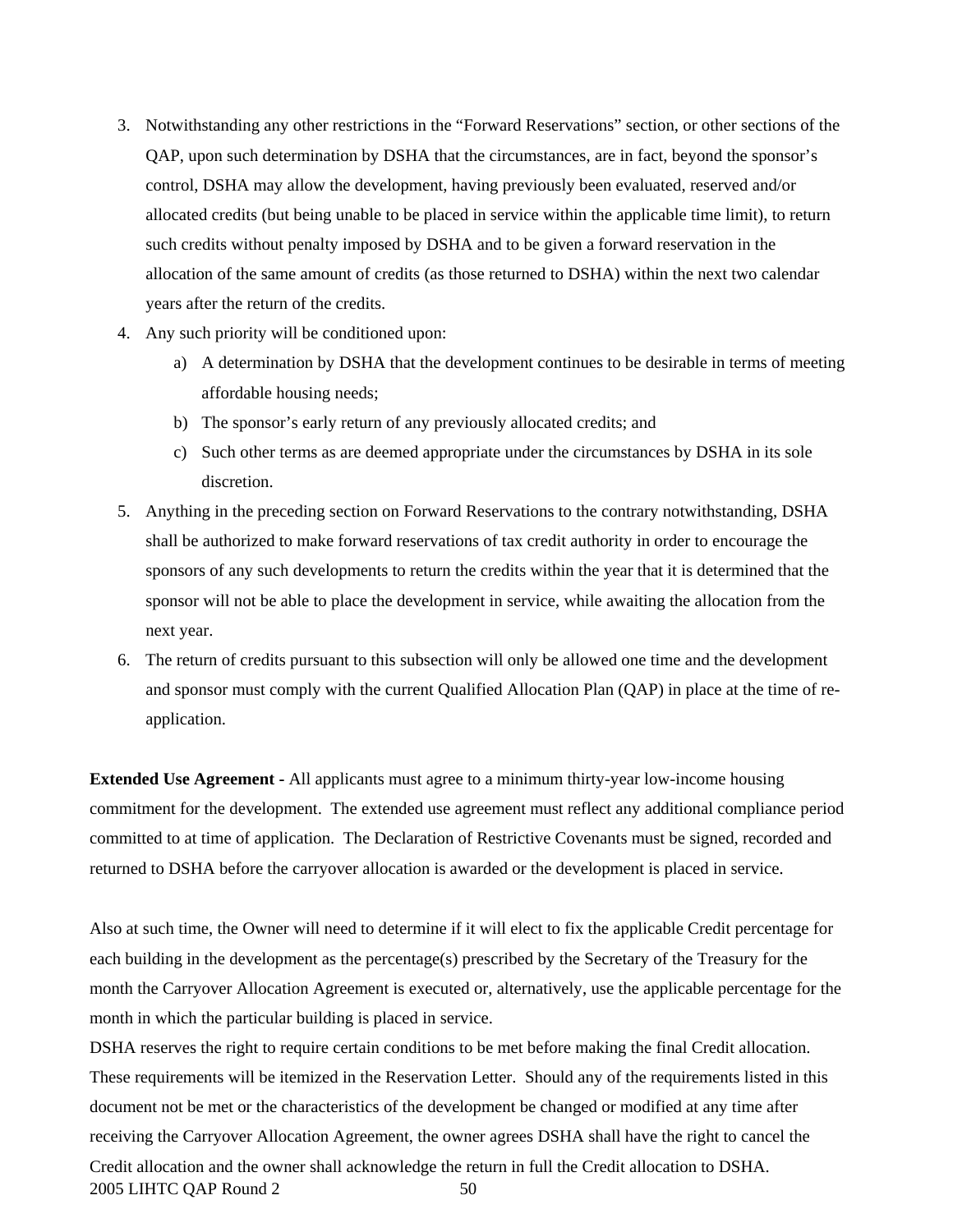DSHA is not making any representation or warranty that the amount of Credit allocated is sufficient to make a development feasible or viable or that the development has complied or will comply with any particular requirement of the IRC.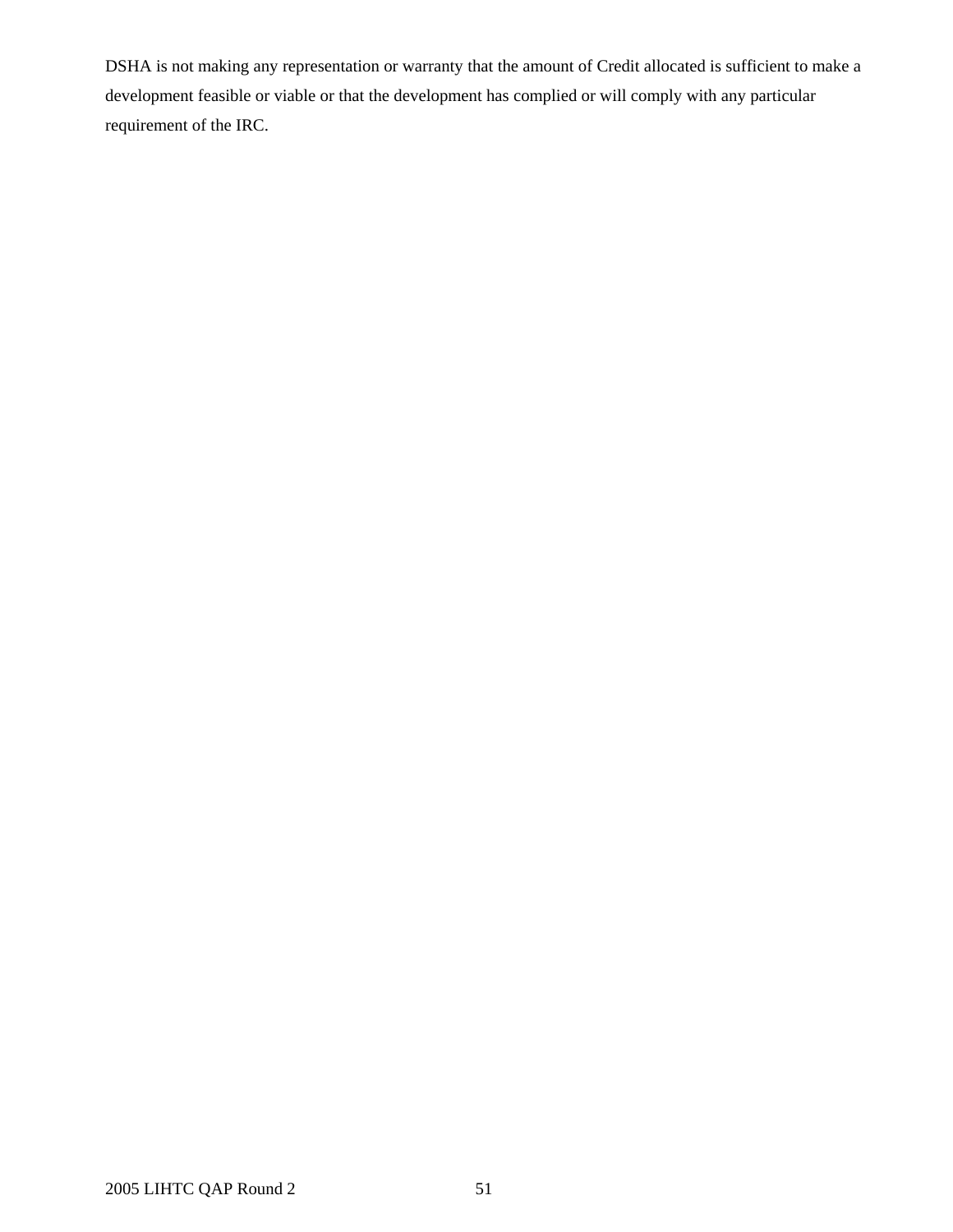## COMPLIANCE MONITORING PROCEDURE

DSHA has implemented monitoring regulations for the LIHTC program as required by the IRS. DSHA will monitor all LIHTC projects for compliance with 1) minimum low-income set aside requirements, 2) rent limitations, 3) tenant income requirements, 4) record keeping requirements, and 5) annual project certification requirements.

DSHA will perform annual on-site inspections of at least twenty percent (20%) of all LIHTC developments, including RHS Section 515 and tax-exempt bond financed properties.

DSHA will conduct on-site inspections of all the buildings in the development by the end of the second calendar year following the year the last building in the development is placed in service and, for at least 20% of the development's low-income housing units, inspect the low-income certification, the documentation the owner has received to support that certification, and the rent record for the tenants in those units.

In addition, at least once every three years, DSHA will conduct on-site inspections of all the buildings in each low-income housing developments and, for at least 20% of the development's low-income units, inspect the units, the low-income certifications, the documentation the owner has received to support the certifications, and the rent record for the tenants in those units. DSHA will determine which low-income housing developments will be reviewed in a particular year and which tenants' records are to be inspected.

DSHA will request an owner of a low-income housing development not selected for the review procedure in a particular year to submit to DSHA for compliance review and annual compliance report, which will include but is not limited to, copies of the annual income certifications, the documentation such owner has received to support those certifications and the rent record for each low-income tenant of the low-income units in their development.

All low-income housing developments may be subject to review at any time during the compliance period.

DSHA has the right to perform an on-site inspection of any low-income housing development through the end of the compliance period of the development. Each owner of a development receiving credits must permit the performance of DSHA inspections. The owner of a low-income housing development should notify DSHA when the development is placed in service. DSHA reserves the right to inspect the property prior to issuing IRS Form 8609 to verify that the development conforms to the representations made in the Application.

2005 LIHTC QAP Round 2 52 These regulations are effective as of January 1, 1992, however, if DSHA becomes aware of noncompliance that occurred before that date, DSHA is required to notify the IRS of noncompliance. These regulations are subject to change at any time to comply with Federal regulations.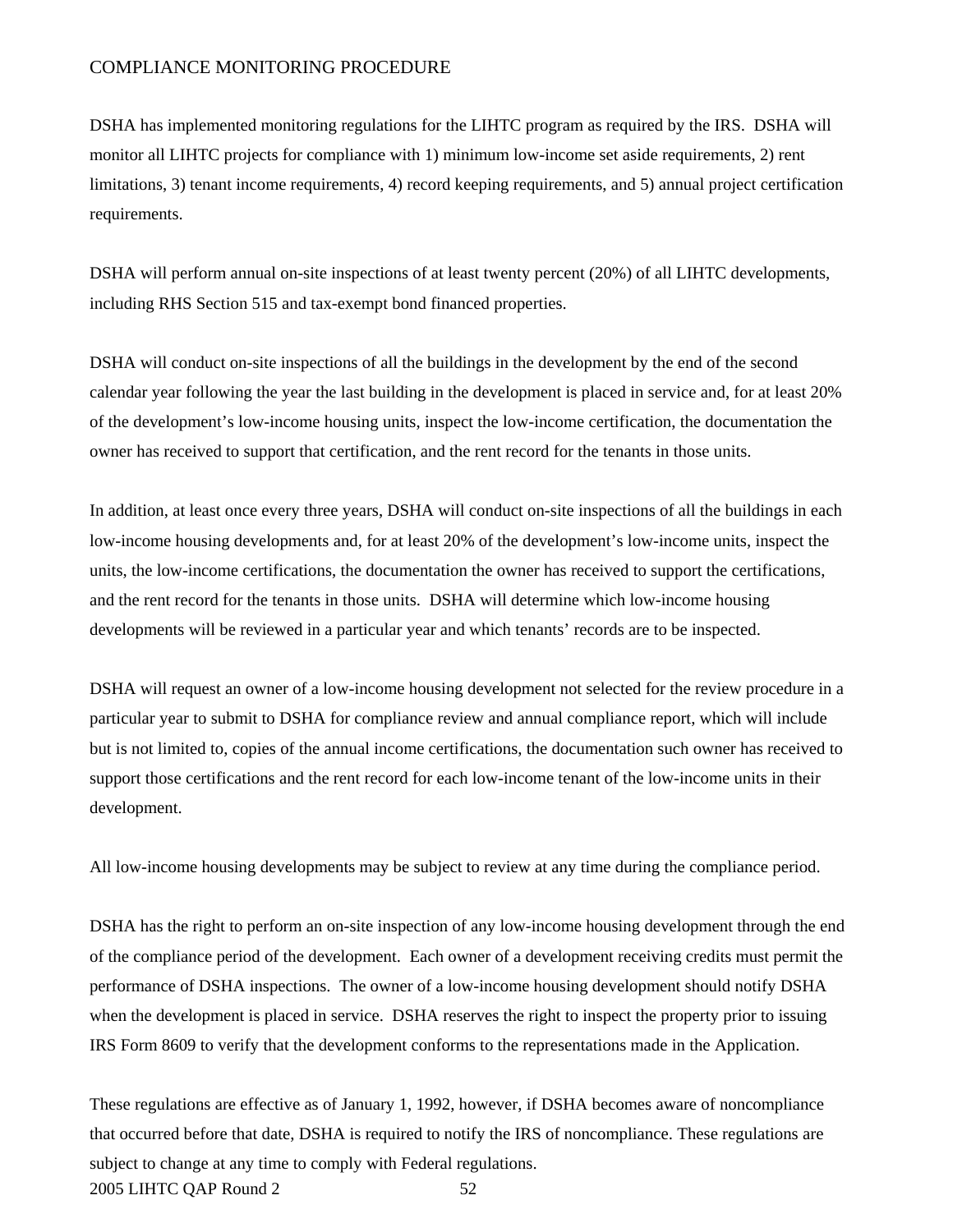#### Minimum Low Income Set Aside

The minimum criteria for low-income set-asides are as follows:

- A) Twenty percent (20%) of the residential units in a project shall be both rent-restricted and occupied by individuals whose income is fifty percent (50%) or less of the area median gross income, or
- B) Forty percent (40%) of the residential units in a project shall be both rent-restricted and occupied by individuals whose income is sixty percent (60%) or less of the area median gross income.

The owner may select either (A) or (B) as a minimum set-aside or a greater percentage, up to one hundred percent. The election is made at the time of application and must be maintained throughout the compliance and extended use periods.

## **For properties that receive HOME funds, at least forty percent (40%) of the units in a building must be occupied by households at or below fifty percent (50%) of the median income limit.**

## Rent Limitations

LIHTC units are rent-restricted. The maximum rent that can be charged for a low-income unit cannot exceed thirty percent (30%) of the imputed income limitation applicable to such unit (See - Rent Limits By Number of Bedrooms chart).

## Income Requirement

The maximum income requirement is fifty percent (50%) or less of the county gross median income based on family size or sixty percent (60%) or less of the county gross median income based on family size. The owner elects the income limit percentage to be used at the time of application. The allowable incomes based on family size can be found in the Income Limits chart. The owner must keep on file verification of the tenant's income.

The owner must retain on file DSHA's Annual Tenant Income Certification Form, documentation/ verification to support all income sources, and a copy of the lease for each unit of the project. The form includes the following information:

- a) Tenant name, social security identification numbers
- b) Family dependents and ages
- c) Gross income and asset information
- d) Sources of income
- e) Full-time student status

2005 LIHTC QAP Round 2 53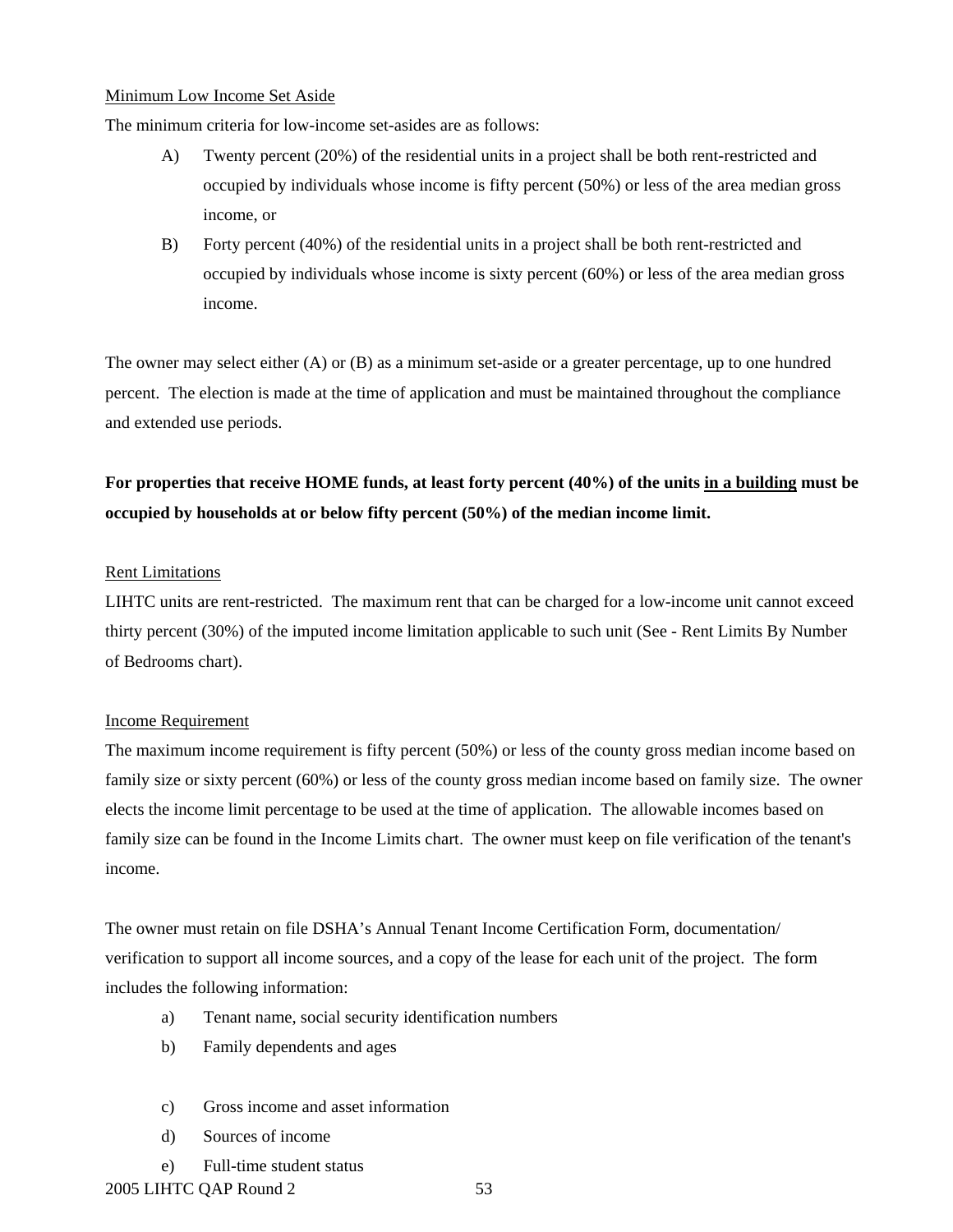The form must be signed by the tenant and accepted by the owner. By signing this document, the tenant is certifying that the information is true and correct. DSHA reserves the right to request this information at any time throughout the compliance or extended use period, whichever is longer. Please see DSHA's Compliance Monitoring Manual for proper documentation and certification procedures.

## Record keeping Requirements

As required by the IRS, all LIHTC projects must maintain and have available for inspection the following information on each building in the project for each year in the compliance period:

- a) The total number of residential rental units in the building (including the number of bedrooms and the size, in square feet, of each residential rental unit);
- b) The percentage of residential rental units in the building that are low-income units;
- c) The rent charged on each residential rental unit in the building (including the source and amount of any utility allowance calculations);
- d) The low-income unit vacancies in the building(s) and information that shows when and to whom the next available unit(s) was rented;
- e) The number of occupants in each low-income unit;
- f) The annual income certification of each low-income tenant per unit;
- g) Documentation to support each low-income tenant's income certification;
- h) The eligible basis and qualified basis of the building(s) at the end of the first year of the Credit period, IRS Form #8609 and all attachments;
- i) A list of all tenants of the building(s) at initial rent-up which includes the following: name of occupant, number of persons, and annual income;
- j) The character and use of the non-residential portion(s) of the building included in the building's eligible basis under Section  $42(d)$  (e.g., tenant facilities that are available on a comparable basis to all tenants and for which no separate fee is charged for use of the facilities, or facilities reasonably required by the project).
- k) Documentation that the owner has not refused to lease a unit in the project to an applicant because the applicant holds a voucher or certificate of eligibility under Section 8 of the United States Housing Act of 1937;
- l) Documentation that the buildings and low-income units in the project were suitable for occupancy, taking into account local health, safety, and building codes (or other habitability standards), and the State or local government unit responsible for making local health, safety, or building code inspections did not issue a violation report for any building

or low-income unit in the project. If a violation report or notice was issued by the governmental unit, the owner must attach a statement summarizing the violation report or notice to the annual certification submitted to DSHA. In addition, the owner must state whether the violation has been corrected;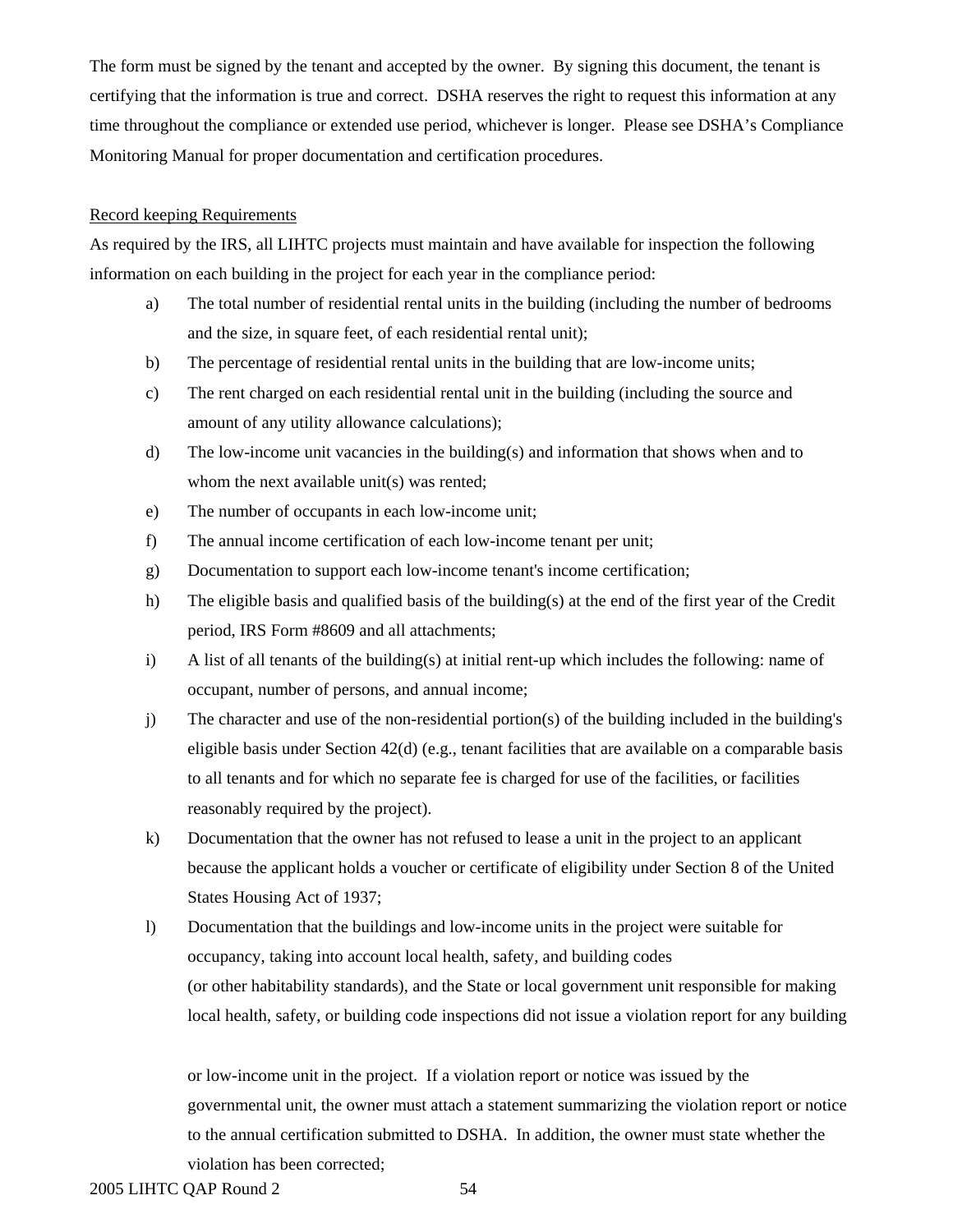m) No findings of discrimination under the Fair Housing Act, U.S.C. 3601-3619, occurred for the project. A finding of discrimination includes an adverse final decision by the Secretary of Housing and Urban Development, 24 CFR 180.680, an adverse final decision by a substantially equivalent state or local fair housing agency,  $42 \text{ U.S.C } 3616(a)(1)$ , or an adverse judgment from a federal court.

The records (listed above) for the first year of the Credit period must be retained for at least 6 years beyond the due date (with extensions) for filing the federal income tax return for the last year of the compliance period of the building. The records for each year thereafter must be retained for at least 6 years after the due date (with extensions) for filing of the federal income tax return for that year.

## Annual Project Certification and Review

The owner must annually certify to DSHA that, for the preceding 12-month period, the project has achieved the following requirements:

- a) The project met the required minimum set-aside or any higher set aside elected by the owner;
- b) There was no change in the applicable fraction (as defined in Section  $42(c)(1)(B)$ ) of any building in the project or that there was a change, and a description of the change;
- c) The owner has received an annual income certification from each low-income tenant and documentation to support that certification;
- d) Each low-income unit in the project was rent-restricted under Section  $42(g)(2)$ ;
- e) All units in the project were for use by the general public and used on a non-transient basis (except for transitional housing for the homeless, provided under Section  $42(i)(3)(B)(iii)$ ;
- f) Each building in the project was suitable for occupancy, taking into account local health, safety, and building codes (or other habitability standards), and the state or local government unit responsible for making building code inspections did not issue a report of violation for any building or low income unit in the project.
- g) There was no change in the eligible basis (as defined in Section  $42(d)$ ) of any building in the project, or that there was a change, and the nature of the change (e.g. a common area has become commercial space, or a fee is now charged for a tenant facility formerly provided without charge);
- h) All tenant facilities included in the eligible basis under Section 42(d) of any building in the project, such as swimming pools, other recreational facilities, and parking areas, were provided on a comparable basis without charge to all tenants in the building;
- i) If a low-income unit in the project became vacant during the year, reasonable attempts were or are being made to rent that unit or the next available unit of comparable or smaller size to tenants having a qualifying income before any units in the project were or will be rented to tenants not having a qualifying income;
- j) If the income of tenants of a low-income unit in the project increases above the limit allowed in Section  $42(g)(2)(D)(ii)$ , the next available unit of comparable or smaller size in the project was or will be rented to tenants having a qualifying income.

2005 LIHTC QAP Round 2 55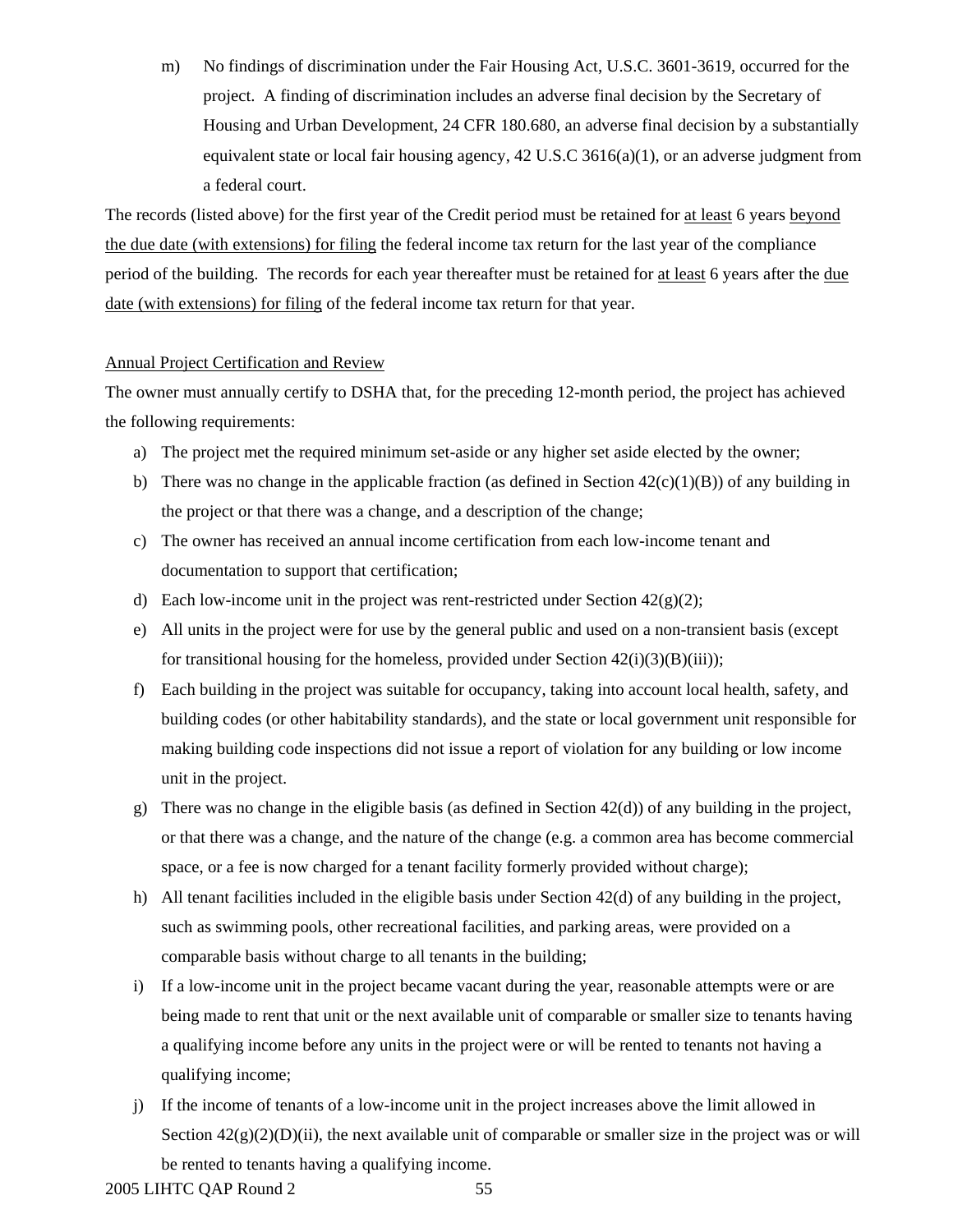- k) If a household consists of ALL full-time students, such households met one of the exceptions outlined in Section  $42$  (i)(3)(D) which prohibits households occupied entirely by full-time students in a low-income tax credit unit;
- l) The owner has not refused to lease a unit in the project to an applicant because the applicant holds a voucher or certificate of eligibility under Section 8 of the United States Housing Act of 1937;
- m) No findings of discrimination under the Fair Housing Act, U.S.C. 3601-3619,occurred for the project. A finding of discrimination includes an adverse final decision by the Secretary of Housing and Urban Development, 24 CFR 180.680, an adverse final decision by a substantially equivalent state or local fair housing agency, 42 U.S.C 3616(a)(1), or an adverse judgment from a federal court; and
- n) An Extended Low-Income Housing Commitment, as described in Section 42(h)(6) was in effect (for buildings subject to Section 7108(c)(1) of the Revenue Reconciliation Act of 1989) (e.g. Declaration of Land Use Restrictive Covenants relating to Low-Income Housing Tax Credits is in effect and was recorded with the Recorder of Deeds in the applicable county);

The owner must certify the above under penalty of perjury. In addition, it is a state crime punishable by fine of up to \$2,300 or up to 1 year in prison or both, to knowingly make any false statements concerning any of the above facts as applicable under the provisions of Title 11, Delaware Code, Section 1233.

The Annual Project Certification form needs to be completed by the owner annually and forwarded to DSHA at 18 The Green, P.O. Box 1401, Dover, Delaware 19901 to the Attention of Cynthia L. Deakyne, by January 15 of each year.

DSHA shall review the Annual Project Certifications submitted as required above for compliance with the requirements of Section 42. In addition, as set forth on page 1 hereof, DSHA shall inspect at least 20% of low-income housing projects annually and shall inspect the low-income certification, the documentation the owner has received to support that certification, and the rent record for each low-income tenant in at least 20% of the low-income units in those projects.

DSHA shall determine which tenants' records are to be inspected or submitted by the owners for review. Furthermore, in connection with the inspection described in the preceding paragraph, the records to be inspected shall be chosen in a manner that will not give owners of low-income housing projects advance notice

that their records for a particular year will or will not be inspected. However, DSHA may give an owner reasonable notice that an inspection will occur so that the owner may assemble records (for example, 30 days notice of inspection).

2005 LIHTC QAP Round 2 56 The certifications and reviews described in this section shall be made at least annually covering each year of the applicable 15-year compliance period.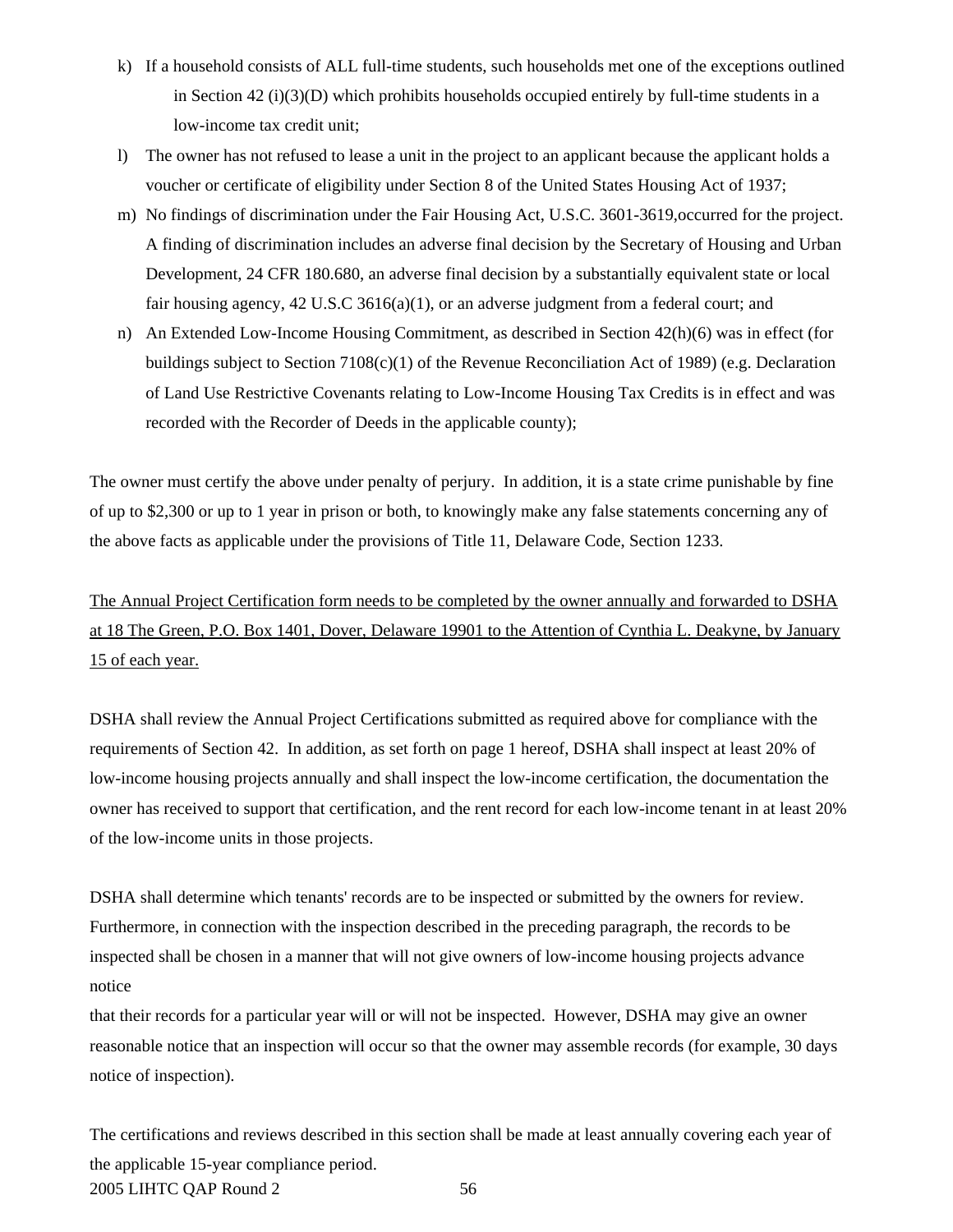## Annual Site Inspection

DSHA shall have the right to perform an on-site inspection of any low-income housing project through the end of the compliance period or the extended use period, whichever is longer, of the buildings in the project. Through an on-site visit, DSHA will annually perform an inspection of the owner's record-keeping for compliance with 1) minimum low-income set aside requirements, 2) rent limitations, 3) tenant income requirements, 4) record keeping requirements, 5) annual project certification 6) physical inspection of at least 20% of the units reviewed, and 7) all extended use restrictions/agreements. DSHA also reserves the right to perform a general physical inspection of the building(s), if it is deemed necessary. The owner must make available all the information required by DSHA to perform its inspection during normal business hours for the entire compliance period or until the end of the extended use period, whichever is longer.

#### Notice to Owner

DSHA shall provide prompt written notice to the owner of a low-income housing project if DSHA does not receive the Annual Project Certification, or does not receive or is not permitted to inspect the tenant income certifications, supporting documentation, and rent records described above, or discovers by inspection, review, or in some other manner, that the project is not in compliance with the provisions of Section 42.

## Notice to Internal Revenue Service

DSHA is required to file Form 8823 "Low-Income Housing Credit Agencies Report of Noncompliance" with the IRS no later than 45 days after the end of the correction period specified in the written notice to the owner and no earlier than the end of the correction period (whether or not the noncompliance or failure to certify is corrected.) DSHA must explain the nature of the noncompliance or failure to certify and indicate whether the owner has corrected the situation. Any change in either the applicable fraction or eligible basis that results in a decrease in the qualifying basis is an event of noncompliance.

#### Correction Period

Should DSHA find a project to be in noncompliance with Section 42 of the Code, the owner must supply any missing certifications, correct any findings, and bring the project into compliance with the provisions of Section 42 within 60 days of the date of DSHA notification to correct the violation, unless extended by DSHA in writing.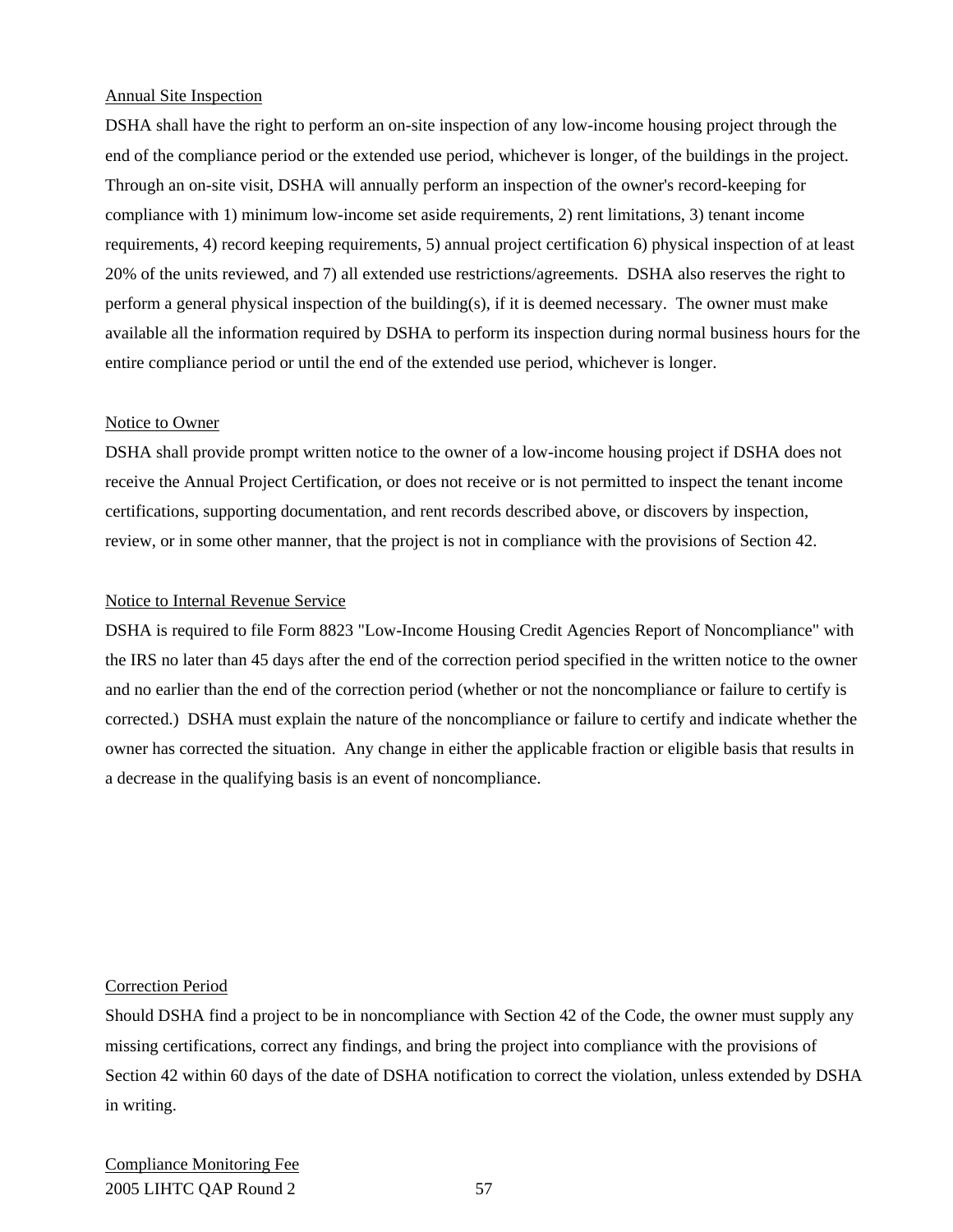DSHA will charge a monitoring fee on Tax Credit eligible units for performing the service of monitoring the LIHTC project. For new projects, DSHA will charge \$500 per unit. This fee must be paid prior to receiving an allocation of Tax Credits; at the issuance of IRS form 8609 or the Carryover Agreement, whichever is issued first. For all projects allocated credits after January 1, 1990 through December 31, 1996, the annual fee will be \$15 per unit and will be due January 15 each year for the remaining years of the compliance period. An annual fee of \$15 per unit fee will also be due as long as DSHA has LIHTC monitoring responsibility (after the initial compliance period has expired) for all properties under the LIHTC program.

## Compliance Monitoring Manual

DSHA has developed a "Compliance Monitoring Manual" to be used as a guide and reference for LIHTC Compliance Monitoring Procedures. Upon reservation of Tax Credits, a copy will be forwarded.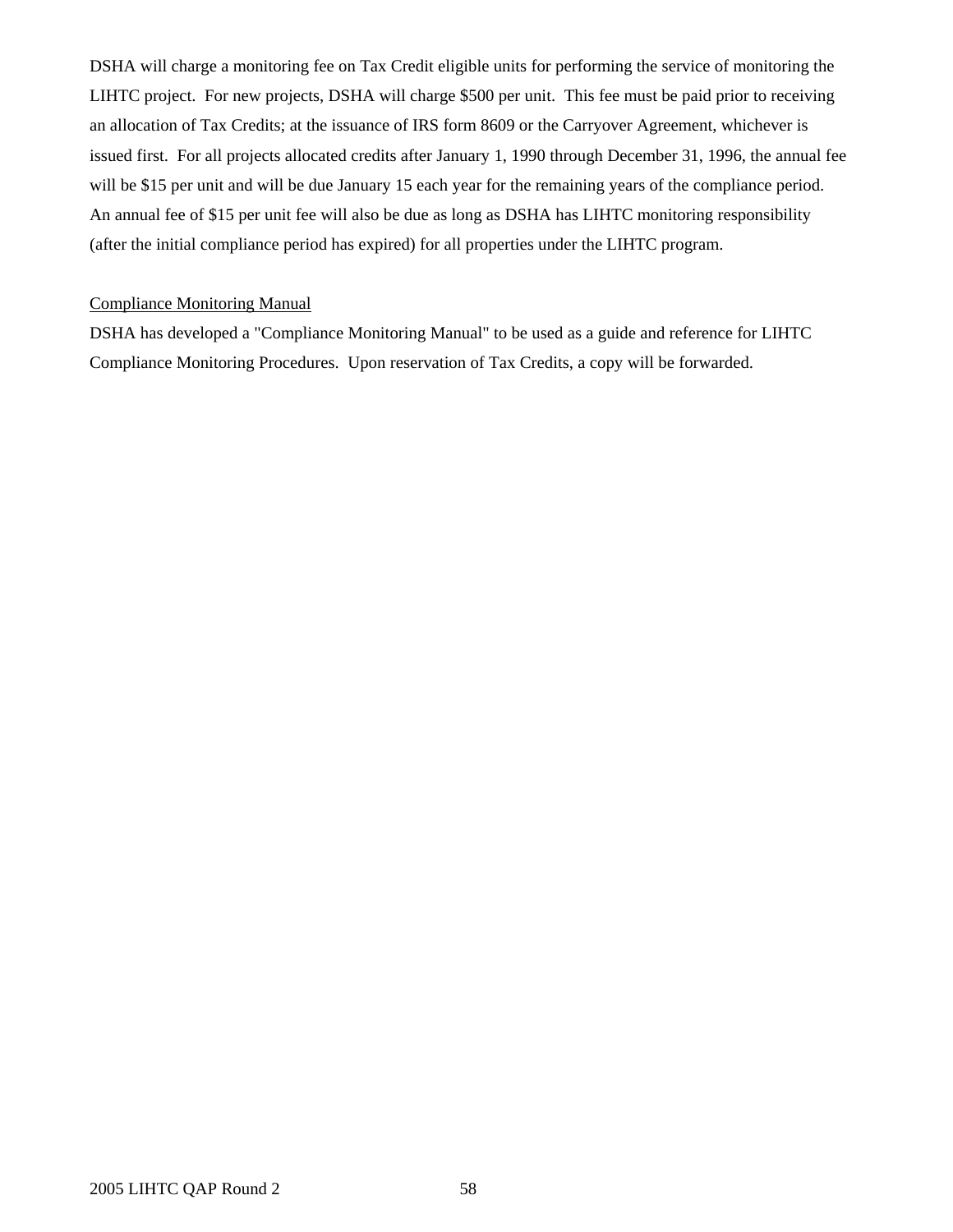## **PROGRAM APPROVAL**

In accordance with Low Income Housing Tax Credit regulations, the allocation plan must be approved by the Governor of the State before Credits can be allocated. Governor Ruth Ann Minner approved the State of Delaware's Low Income Housing Tax Credit Program Allocation Plan on February 18, 2005. .

Prior to the approval by the Governor, a notification of the public hearing on the Low Income Housing Tax Credit Program's Allocation Plan was published in The News Journal and the Delaware State News beginning on January 6, 2005. One public hearing was held on January 31, 2005 at Department of Natural Resources and Environmental Control's (DNREC) auditorium at 80 Kings Highway, Dover, DE at 9:30 a.m. Oral and written comments concerning the Qualified Allocation Plan were received and recorded at the hearings. Oral and written comments were accepted until January 31, 2005. A transcript of the hearings is available for review at DSHA's Dover Office.

#### **DISCLAIMER**

The information contained herein is intended to provide guidance to the applicant in terms of the operations of the Qualified Allocation Plan. The information is not intended to be restrictive of DSHA with respect to the operation of the Low Income Housing Tax Credit Program. By submitting an application, the applicant acknowledges and agrees that statements contained in the Plan are subject to change by DSHA to reflect changes in applicable laws, regulations and or to otherwise maintain consistency with other DSHA programs, goals or policies. Any changes to the Plan pursuant to this section will be duly noticed with an opportunity for public comments.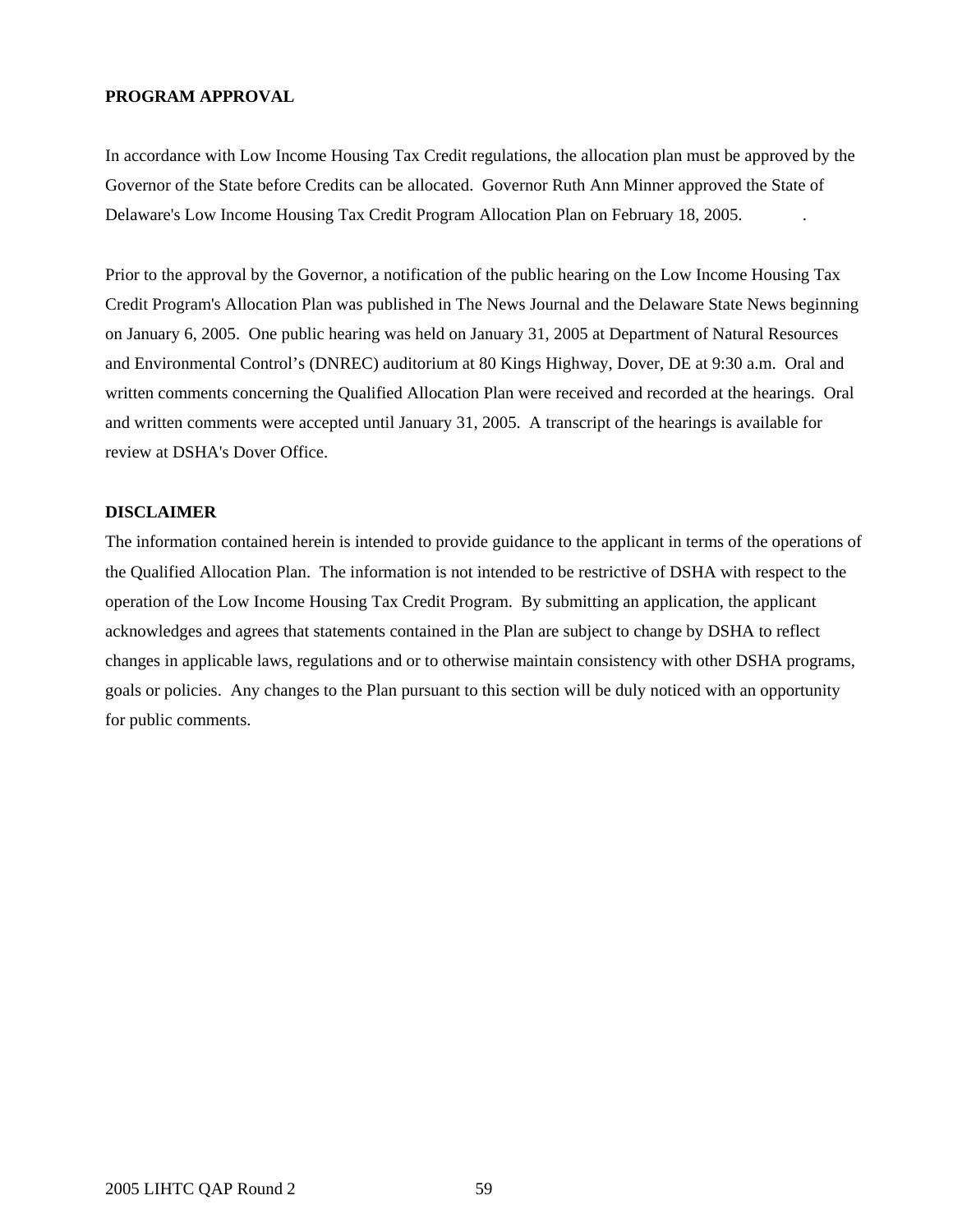### **DSHA POLICY ON CIVIL RIGHTS COMPLIANCE**

The owner/developer/borrower and any of its employees, agents or sub-contractors in doing business with DSHA understands and agrees that it is the total responsibility of the owner to adhere to and comply with all Federal Civil Rights legislation inclusive of the Fair Housing Laws, Section 504 of the Rehabilitation Act of 1973, the Americans With Disabilities Act as well as any State and local civil rights legislation along with any required related codes and fair housing laws. Should DSHA not specify any specific requirements, such as design, it is nonetheless the owner's responsibility to be aware of and comply with all non-discrimination provisions relating to race, color, religion, sex, sexual orientation, handicap, familial status, national origin and any other classes protected in Delaware. The owners' compliance responsibility includes design requirements for construction or rehabilitation, equal opportunity in regard to marketing and tenant selection and reasonable accommodation and modification for those tenants covered under the federal and state fair housing laws.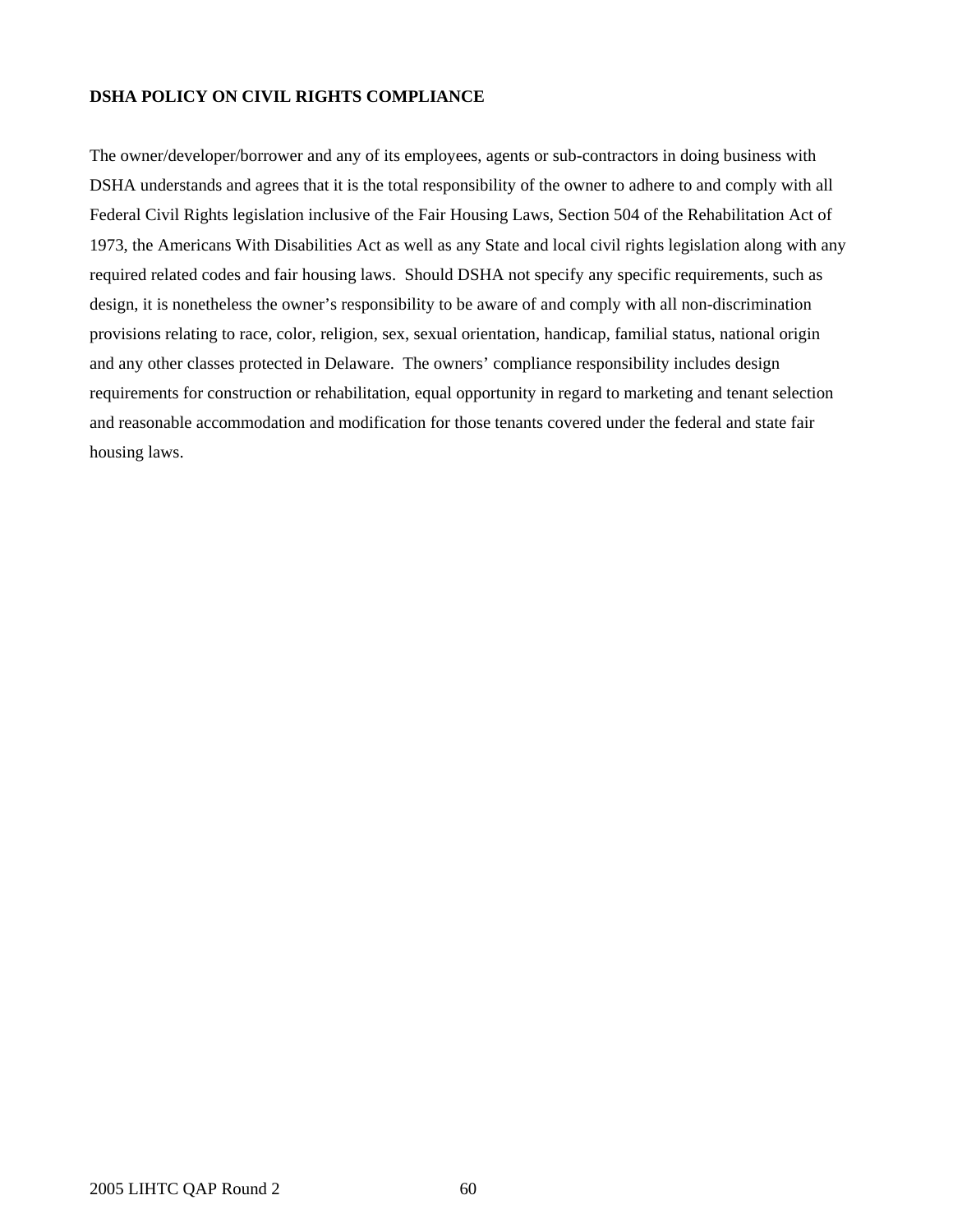#### **VOLUME CAP CREDITS**

#### **Tax-Exempt Bonds – See separate Tax-Exempt Bond Application**

Properties financed with tax-exempt bonds may receive 4% Tax Credits without participating in the annual competitive allocation process described in this Plan. In order to receive tax credits, properties must receive a determination that they satisfy the requirements for the allocation under the Qualified Allocation Plan (QAP) pursuant to the IRS Code Section  $42(m)(1)(D)$ . However, complete applications must be submitted and approved by DSHA before the tax-exempt bonds are sold. DSHA's determination that a property satisfies the requirements of the Plan will be based on the property meeting all of the Threshold Requirements described in the QAP, including the geographic exemptions and exceptions. In addition, an application must score a minimum of fifty (50) points. Finally, the applicant must meet the requirements of Preservation Expiration Housing or Conversion Housing as defined pursuant to the QAP; except that, for the purposes of the 4% Tax credits only, DSHA, upon a showing of good cause by the applicant, may waive a minimal portion of the \$20,000 hard cost requirement for substantial rehabilitation. Such a waiver shall be in the sole discretion of DSHA and shall only be granted upon a showing that the proposed rehabilitation is sufficient in terms of quality and significance, notwithstanding the fact that it does not meet the \$20,000 requirement.

Tax-exempt bond-financed properties must make an application for Tax Credits prior to construction or rehabilitation of the property and will receive Credits on the full amount of their eligible basis only if at least 50% of the development's aggregate basis is financed with tax-exempt bonds. In the event that a tax-exempt bond property is proposed in the same area as competing Tax Credit properties, the market study must provide an acceptable demand analysis.

**Note: Developments proposed to be financed with tax-exempt mortgage revenue bonds (MRB) receiving Private Activity Volume Cap and requesting funding from the Housing Development Fund, must apply to DSHA during DSHA's annual Tax Credit application round for 9% credits. (Please see HDF Supplement for more information).**